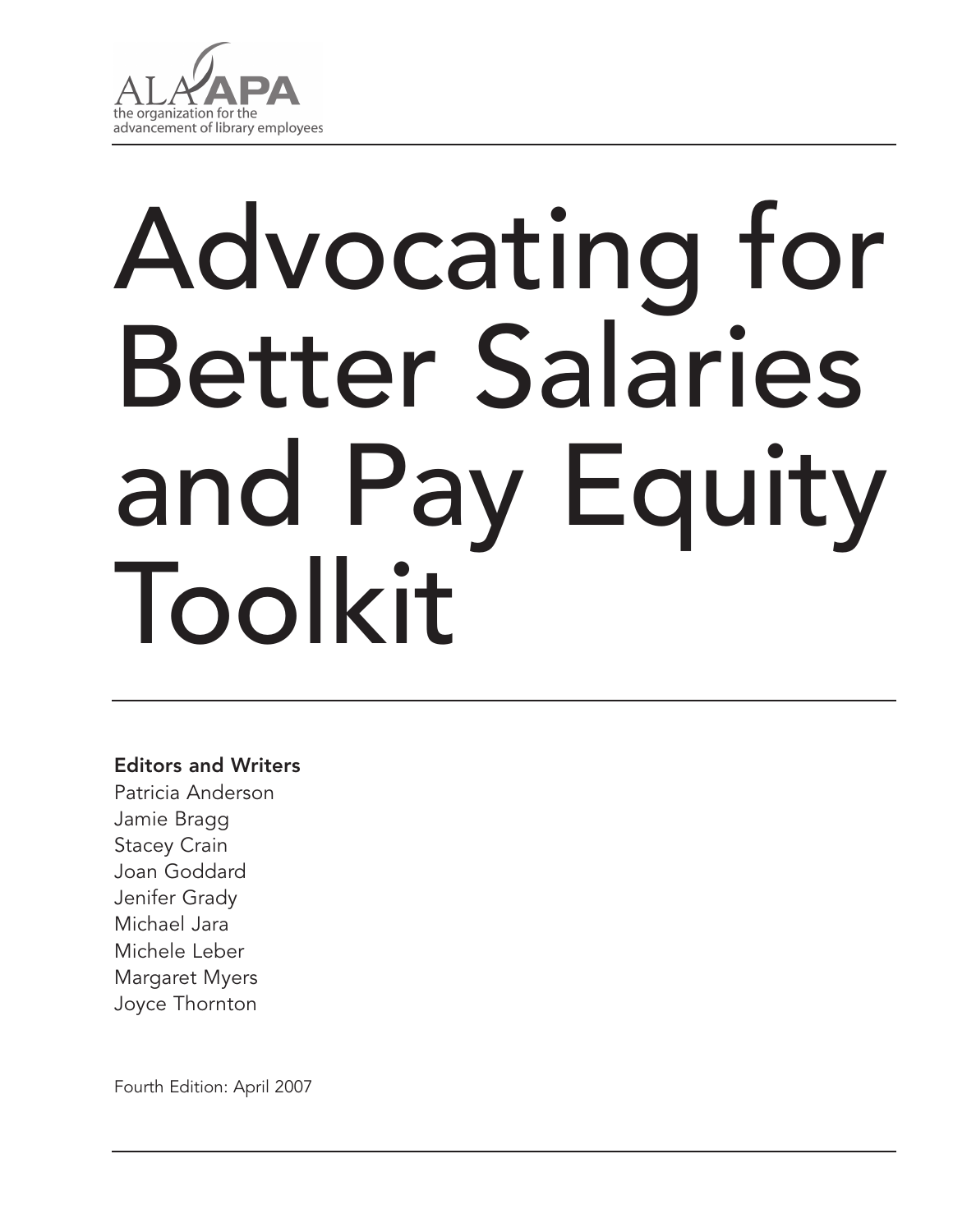

#### Advocating for Better Salaries and Pay Equity Toolkit Updated April 2007

Permission is granted to libraries, other groups, and individuals to reproduce this

toolkit for nonprofit use. Copies may be downloaded at www.ala-apa.org/toolkit.pdf. Check online for earlier editions with other examples of pay equity success stories in libraries.

This toolkit is designed for two-sided printing. Blank pages will appear when downloaded. These serve to separate sections when printing on both sides of the page.

The Toolkit and Training program were originally developed by the American Library Association's 2002–2003 President Maurice (Mitch) J. Freedman's Better Salaries and Pay Equity for Library Workers Task Force as part of the Campaign for America's Librarians.

#### Members of ALA-APA Standing Committee on the Salaries and Status of Library Workers

Tom Galante, Chair, 2006–2007; member, 2006– 2008. Members: Patricia K. Anderson, 2006–2008; Stacey Crain, 2005–2007; Michael Jara, 2005–2007; Michele Leber, 2006–2008; Connie Maxwell, 2006– 2008; Michael McGrorty, 2005–2007; Eileen Muller, 2006–2008; Beatrice Parker, 2006–2008; Joyce K. Thornton, 2006–2008

#### Key ALA Contacts

#### ALA-APA: the Organization for the Advancement of Library Employees

info@ala-apa.org Tel: 800-545-2433, ext. 2424; 312-280-2424 Fax: 312-280-5013 www.ala-apa.org

#### ALA-APA Salaries and Status of Library Workers

Standing Committee, which guides ALA-APA activities in support of better salaries, comparable worth, pay equity, and similar programs related to the status of librarians and other library workers. www.ala-apa. org/salaries/standingcommitteesalaries.html

#### American Library Association Public Information Office (PIO)

pio@ala.org Tel: 800-545-2433, ext. 5042 Fax: 312-280-5274 www.ala.org/pio

#### American Library Association Office for Human Resource Development and Recruitment (HRDR)

hrdr@ala.org Tel: 800-545-2433, ext. 4277 Fax: 312-280-3256 www.ala.org/hrdr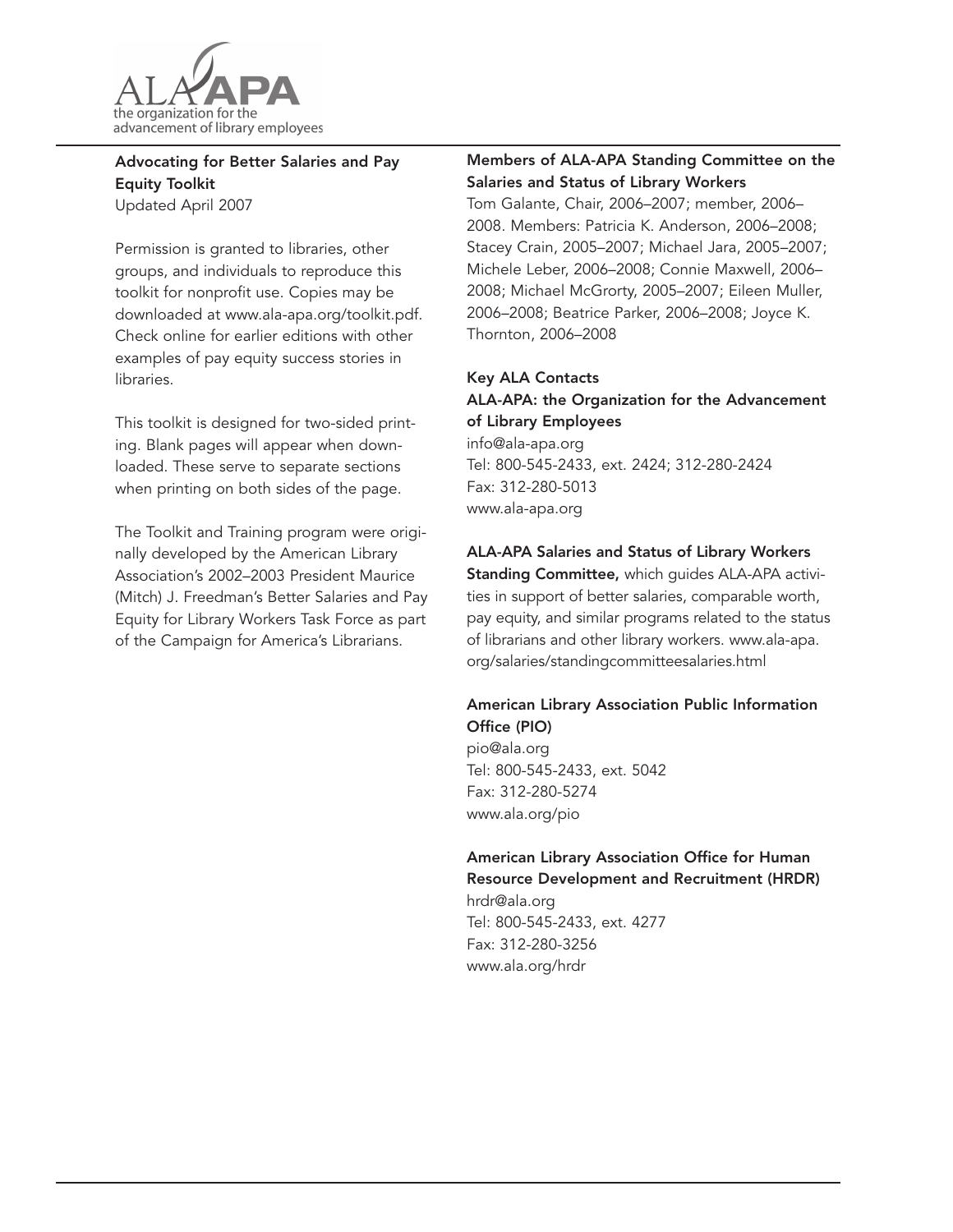*According to the National Committee on Pay Equity, the wage gap remains at a standstill with women earning 77¢ for every dollar a man earns.1*

*The U.S. Census from 2003 reports that the average salary of men with master's degrees was \$75,950 (median \$61,634), while women earned only \$46,961 (median \$41,185)—a difference of almost \$29,000 (62 percent).2*

*The average salary of a librarian in 2006 was \$56,259 and the median was \$50,976.3*

*Men with bachelor's degrees earned an average of \$62,471 (median \$49,449); while women earned an average of \$35,935 (median \$30,412)—a difference of \$26,536 (73 percent).4*

*Pay inequity also exists within librarianship. The Association of Research Libraries, in its Annual Salary Survey 2005-6, reported that the average salary for male academic librarians in member libraries was \$63,984, while the average for female academic librarians was \$61,083.5*

Library Journal *reported that new library school graduates finally crossed the \$40,000 mark as an average salary, but the gender split had women below that point with \$39,587 and men at \$42,143.*

<sup>1.</sup> National Committee on Pay Equity, www.pay-equity.org/index.html.

<sup>2.</sup> U.S. Census Bureau, "Educational Attainment in the United States: 2004," www.census.gov/population/www/socdemo/education/ cps2004.html

*<sup>3.</sup>* Jenifer Grady and Denise Davis, *ALA-APA Salary Survey: Librarian—Public and Academic* (Chicago: ALA, 2006).

<sup>4.</sup> U.S. Census Bureau, "Educational Attainment in the United States: 2004."

<sup>5.</sup> Association of Research Libraries. *Annual Salary Survey 2005–2006,* www.arl.org/stats/annualsurveys/salary/sal0506.shtml.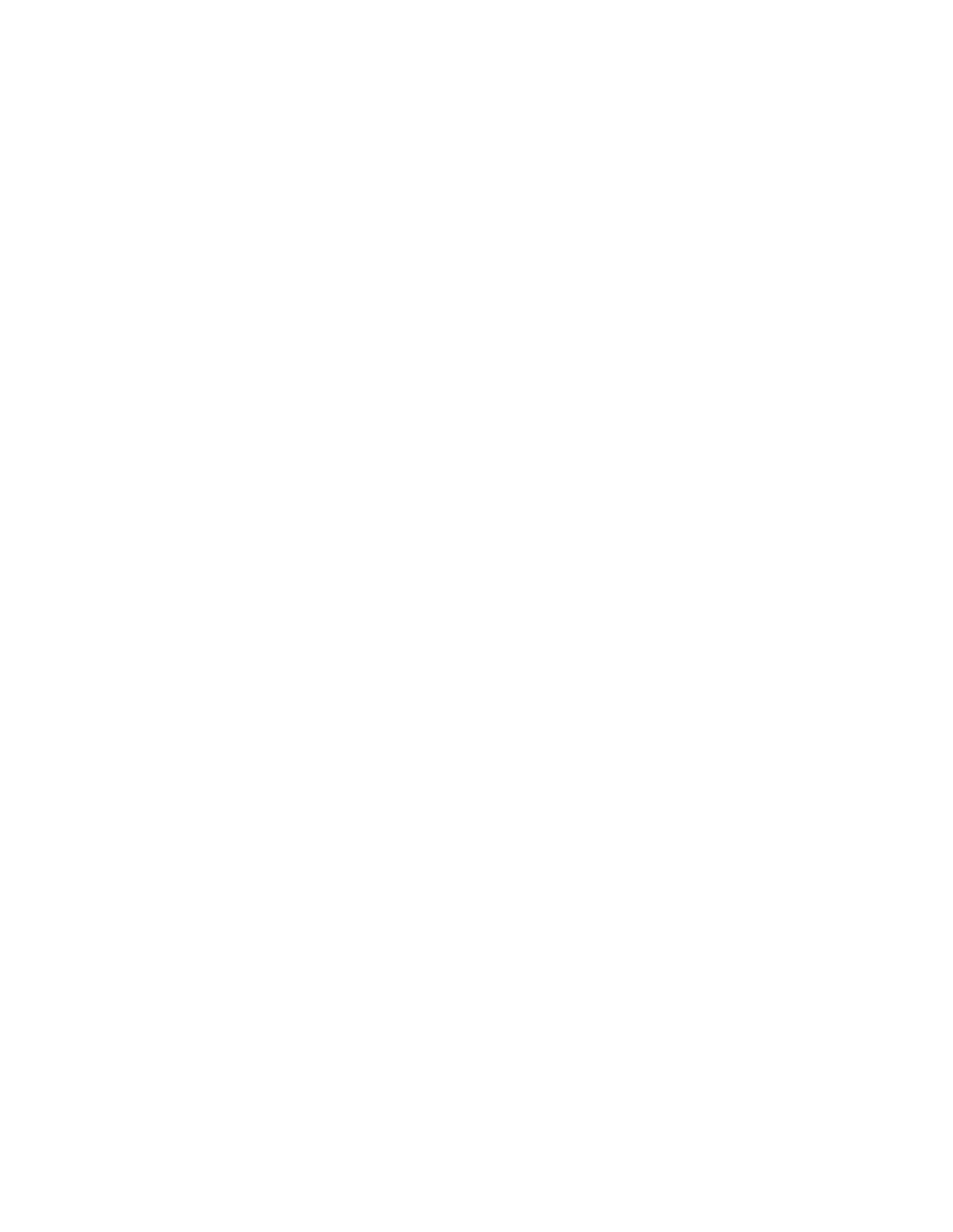# **Contents**

- Support from Our Presidents
- Advocating for Pay Equity
- My Action Checklist
- Introduction
- Building Your Case
	- Know Thyself
		- Gender Equity
		- Racial Equity
		- Support Staff Equity
	- Revising Job Descriptions and Evaluations
		- Job Descriptions
		- Outside Resources for Job Descriptions
		- Position Classification
		- Job Evaluations
		- Legislation
		- Litigation
		- Demonstrating Value
	- Goal-Setting
		- Minimum Salaries
		- Benefits

#### Speaking Out: Communications Planning

- A Key Message and Talking Points
- Accurate, Relevant Data and Information
	- Data
	- Salary Data for Library Workers
	- Know the Players
- Communication Strategies for Delivering the Message Sample Letter-to-the-Editor
- Designate and Train Spokespersons
	- Tough Questions and Answers:

#### Building Partnerships/Coalitions

- Management-Initiated Advocacy
- State Action Planning
- State Initiatives
- National Committee on Pay Equity
- Women Are Getting Even (WAGE)
- Living Wage and Other Low Income Movements
- Unions
	- Unionizing As A Strategy
	- How Unions Can Improve Salaries
	- Frequently Asked Questions about Unions in Libraries
	- Ensuring Fair Play
	- Starting a Union
- Academic Librarians: Getting Help from Your Associations
	- Additional Options for Academic Librarians and Support Staff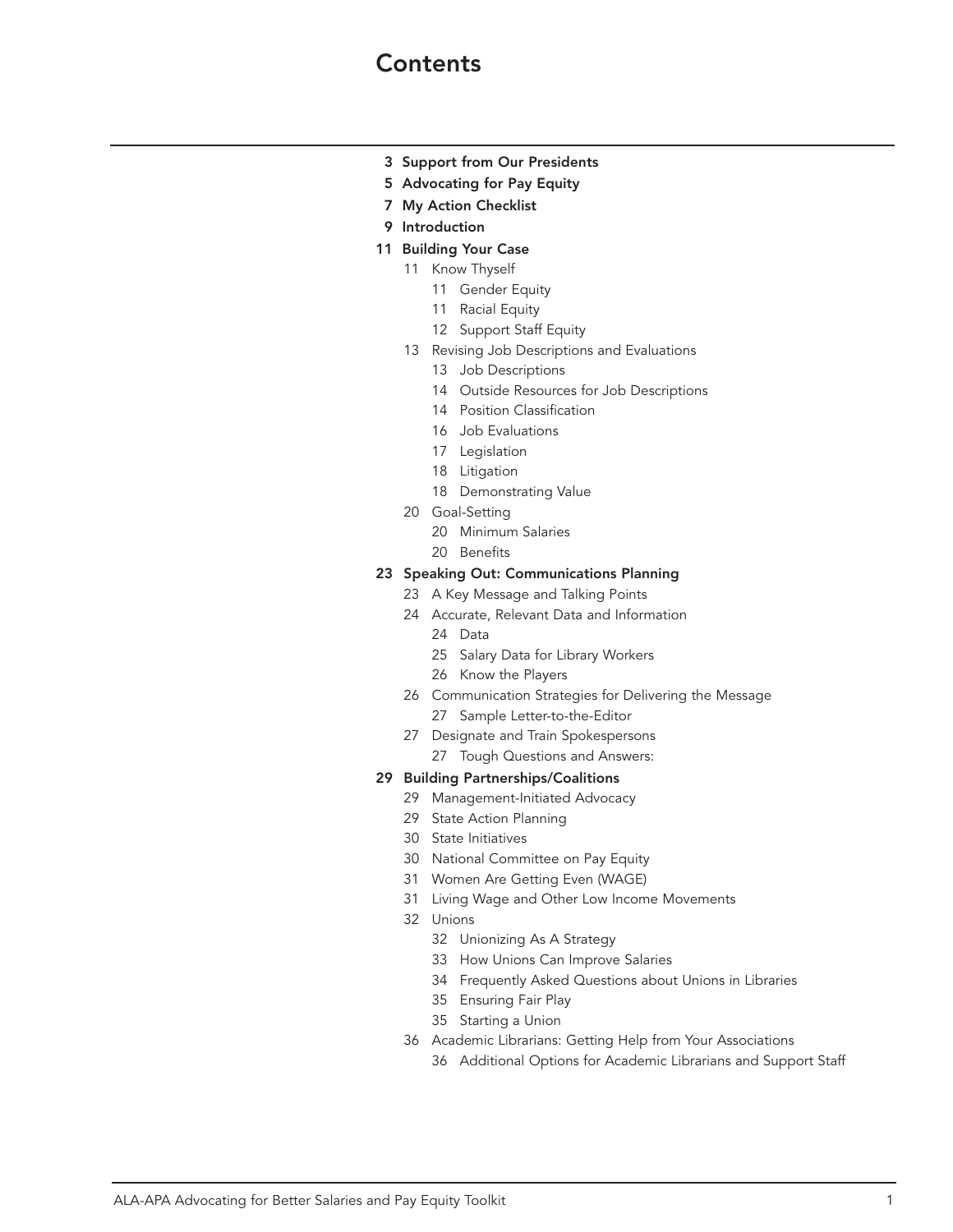#### Common Setbacks

- Recruitment Shortages
- Economic Hard Times
- Employee Turnover
- 10 Reasons to Ask for Better Pay When Times Are Bad

#### Tools and Resources

- Negotiating Your Own Salary
- Certification
- The Merritt Fund

#### Success Stories

- Louisiana, Southern University (Academic)
- Maryland, Baltimore County (Public)
- Maryland, Montgomery College (Academic)
- Minnesota (Public)
- Minnesota, Great River Regional Library (Public)
- New York Public Library (Public)
- New Jersey, Montville Township (Public)
- North Carolina, New Hanover County (Public)
- Vermont, Burlington (Public)
- Australia
- Canada

#### Union Success Stories

- California, Los Angeles Public Library (Public)
- California, Placer County Public Library (Public)
- Florida, Orange County Library System (Public)
- Massachusetts, Boston Public Library (Public)
- Washington, King County Library System (Public)
- Canada, Saskatoon Public Library (Public)
- More Stories
- Appendix A. Introduction to ALA-APA
- Appendix B. Sources of Salary Data/Survey/Statistics
- Appendix C. ALA Policy #54.10, "Equal Opportunity and Salaries"
- Appendix D. Job Evaluation Resources
- Appendix E. Resources for Competencies and Roles of Staff
- Appendix F. Neutrality Agreement Sample
- Appendix G. Resources for Negotiating Your Own Salary
- Appendix H. Resources for Demonstrating Value
- Appendix I. Resources for Unionizing
- Appendix J. Resources for Faculty Status and Other Strategies for Library Workers
- Appendix K. Sample Newspaper Opinion Piece
- Appendix L. Messages by Maurice J. Freedman about ALA-APA and Salaries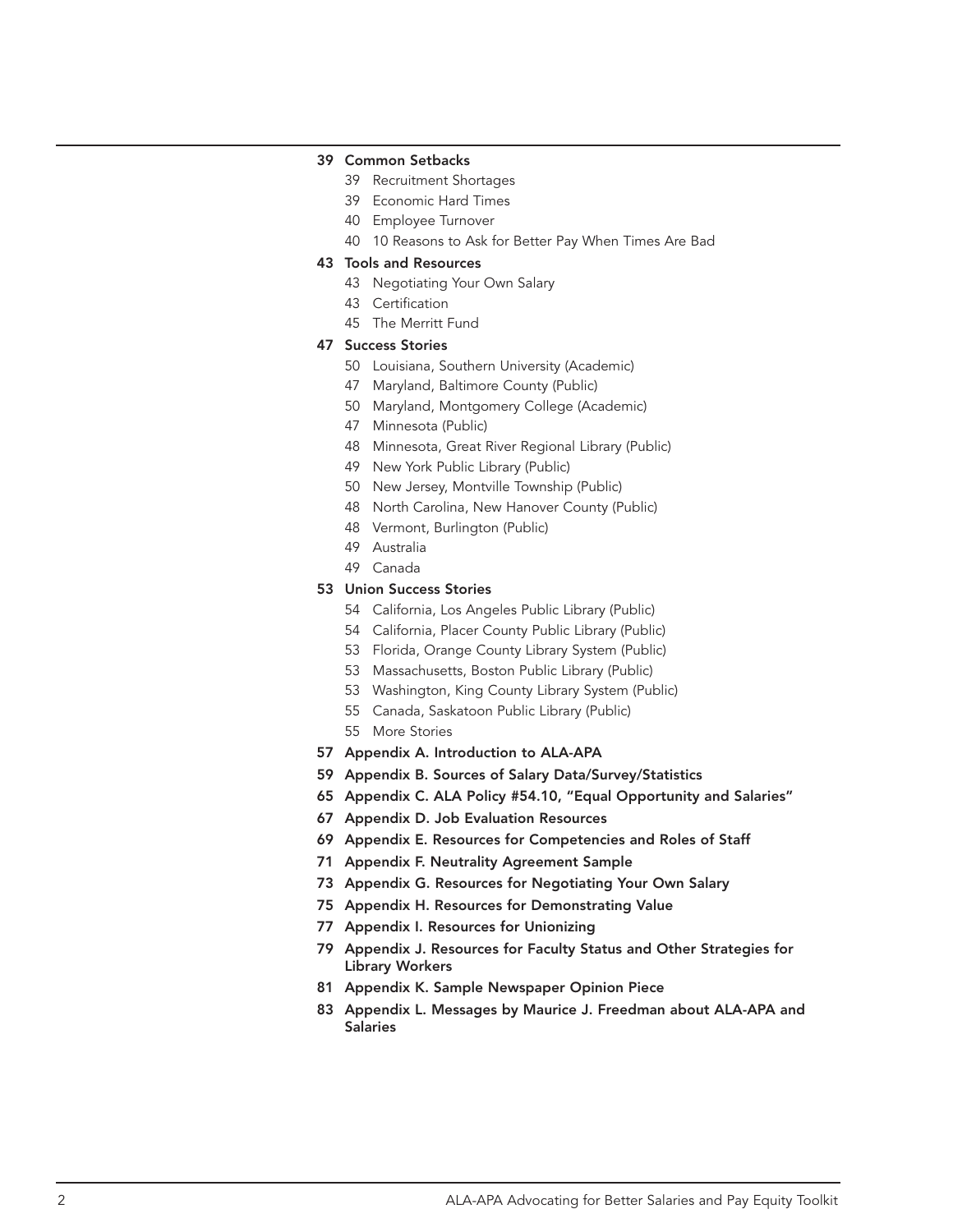# Support from Our Presidents

# Leslie Burger—2006–2007 ALA-APA President

All of us, whether we are new to or are long-term veterans of the library field, are deeply concerned about our ability to recruit, retain and reward the next generation of librarians. At the same time, there are still many people who provide invaluable services in our nation's libraries who fall short of earning a living wage. We know that, when compared to other professions with similar education and training, librarians and library workers are often compensated at a rate far lower than their comparable worth. This situation is slowly improving thanks to ALA and ALA-APA's efforts to bring this issue to the forefront of public attention at the local, state and national level. But we still have far to go before we can say our job is done.

This latest edition of the Better Salaries and Pay Equity Tool Kit is just one of several ways that ALA members can arm themselves to address salary inequities. The kit offers a variety of useful strategies that can be used to raise awareness about this issue locally, helpful tips to make the case for improved wages, and success stories from which we can learn and become inspired.

I would like to thank members of the Standing Committee on the Salaries and Status of Library Workers for their contributions this latest edition of the tool kit. I invite each of you to use these tools along with the other resources available from the ALA APA to help you achieve better salaries and pay equity in your own institutions. And be sure to share your stories so others can benefit from your successes.

Leslie Burger 2006–2007 ALA President

# Loriene Roy—2006–2007 ALA-APA President Elect

Librarians have long provided essential services. Today, we are positioning the library as an information commons for the public's right to access to information and the free expression of a diversity of opinions. We create unique value-added services such as mediated reference and library instruction. Though we advocate for others, we do not always advocate for ourselves. As members of a feminized profession, we often face barriers and even discrimination. This is especially seen in the low salaries we are paid and other indicators of the lesser status that we sometimes receive. Given the greater need for the public to have access to library services and the increasingly specialized skills we need to acquire, this is the time to:

- 1. Combat the stereotype of the librarian as the meek, selfless booklover who is so grateful for employment that he or she will accept any level of pay;
- 2. Educate the public about the specialized serves we provide and the specialized education needed for even an entry-level position in the field;
- 3. Stand strong in the fight for pay equity. We must ensure that women are fairly compensated for their work.

ALA has taken the first step to create change and support librarians through the creation of ALA-APA (American Library Association-Allied Professional Association). The ALA-APA is our avenue to speak up for ourselves. Let us work together. We welcome your energy, opinions, recommendations and, especially, your willingness to serve to support all library workers.

Loriene Roy 2006–2007 President-Elect ALA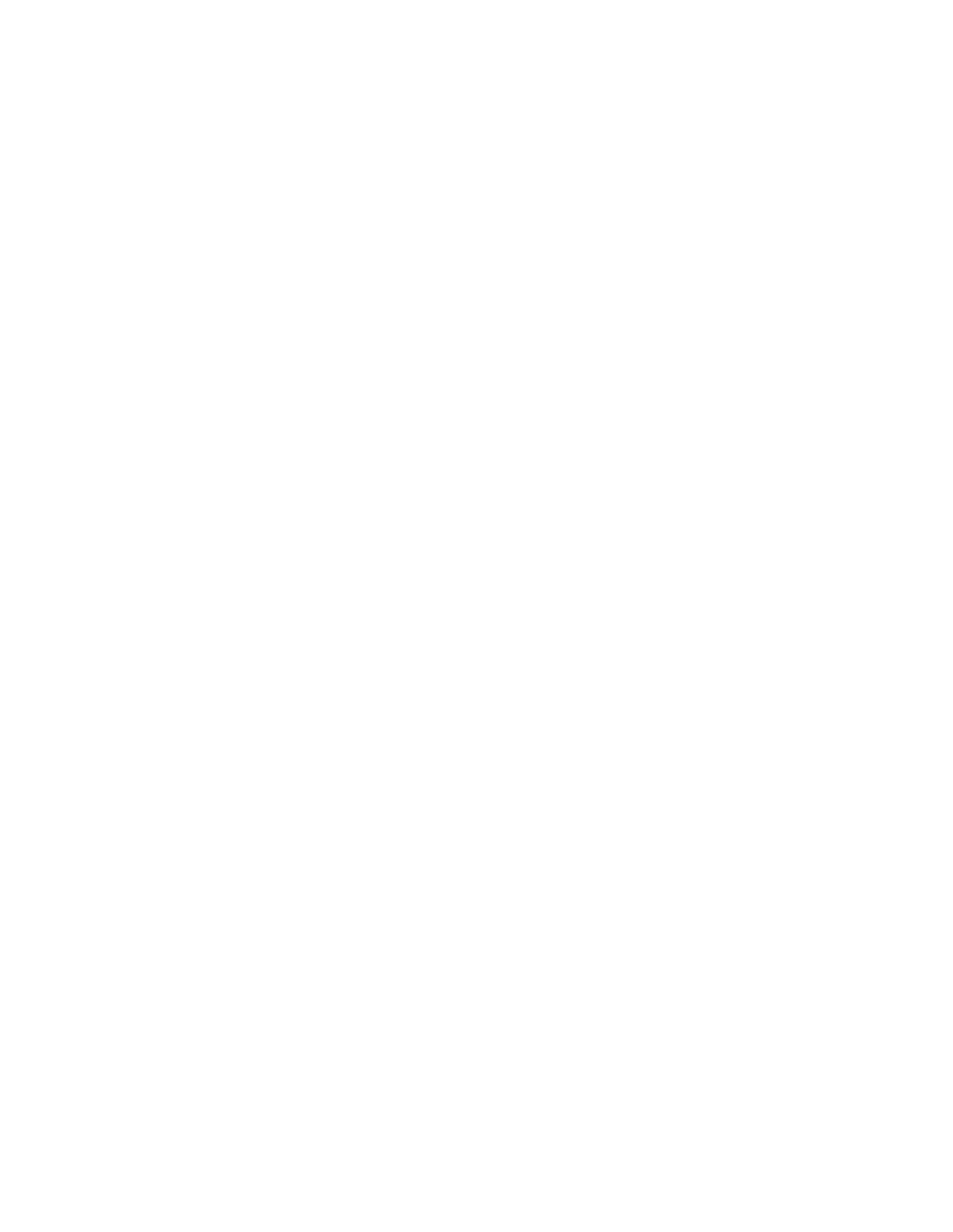# Advocating for Pay Equity

Studies have shown that one of the things people value most about libraries is the personalized service they receive from library staff.<sup>6</sup> The growing shortage of librarians compels employers to improve compensation.<sup>7</sup> If libraries of all types are to provide the high quality service their users expect, they must pay salaries that are competitive with not only other libraries but also other employment sectors.

Librarianship is a predominately female profession. As is often the case, workers in such professions suffer in comparison to others with similar qualifications, experience and responsibility who work in fields that are predominantly male.

Efforts to remedy pay inequities typically focus on women gaining access to higher paid jobs through affirmative action and securing equal pay for equal work. Comparable worth, often known as pay equity or equal pay for work of equal *value,* is a third motivating theory. There is no one overall motivation. You may be inspired by several, and

utilize several strategies for achieving change, including administrative changes, job evaluations, litigation and negotiation.

To learn more about being an effective advocate, attend ALA-APA programs at American Library Association (ALA) conferences, go to ALA's Advocacy Resource Center at www.ala.org/pio/ advocacy, attend the Advocacy Institute in conjunction with an ALA conference and ask your state library organization to host a training session.

*Show me a computer expert that gives a damn, and I'll show you a librarian.* 

> —Patricia Wilson Berger (Quoted in the *Chicago Tribune,*  29 June 1990, Tempo section, p. 1)

<sup>6.</sup> Public Agenda, "Long Overdue: A Fresh Look at Public Attitudes about Libraries in the 21st Century," www.publicagenda.org/ research/research\_reports\_details.cfm?list=99.

<sup>7.</sup> Denise Davis, "Library Retirements—What We Can Expect," American Library Association, www.ala.org/ala/ors/reports/LISGradsPo sitionsAndRetirements\_rev1.pdf.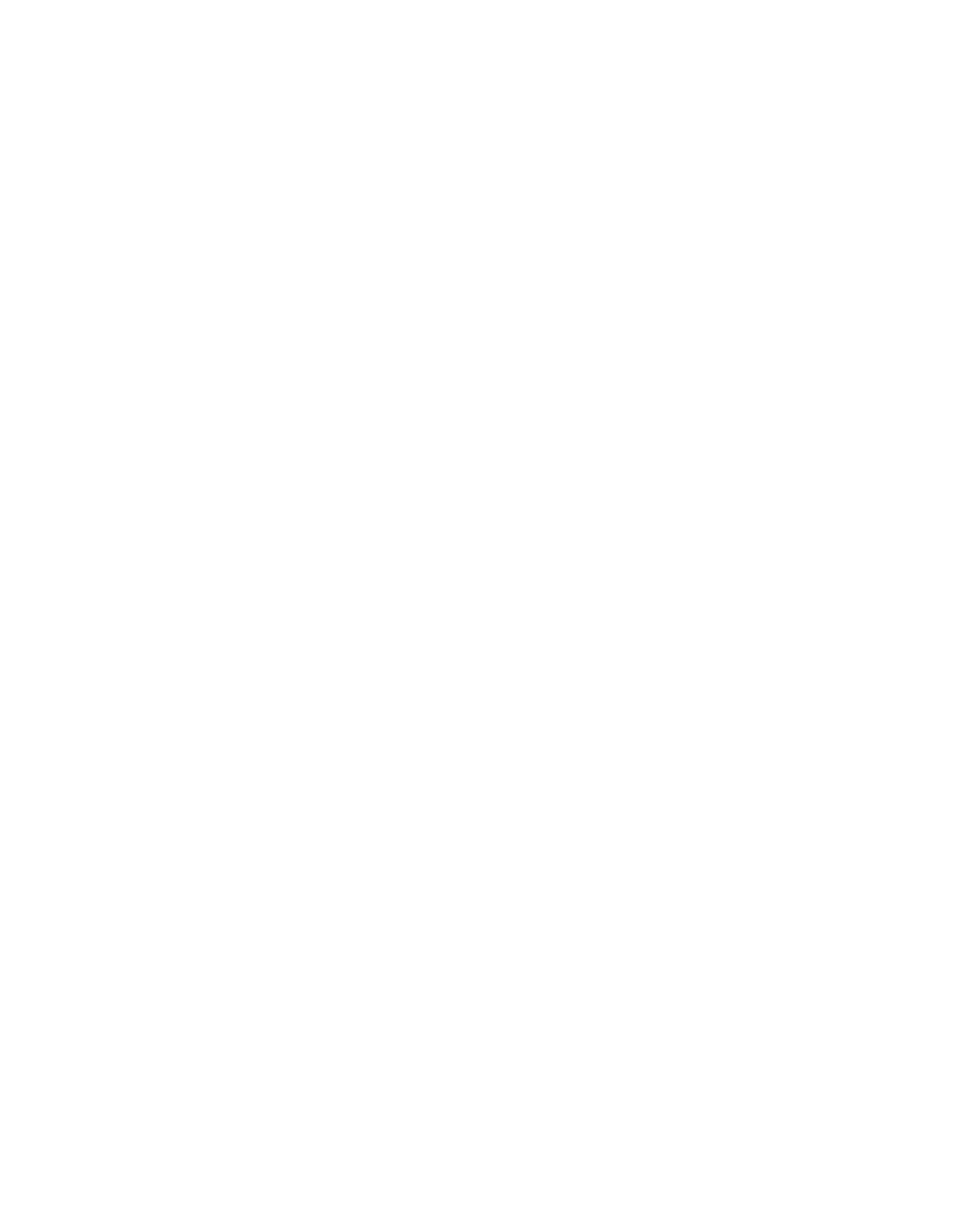# My Action Checklist

- \_\_\_ Learn more about the job classification system and salary-setting process in my library.
- \_\_\_ Check my job description to determine if it is accurate and up-to-date.
- \_\_\_ Find out who the key officials and administrators are who make decisions on library worker salaries.
- Think more about how to articulate what I do and how this contributes to providing quality services.
- \_\_\_ Explore with co-workers and library administration possible strategies for improving status and salaries.
- \_\_\_ Volunteer for any reclassification or job evaluation committee.
- Review salary statistics that are relevant to my type of library and job and document inequities. Make certain all staff are included in pay-equity efforts.
- \_\_\_ Look for possible pay equity coalitions within the community and state.
- \_\_\_ Become active in or help initiate state library association efforts to improve status and salaries.
- Check current and pending state legislation on fair pay/pay equity to determine how library workers fit.
- \_\_\_ Contact my Congressional representative and senators for support of federal pay equity legislation.
- Share the good news of your success with ALA-APA.

*Librarians have always been among the most thoughtful and helpful people. They are teachers without a classroom. No libraries, no progress.*

—Broadcaster Willard Scott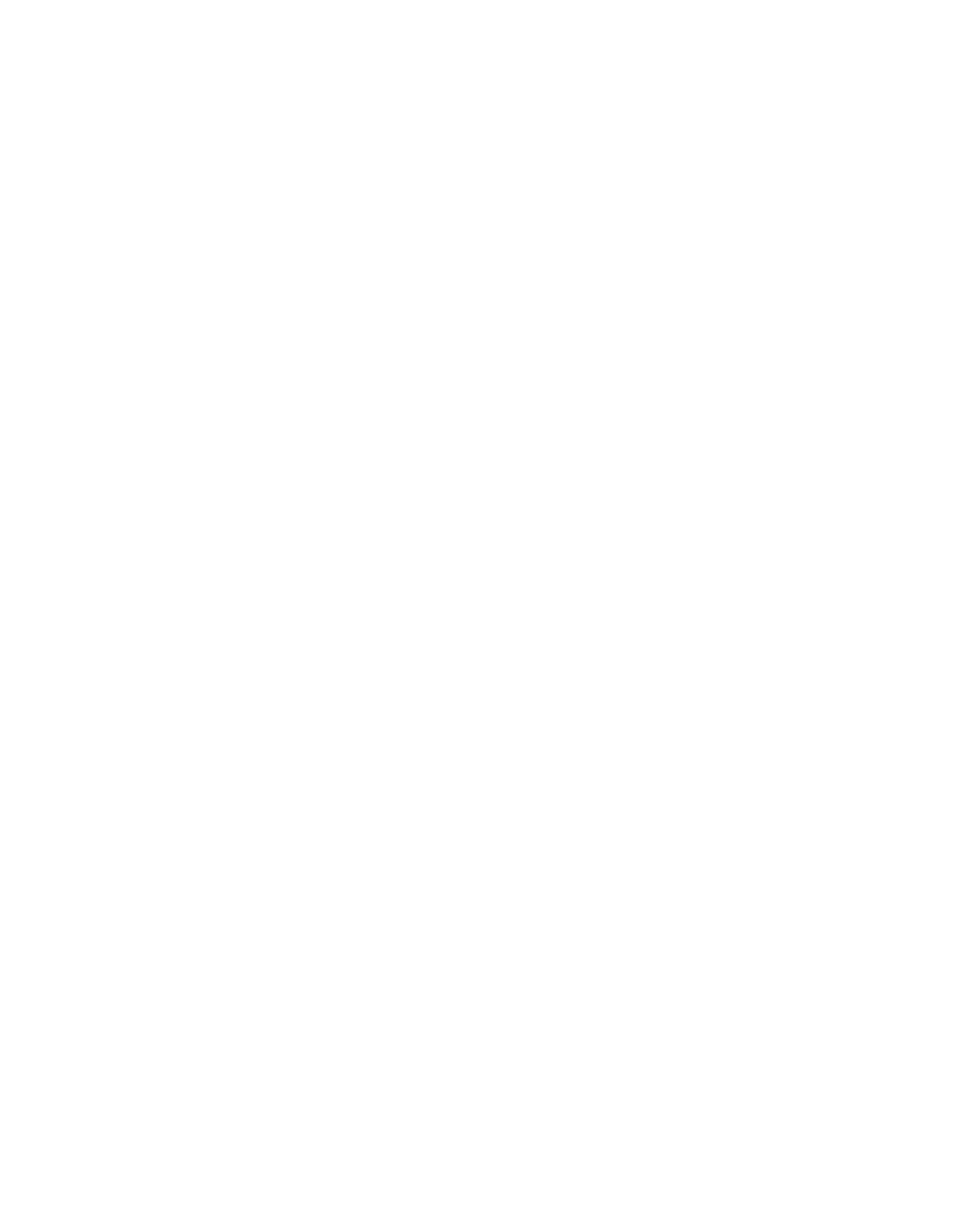# Introduction

Most successful library salary improvement efforts begin and end with library workers. And though library workers must address pay equity in their respective institutions and communities, they are not alone in their fight for just compensation. The American Library Association-Allied Professional Association: the Organization for the Advancement of Library Employees (ALA-APA) is proud to advocate for better pay on the behalf of all library workers. ALA-APA's nationwide campaign provides workers with the tools and training that will allow them to reach the goals they have set for themselves and their institutions.

This toolkit outlines the process of launching a pay equity campaign. Whether you are administration or support staff, whether you are an old hand at advocacy or are just realizing the wage injustices at your institution, this toolkit will provide guidance and resources. Our first chapter, Building Your Case (p. 11), offers techniques for gathering accurate, pertinent data that will support your argument. It will help you identify discrimination within your ranks and hindrances that can damage your credibility and diminish your efforts to achieve higher salaries for all workers, regardless of gender, race, or position. This chapter also explains how accurate job descriptions and job

evaluations are crucial to achieving equal pay for comparable worth.

The second chapter, Speaking Out (p. 23), guides you through some basics of advocacy etiquette so that you present your message efficiently and appropriately to funding committees, elected officials and the media. Success depends not only on the rightness of our cause but also how effectively we communicate it. It is essential in a pay equity campaign that library workers speak with one voice, with clear messages and solid preparation to deliver these messages. This toolkit provides guidance in structuring a campaign and sample messages.

 Building Partnerships and Coalitions (p. 29) introduces the contributions of groups that share the passion for higher and fair wages. These veteran institutions are our natural allies, and they have much to teach about waging a pay equity campaign. This section also addresses the importance of unions in the fight for just compensation, and provides contact information for these organizations. Tools and Resources discusses certification and the Merritt Fund.

And when you achieve success, let us know so we can let others know that positive change is possible. Your story may be featured in the Success Stories section (p. 47) when this Toolkit is next updated.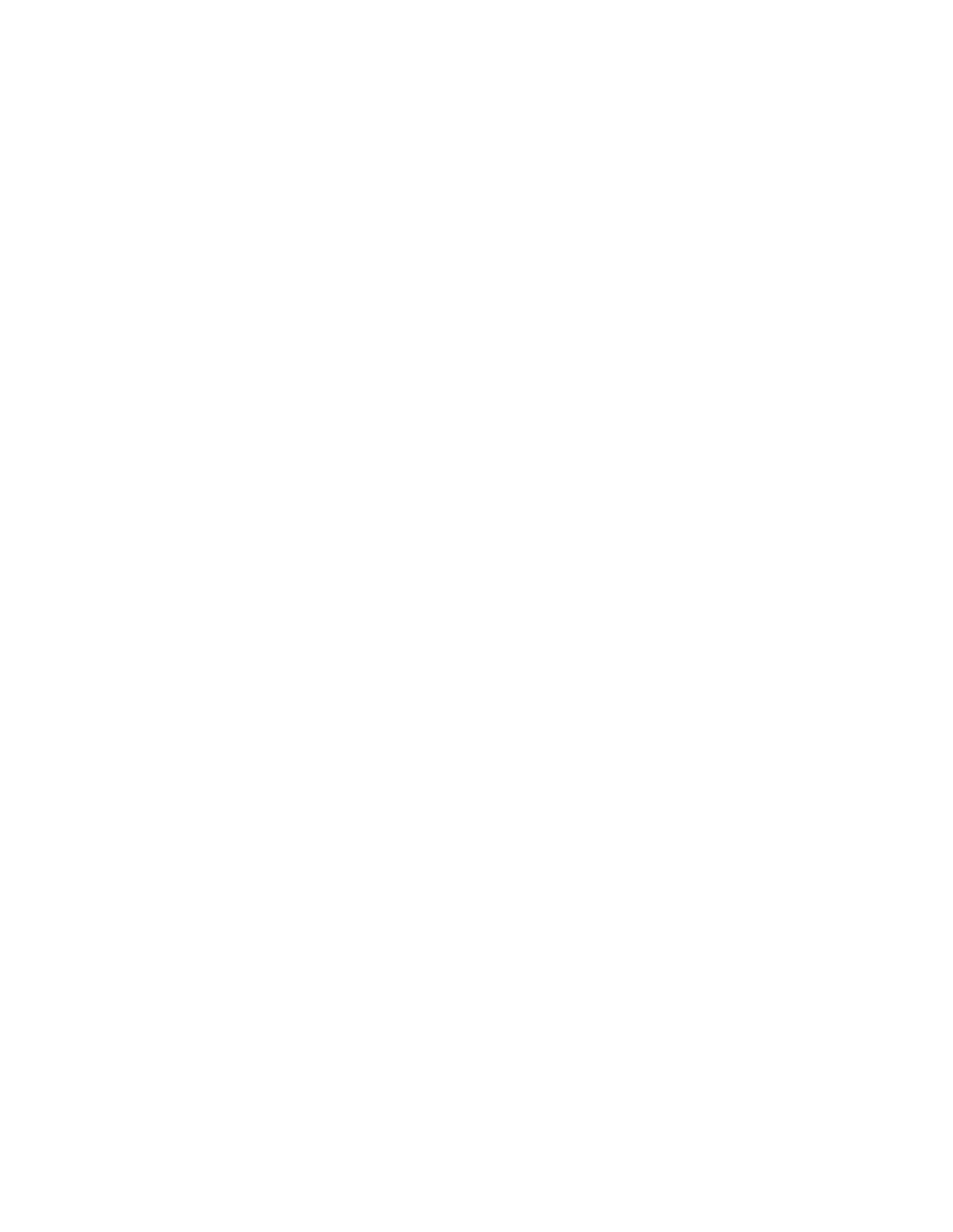# Building Your Case

Before you can advocate for a group of workers you must understand the work they do and the conditions under which they do it. And you must identify discrimination within your institution before you can correct it. Blindness to current inequities within your own library, outdated job descriptions and biased job evaluations will cripple a campaign's unity and credibility.

# Know Thyself

Prior to comparing your institution's salaries with those of other libraries or of professions with similar requirements, ensure that you have internal equity within your library. Make certain all staff are included in pay-equity efforts. Gender and racial inequities are still present in many libraries; less documented, but sadly as common, is a traditional lack of respect for the contributions of support staff.

## Gender Equity

The average wage of U.S. women working fulltime year-round is approximately three-fourths of men's average wage, with even worse disparities for women of color. Over the past thirty-eight years, the real median earnings of women have fallen short by a total of \$497,319—nearly half a million dollars in a typical working woman's career span.<sup>8</sup> In 1999, America's working families lost \$200 billion of annual income to the wage gap, an average of \$4,000 per family, even after accounting for differences in education, age, location and the number of hours worked.

Although gains have been made over the years in gender equity within librarianship, most library salary surveys still point to higher average salaries for men than for women. Pay equity advocates cite the need for unbiased, gender-neutral compensation systems that do not perpetuate existing stereotypes

of male and female jobs. In a report titled "How To Do Pay Equity Job Comparisons," the Ontario (Canada) Pay Equity Commission suggests that those who collect and record job information should be alert to gender bias.<sup>9</sup>

Factors to check include:

- Consistency in the level of detail describing both female and male jobs
- Neutral language and non-sexist job titles
- Inclusion of all job aspects
- Involvement of female and male workers in committees and the process

The commission also notes that one of the key requirements of the gender-neutral evaluation of work is to make work performed by women visible.

The Ontario Pay Equity Commission's Web site also includes an informative case study of a fictitious private sector company that details steps for establishing and maintaining pay equity. Although set within the Canadian legislative environment, the section on job evaluation contains practical information for any setting.<sup>10</sup>

# Racial Equity

*Library Journal* reported that the average starting salary for beginning librarians of color (\$42,333) was higher than the average starting salary for all beginning librarians (\$40,118) (see table 1).<sup>11</sup> The Association of Research Libraries, in contrast, reports that minority librarians averaged salaries that were lower by \$4,660, or 8 percent (see table 2).<sup>12</sup> Gender inequities further complicate the picture.

There have been some strides in our profession reflecting the diversity of the U.S. population. From 1990 to 2000, the total percentage of African-American, Latino, Asian and Native American

10. Pay Equity Commission, "10 Steps to Pay Equity," www.payequity.gov.on.ca/peo/english/pubs\_10steps.html.

<sup>8.</sup> U.S. Bureau of the Census, *Educational Attainment in the United States, 2004*, www.census.gov/population/www/socdemo/education/cps2004.html.

<sup>9.</sup> To order this report online, visit the Pay Equity Commission Website, "Publication Order Form," www.payequity.gov.on.ca/peo/ english/pubs\_order.html.

<sup>11.</sup> Stephanie Maatta, "Starting Pay Breaks \$40K—Placements and Salaries 2005," *Library Journal* (Oct. 15, 2006), www.libraryjournal. com/article/CA6379540.html.

<sup>12.</sup> Mark Young, ARL Salary Survey Highlights, *ARL Bimonthly Report* 246, June 2006, www.arl.org/newsltr/246/salarysrvy.html.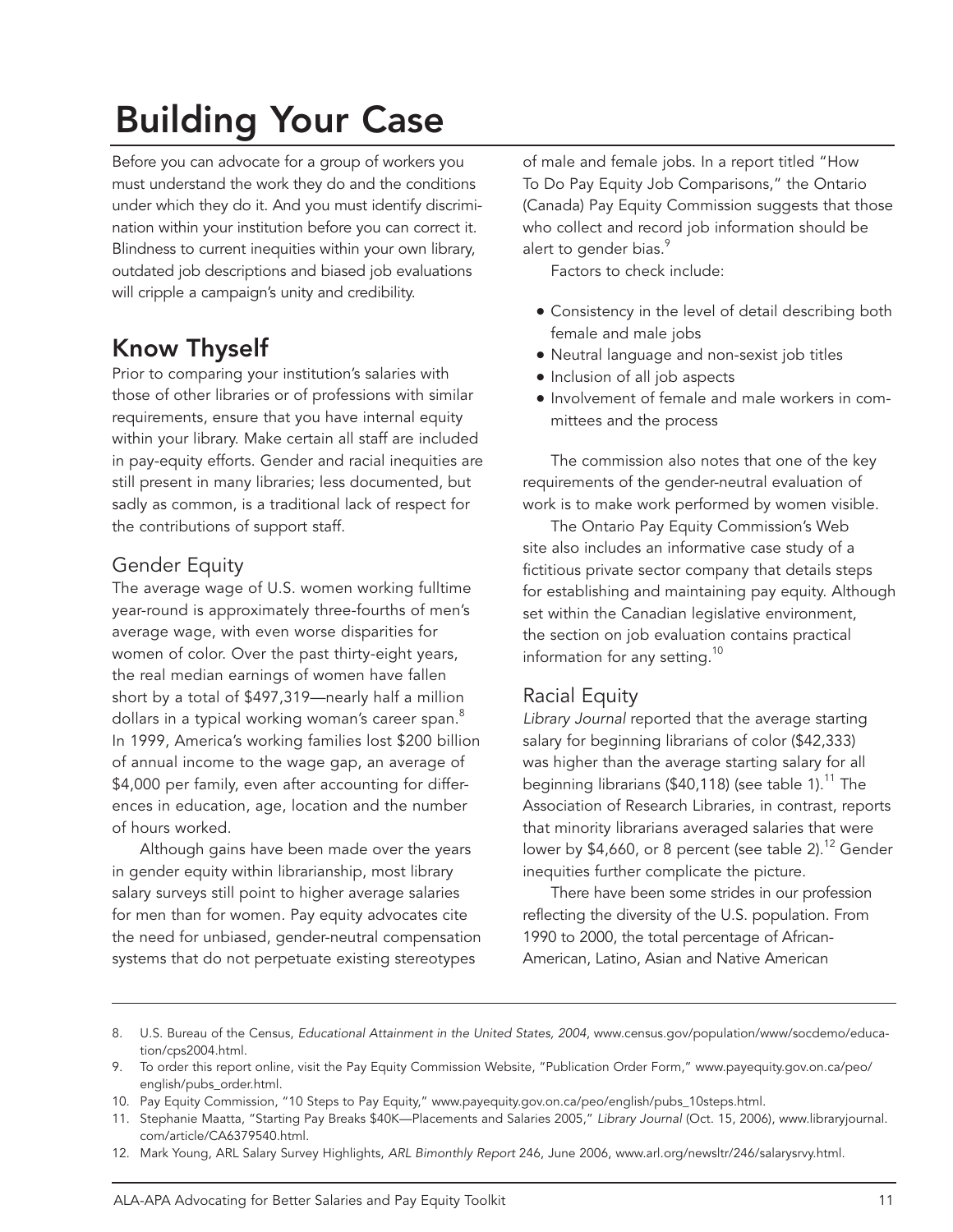graduates of library schools is not quite 13 percent, from 9 percent a decade prior.<sup>13</sup> However, during the same time period, there was a 152 percent increase in people of color nationally. The authors of *Diversity Counts* stress that it is important for a library to remain "relevant" to the community it serves.<sup>14</sup> Most MLS librarians (81 percent) are still white women between forty-five and fifty-four years old. There is more representation among staff who define themselves as librarians but do not hold the MLS degree (16 percent). Library assistants had the largest proportion of non-white staff members in 2002 at 29 percent reporting being of another race: African-American (11 percent), Asian-Pacific Islander (9 percent), Latino (7 percent), Native American/Alaskan (1 percent), and two or more races (1 percent).

# Support Staff Equity

Libraries should also have discussions on how to reward work by those who are not in supervisory/ administrative roles but who are performing important functions such as children's services, reference work, or other specialist duties.

Gene Kinnaly, Senior Cataloger, Library of Congress, reported that members of support staff are rarely compensated for their skills, experience, education and responsibilities at the same level as those in non-library occupations with similar qualifications. Support staff is often seen as clerical help, yet the nature of these positions has expanded greatly. Many support positions have considerable education and experience requirements. In many cases, members of support staff have taken on duties traditionally performed by professionals with little or no adjustment in salary, so there may be internal as well as external inequities. Many position descriptions are inaccurate and outdated. Some support personnel supervise others but are not given credit for this in compensation structures.

## Table 1.

| 2005 Library Journal Average Starting Salaries |                      |  |
|------------------------------------------------|----------------------|--|
| Group                                          | Starting Salary (\$) |  |
| Women                                          | 39,587               |  |
| Men                                            | 42,143               |  |
| <b>Minorities</b>                              | 42,333               |  |
| Average                                        | 40,118               |  |

#### Table 2.

2005–2006 Association of Research Libraries Average Salary Comparison

|          | Average     | <b>Minority Average</b> |  |
|----------|-------------|-------------------------|--|
| Group    | Salary (\$) | Salary (\$)             |  |
| Men      | 63,984      | 58,711                  |  |
| Women    | 61,083      | 56,957                  |  |
| Combined | 62,148      | 57,488                  |  |

Patricia Glass Schuman, former coordinator of the Better Salaries and Pay Equity for Library Workers Task Force, affirms that many support staff feel "under-compensated, under-respected, and underrepresented." Their duties and qualifications vary greatly, with job titles running the gamut from paraprofessionals and library assistants to library technicians, aides, associates and more.

When the *2004 ALA Survey of Librarian Salaries* asked what titles were used for support staff, the survey listed thirty-seven titles. Yet an open-ended question asking about "other" support staff position titles yielded 507 additional titles.<sup>15</sup> The results of this question informed the sixty-two positions included in ALA-*APA Salary Survey: Non-MLS— Public and Academic*. 16

 To help in clarifying the many support staff job titles, Kinnaly suggested using the ALA Policy Manual Section #54.4 "Comparable Rewards."<sup>17</sup> The policy suggests that major libraries assign as many non-administrative specialties to the

- 13. Denise Davis and Tracie Hall, *Diversity Counts* (Chicago: ALA, 2006).
- 14. Davis and Hall, *Diversity Counts,* 4.
- 15. Denise Davis, "Library Support Staff Job Titles," American Library Association, www.ala.org/ala/ors/reports/libsupjobtitles.htm.

<sup>16.</sup> Jenifer Grady and Denise Davis, *ALA-APA Salary Survey: Non-MLS—Public and Academic* (Chicago: ALA, 2006).

<sup>17.</sup> American Library Association, *ALA Handbook of Organization 2006–2007: An Annual Guide to Member Participation* (Chicago: ALA, 2006), 53.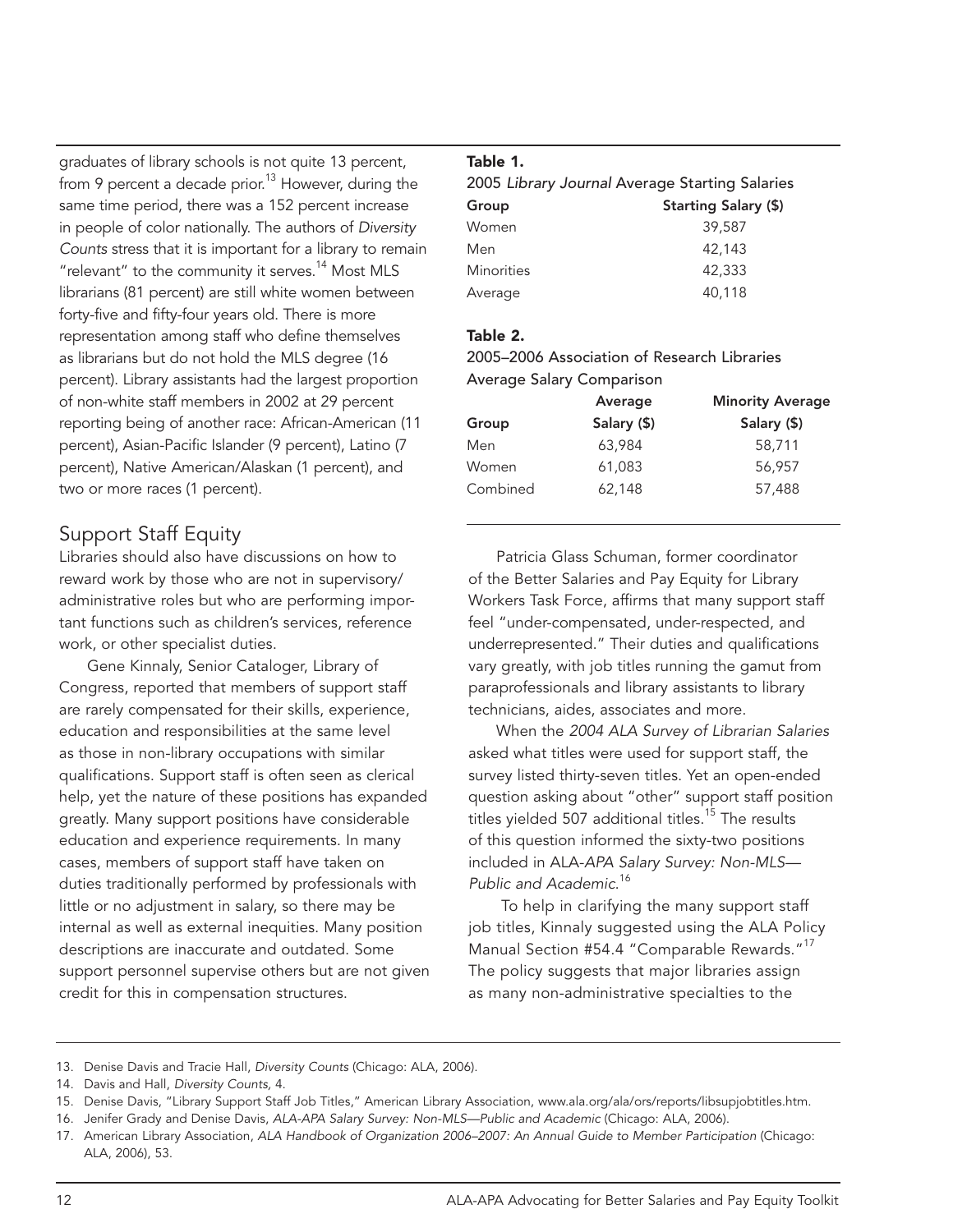top classifications as are assigned to administrative staff.

Many states have library paraprofessional organizations that address employment, education and career concerns. Meralyn Meadows researched, compiled, maintained and updated the National Directory of Paraprofessional Associations in August 2006 for the American Library Association (ALA) Library Support Staff Interests Round Table (LSSIRT). The fifty-three-page directory is in PDF format www.ala.org/ala/lssirt/lssirtbenefits/National\_ Directory\_Aug21\_2006.pdf.

Certification and unionization have helped to improve compensation in some support staff situations. Comparisons with information technology occupations or comparable technician positions can also be useful. Librarians should recognize that when compensation for support staff goes up, the floor for librarian salaries also rises.

For discussion, see:

- American Library Association Library Support Staff Interests Round Table, www.ala.org/ ssirt (includes the "National Directory of Paraprofessional Organizations" under "Benefits and Services" on the LSSIRT navigation bar).
- **American Library Association. Third Congress** on Professional Education (COPE III), www.ala. org/congress/3rd\_congress/index.
- ASSOCIATES—electronic journal for support staff, associates.ucr.edu.
- Association of Research Libraries (ARL). Library Support Staff Classification Studies. SPEC Kit 252. Washington, D.C.: ARL, 1999.
- **Council on Library/Media Technicians, colt.ucr.** edu.
- Kinnaly, Gene. "Pay Equity, Support Staff, and ALA." *Library Mosaics* 13, no. 2 (Mar./Apr. 2002): 8–10. www.mjfreedman.org/payequityss.pdf.
- Kinnaly, Gene. "Salary and Pay Equity Issues for Library Support Staff." 2002 ALA Annual Conference presentation, www.mjfreedman.org/ atlantasupportstaff.pdf.
- Library Support Staff Resource Center, www.ala. org/ala/hrdr/librarysupportstaff/Library\_Support\_ Staff\_Resource\_Center.htm.
- Oberg, Larry R. "Library Support Staff in an Age of Change: Utilization, Role Definition, and Status." ERIC Digest, EDO-IR-95-4, May 1995. www.ericdigests.org/1996-1/support.htm.
- **Soaring to Excellence Teleconferences, www.** dupagepress.com/COD/index.php?id=183.

*Library workers today represent a highly skilled and well trained element that is absolutely necessary to the success of the modern library. The contributions they make add to the effectiveness and uniqueness of the library. They care about both the monetary rewards as well as the quality of their work environment. Rather than undervaluing the work they do, they should be adequately compensated and appreciated.*

> —Raymond Roney, publisher of *Library Mosaics*

# Revising Job Descriptions and Evaluations

After you have searched for evidence of gender, racial, or position inequity within your library, ensure that job descriptions and evaluations are detailed and current. The premise of comparable worth is that dissimilar jobs can be evaluated and compared when looking at each job in relation to established criteria. Job descriptions and job evaluation are crucial when determining the relative value of jobs to an employer and ensuring internal equity or fairness between jobs within an organization.

# Job Descriptions

An accurate, up-to-date job description is the basis for many actions within the personnel arena, such as job classification and evaluation, performance appraisal, recruiting and training. How long has it been since your library's job descriptions have been reviewed and updated? Do they reflect the knowledge and use of the latest technologies, the complexities in juggling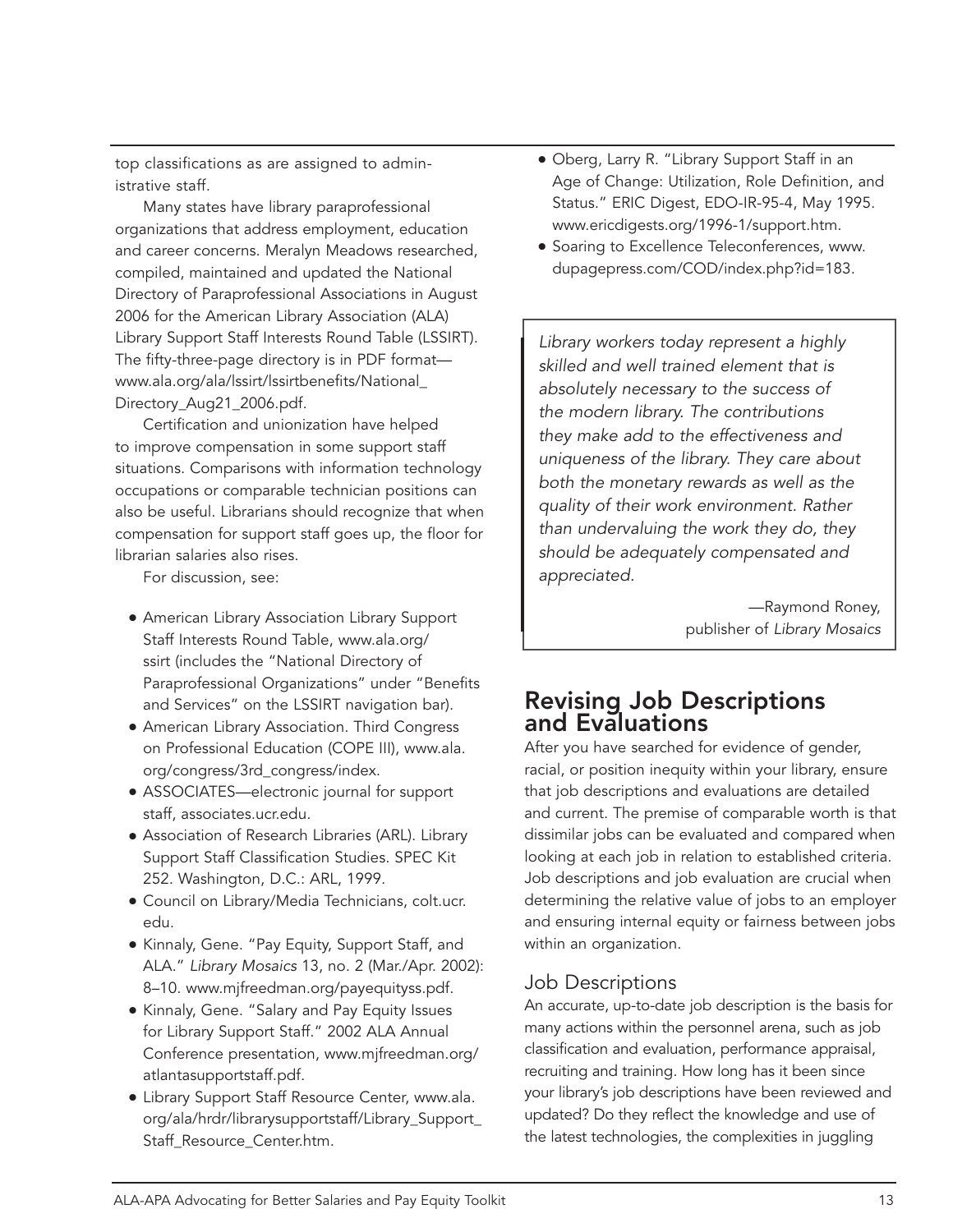a variety of tasks and demands, the extensive contact with the public—including difficult patrons—and work hours that include weekends and evenings?

Rewrite your own description. Specificity is key; use specific action verbs to begin each sentence (e.g., "investigates, tabulates, schedules") and avoid vague verbs such as "assists, handles, maintains" or the word "may." The term "other duties as required" does not provide any information for job evaluation purposes. Indicate what action is performed, to what or to whom, to produce what, how frequently it is performed, using what equipment, tools, or processes. Avoid jargon.

It is especially important to describe the analytical, intellectual work of librarians and support staff in clear, active language. For example, cataloging might be seen by others as routine clerical work rather than the complex taxonomic work it is. Or the data entry work of support staff may be seen as routine keyboarding tasks rather than recognized for the judgment needed.

A more precise and up-to-date job description provides the criteria for accurate job evaluation and classification studies, and will allow for detailed budget presentations and media and other public information descriptions of the value and importance of library services and quality staff. See APPENDIX H for helpful resources.

Furthermore, accurate job descriptions will inform administrators, human resource personnel, and public officials of the dynamic and changing roles and duties of both librarians and support staff.

#### Other Job Description Resources

Although each job description needs to be considered separately in relation to a specific institution, reviewing competencies developed by library associations and other groups can help ensure that skills, knowledge and responsibilities are accurately represented.

Some state libraries, state library associations, national groups and local libraries have collected and posted sample job descriptions for different types of libraries.<sup>18</sup> On its Human Resources Web site, Simon Fraser University helpfully provides a glossary of active verbs for use in writing or amending job descriptions.<sup>19</sup>

See APPENDIX E "Competencies and Roles of Staff" and the *Occupational Outlook Handbook*  (www.bls.gov/oco/home.htm) for ideas to include, but make sure to tailor the description to your own unique set of responsibilities and skills.

The California Library Association Fair Compensation Campaign included a "Talk Work Group," which was charged with helping members find ways to use language when describing library work *that makes sense to people who are not librarians*, such as human resource professionals. For example, changing a job description element from "Prepares story hours for children" to "Conducts pre-literacy and school readiness training for one- to five-year-olds" might strengthen job specification and reclassification efforts.

#### Position Classification

Position classification depends upon job content information about individual positions within an organization. The positions are then grouped into common job families or classes. The class specifications provide the main source of information used in applying job evaluation systems.

The classification and salary system in an organization may be long overdue for review and revision. In such cases, this review may help to frame salary inequity issues. It is important that library staff at different levels be represented on any organizational reclassification and job evaluation committees, particularly if the library is within a larger parent organization.

# Job Evaluations

A job evaluation compares all positions within an organization, regardless of job dissimilarity or level. This can be an especially useful tool to employers, employee groups and unions.

<sup>18.</sup> Library Support Staff, "Library Jobs: Descriptions, Classifications, Evaluations," www.librarysupportstaff.com/jobdescriptions.html; LibraryHQ, "Job Descriptions for Library Jobs," www.libraryhq.com/job\_descriptions.html; Montana State Library, "Sample Position Descriptions Index," msl.state.mt.us/ldd/Samples/positiondescriptions/librarypds.html.

<sup>19.</sup> Simon Fraser University, "Glossary of Job Description Verbs," www.sfu.ca/hr/forms-cabinet/job-descriptions/apsa/glossary-of-verbs.pdf.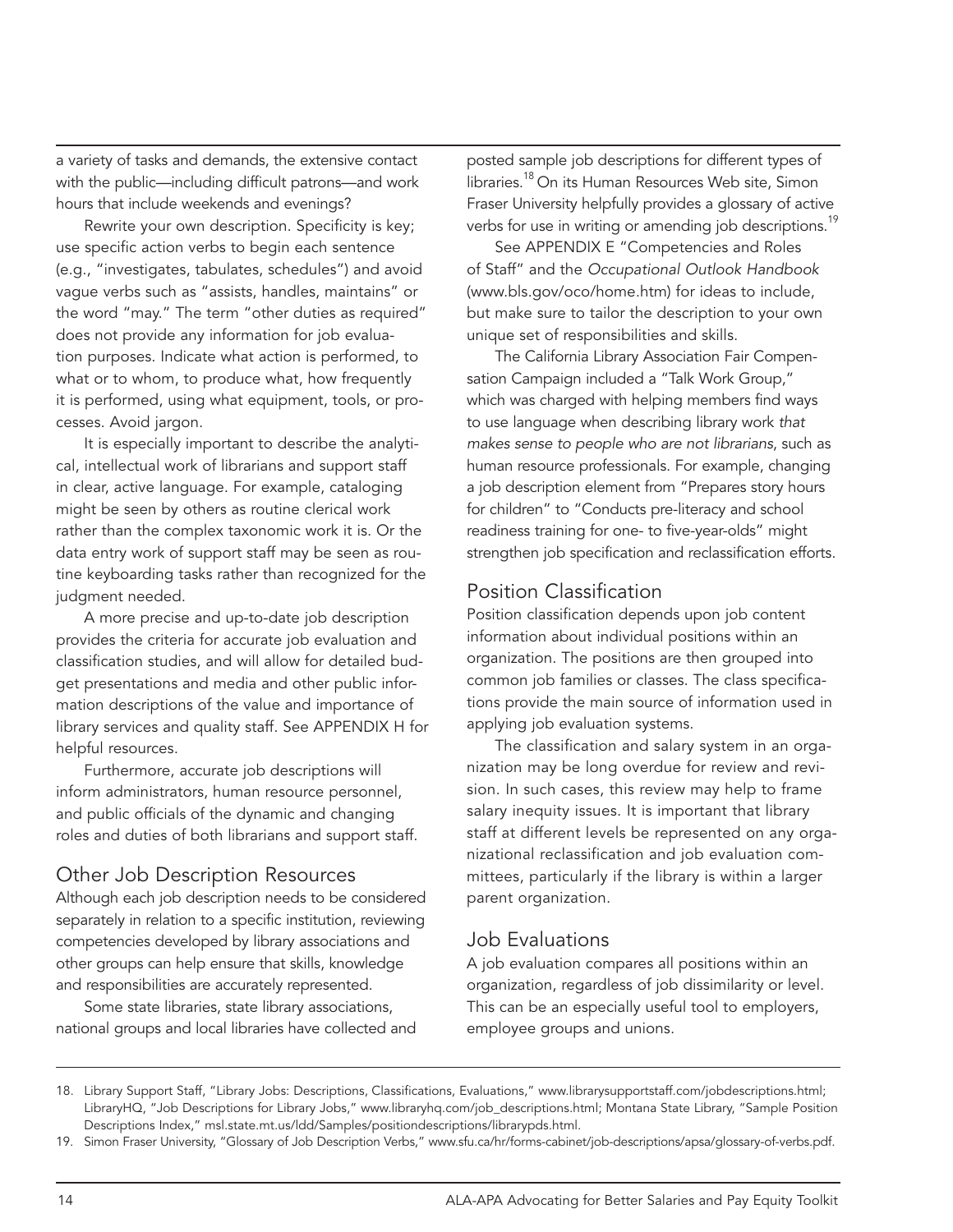The most common type of job evaluation used for pay equity purposes is a point factor system. This process measures each job by looking at factors describing skill, effort, responsibility and working conditions. Different components may be used in different systems, but generally such elements include:

- Job knowledge
- Accountability
- Problem solving and decision-making
- Autonomy or freedom to take action
- Discretion or initiative
- Impact of actions
- Kind and amount of supervision
- Job complexity
- Contact with others
- Physical and mental demands
- Stress factors
- Volume of work
- Environmental conditions

The master's degree required of librarians can add valuable points to "knowledge required" factors. Emphasize the high technology aspects of jobs. Public relations and communication skills and customer service aspects are especially important in many library jobs. The more complex the work, the higher the wages. Although women may perform jobs with different duties than those typically held by men, fair pay results if both are equally valuable according to the work dimensions or factors considered instead of what the market is paying various positions.

How libraries are grouped within their organizations affects how they are viewed and with whom they are compared. It also contributes to the status of librarians and establishes peer groups with which they will be compared and measured. In city and county governments, it will make a difference whether libraries are grouped with critical service providers, educational and cultural organizations or recreational services.

In academic institutions, if librarians have faculty status and libraries report to academic officers, it is more likely that status and salary issues will be comparable to faculty. If they report to administra-

tive officers, they are more likely to be compared with professional groups within the overall administrative hierarchy. If they report to information officers, they are more likely to be compared with other information professionals, especially computer professionals.

Some libraries compare their salaries with those of teachers in the same community. Although teaching is often considered a predominantly female underpaid profession, union negotiations have succeeded in increasing salaries in many cases. In making such comparisons, you should look at what teachers earn for a nine- or ten-month year versus what librarians earn for a twelve-month year. In many cases, the teachers with less work time are paid more than the librarians.

Another comparison might be with other information professionals in the private sector who are paid more but have the same skill sets as librarians, such as those working for vendors that serve libraries.

In its state survey, the California Library Association looked at levels of library staffing in relation to comparable non-library workers, namely, entry, journey, supervisor and executive levels. The New Jersey Library Association compared public librarians with building inspectors, civil engineers, town administrators and directors of parks and recreation.

In Minnesota, library directors in large cities are most often matched with police or fire chiefs, superintendents of public works, community development directors, chief engineers and finance directors. Librarians are most often matched with inspectors, supervisors and general professional workers. Library assistants are most often matched with engineering and other technicians, equipment operators, maintenance workers, drivers and laborers. Note that it is difficult to evaluate jobs using only job titles. Pay equity studies usually match jobs more accurately by reviewing complete position descriptions; for example, see salary comparisons from *ALA-APA Salary*  Survey: Non-MLS—Public and Academic in table 3.<sup>20</sup>

Even without a formal point factor system, you can look informally at salaries for predominantly male

20. Grady and Davis, *ALA-APA Salary Survey: Non-MLS—Public and Academic*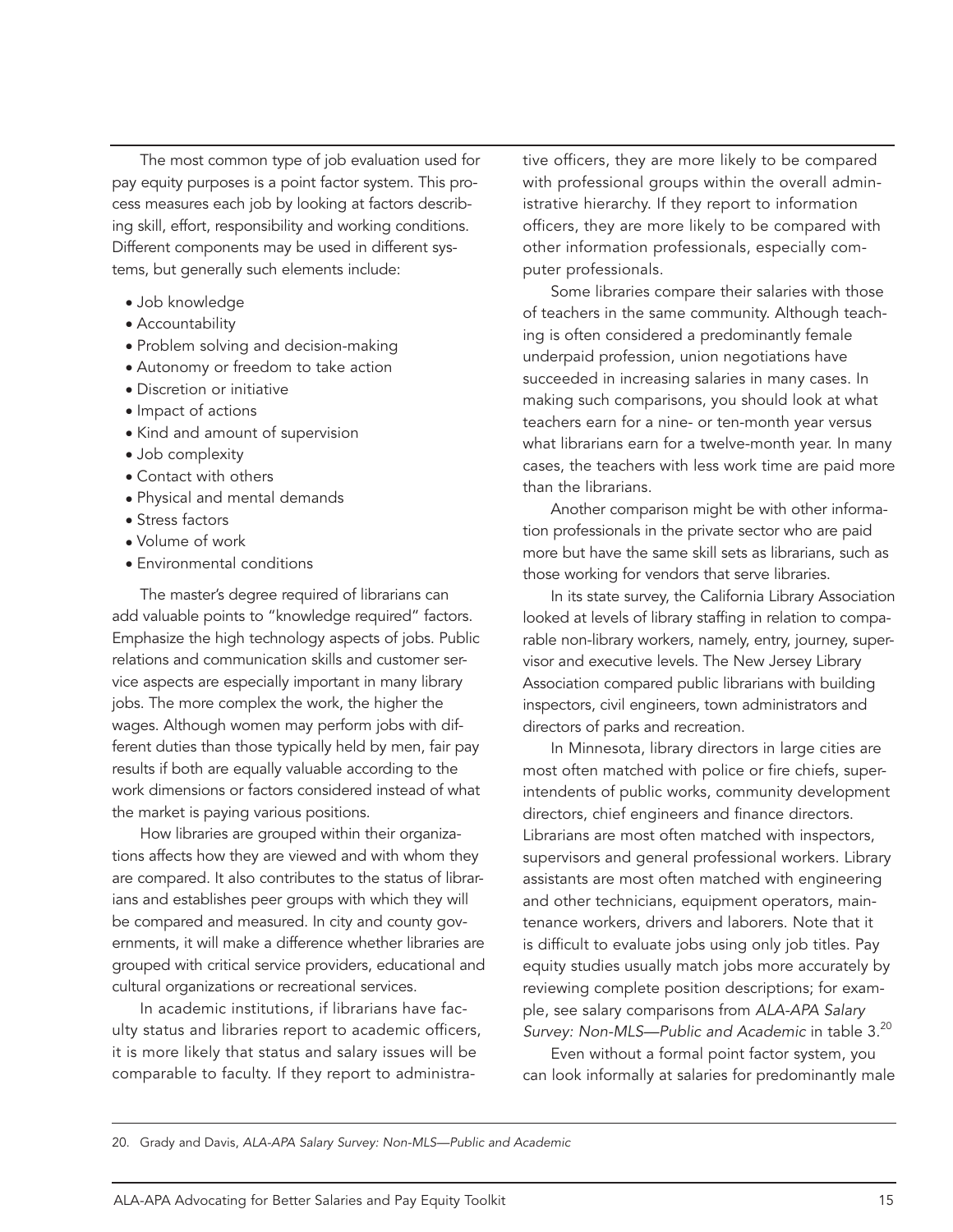professions that have a master's degree requirement and compare these to librarians with the MLS degree. If there are large discrepancies in salary, you can make a case for rectifying the inequities or push for a more formal study.

Be aware that comparisons with other libraries will likely perpetuate lower salaries than if comparisons were made in other ways. However, if a neighboring jurisdiction has just completed or won a pay equity settlement with increases for library staff, other libraries may wish to "piggyback" on this success and make the case for similar increases.

Job evaluation is a time-consuming and complex process. Library workers should not leave this process to the human resources department or consultants, who may not understand the degree of complexity and intellectual aspects of library work. In most cases, a steering committee with labor and employer representatives will oversee a job evaluation study. Library workers should be involved either through union or employee groups. Throughout the pay equity process, there are policy choices to be made and monitored in choosing the method for evaluating the worth of jobs, setting criteria for determining relative worth, conducting the actual evaluation process, analyzing the predominately

female and male jobs, and establishing wage-adjusting procedures after job content has been analyzed. See APPENDIX D for Job Evaluation Resources. For more information on teachers, see:

- American Association of School Librarians, American Library Association www.ala. org/ala/aasl
- American Federation of Teachers, *2004 Survey & Analysis of Teacher Salary Trends*, www.aft. org/salary, which includes state-by-state teacher salary information and some comparisons with other professions.
- National Education Association. *Rankings & Estimates: Rankings of the States 2004 and Estimates of School Statistics 2005.* Washington, D.C.: NEA, 2004. www.nea.org/edstats/images/ 05rankings.pdf.

#### Legislation

State library associations and other groups should monitor what bills might affect library workers and join forces with others to advocate for fair pay. Legislation can fight pay inequities in several different ways. A bill can prohibit discrimination, or enhance current legislation by allowing workers to

#### Table 3.

#### Non-MLS Library Position Salaries Compared to Similar Positions in the General Population

| Position                          | Public (\$) | Academic (\$) | BLS $($ \$)* |
|-----------------------------------|-------------|---------------|--------------|
| Accountant                        | \$38,796    | \$37,318      | \$50,770     |
| Administrative Assistant          | \$33,580    | \$30,385      | \$34,970     |
| Associate Librarian**             | \$31,793    | \$33,276      |              |
| $Clerk**$                         | \$26,708    | \$25,431      |              |
| Collection Development/Management | \$35,686    | \$37,664      |              |
| Copy Cataloger                    | \$30,255    | \$32,454      |              |
| Development Manager               | \$52,295    | \$58,397      |              |
| Human Resources Manager***        | \$54,983    | \$46,212      | \$66,530     |
| <b>IT Manager</b>                 | \$48,513    | \$44,358      | \$92,570     |
| Janitorial Cleaner                | \$26,018    |               | \$18,790     |
| Library Technician**              | \$31,004    | \$29,467      | \$24,940     |

\* 2004 U.S. Bureau of Labor Statistiscs Occupational Outlook Handbook.

\*\* In ALA-APA Survey, there were nine functional areas for Associate Librarians, nine for Clerks, ten for Technicians; these figures are national averages for each position.

\*\*\* Compensation and benefits.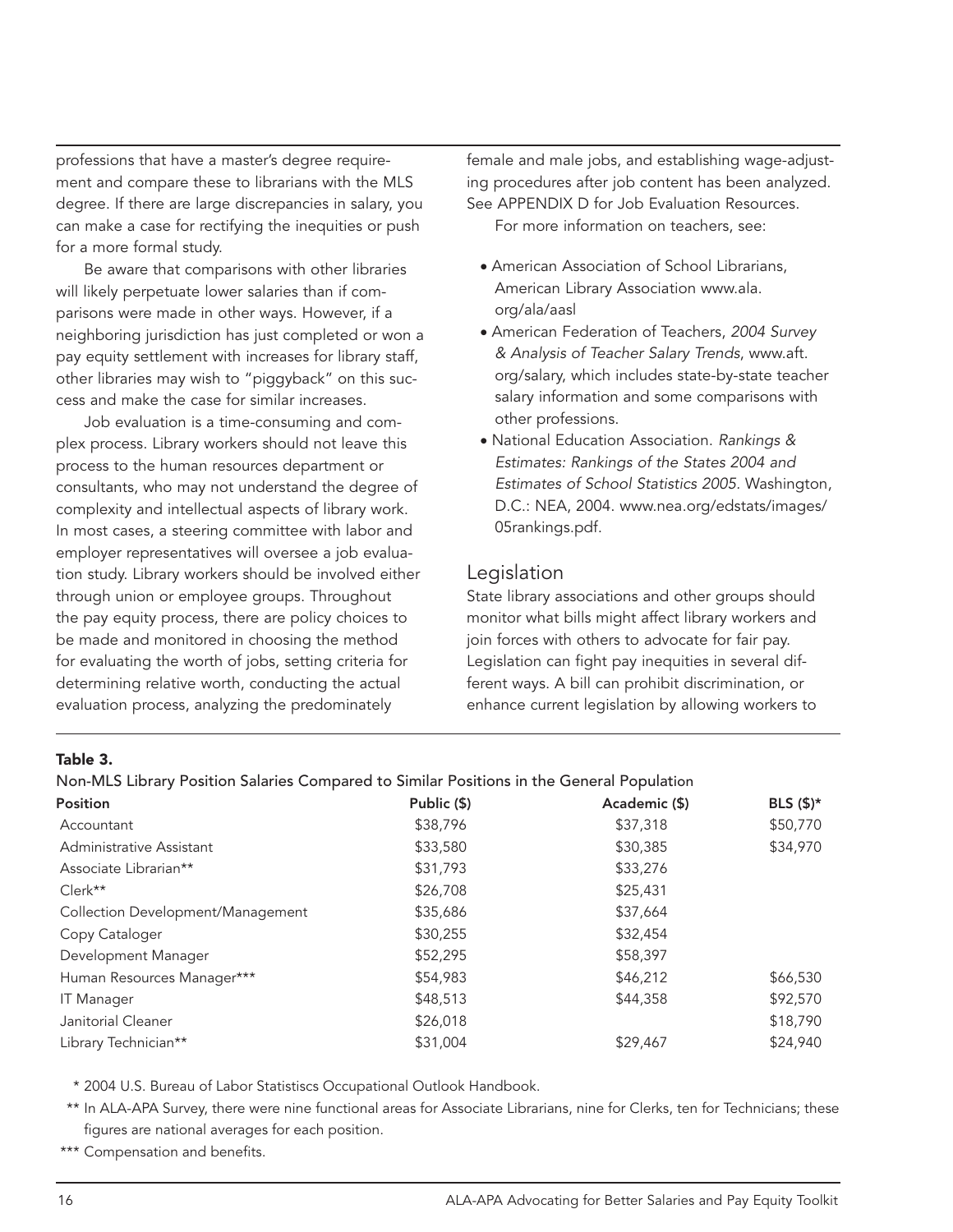sue for punitive and compensatory damages. A bill can establish a commission to study the wage gap and recommend solutions based on the commission's findings. Most pay equity legislation employs one or more of these three strategies.

Several bills are currently under consideration. Minimum wage increases have been brought before federal and state governments, gaining some success in states, but not federally as of the time of this writing.<sup>21</sup> The California Paycheck Fairness Act of 2006 would have corrected and deterred discriminatory wage practices based on gender by imposing stiffer penalties on employers who violate existing law. It would have required employers to disclose employee wages, and would have created a Pay Equity Taskforce to make recommendations to the Legislature.

Two bills are currently before the U.S. Congress: the Paycheck Fairness Act, which amends the Fair Labor Standards Act, and The Fair Pay Act, which amends the Equal Pay Act.

The Paycheck Fairness Act strengthens the penalties that courts may impose for equal pay violations and prohibits retaliation against workers who inquire about or disclose information about employers' wage practices. The bill provides for compensatory and punitive damages, in addition to back pay, for women denied equal pay for equal work; authorizes class action equal pay suits, and directs the U.S. Department of Labor to provide public information about strategies for identifying and eliminating wage discrimination and to issue guidelines for evaluating jobs.

The Fair Pay Act would prohibit wage discrimination based on sex, race and national origin by requiring employers to provide equal pay for work of equal value, whether or not the jobs are the same. (For example, within individual companies, employers could not pay workers in jobs that are held predominantly by women less than jobs held predominantly by men if those jobs are equivalent

in value to the employer.) Exceptions are made for different wage rates based on seniority, merit, quantity or quality of work, and there is a small business exception. The bill also would ban retaliation and require employers to file wage information annually with the Equal Employment Opportunity Commission (EEOC). Both bills have been introduced in both houses of Congress.

Ask your elected representatives to cosponsor and support this legislation.<sup>22</sup> See section on Success Stories (p. 48) for information on legislative successes in Minnesota.

For information about state legislative activities for equal pay and model legislation for equal pay remedies and enforcement, check the Center for Policy Alternatives at www.stateaction.org. Select the Equal Pay section from the State Issues dropdown menu, then policy brief and model legislation or contact the Center at 1875 Connecticut Ave. NW, Washington, DC 20009; 202-387-6030. A small number of states have used the model legislation to strengthen penalties against wage discrimination or form a commission to study how to achieve pay equity.

#### Litigation

In the early 1980s, pay equity advocates celebrated several landmark victories when the courts recognized sex-based wage disparities as discrimination under the 1964 Civil Rights Act. This legal climate soon changed, with courts requiring proof that employers intended to discriminate, but the early victories still energized workers at the local and state level to undertake grassroots and legislative activities to achieve pay equity.

Library workers were among those who pursued legal remedies. In 1983, librarians in Fairfax County, Virginia, filed a complaint of sex-based wage discrimination with the EEOC. The complaint—the only one of its kind filed solely by librarians—attracted national attention. It was dismissed in 1988 as being

<sup>21.</sup> A. C. Hawley, "An Update on the Minimum Wage," *Library Worklife* 3 no. 8 (Aug. 2006), www.ala-apa.org/newsletter/3n08. htm#salaries.

<sup>22.</sup> For more information about these bills, visit The Library of Congress, THOMAS, thomas.loc.gov; Business and Professional Women/USA, www.bpwusa.org; the National Committee on Pay Equity, www.pay-equity.org.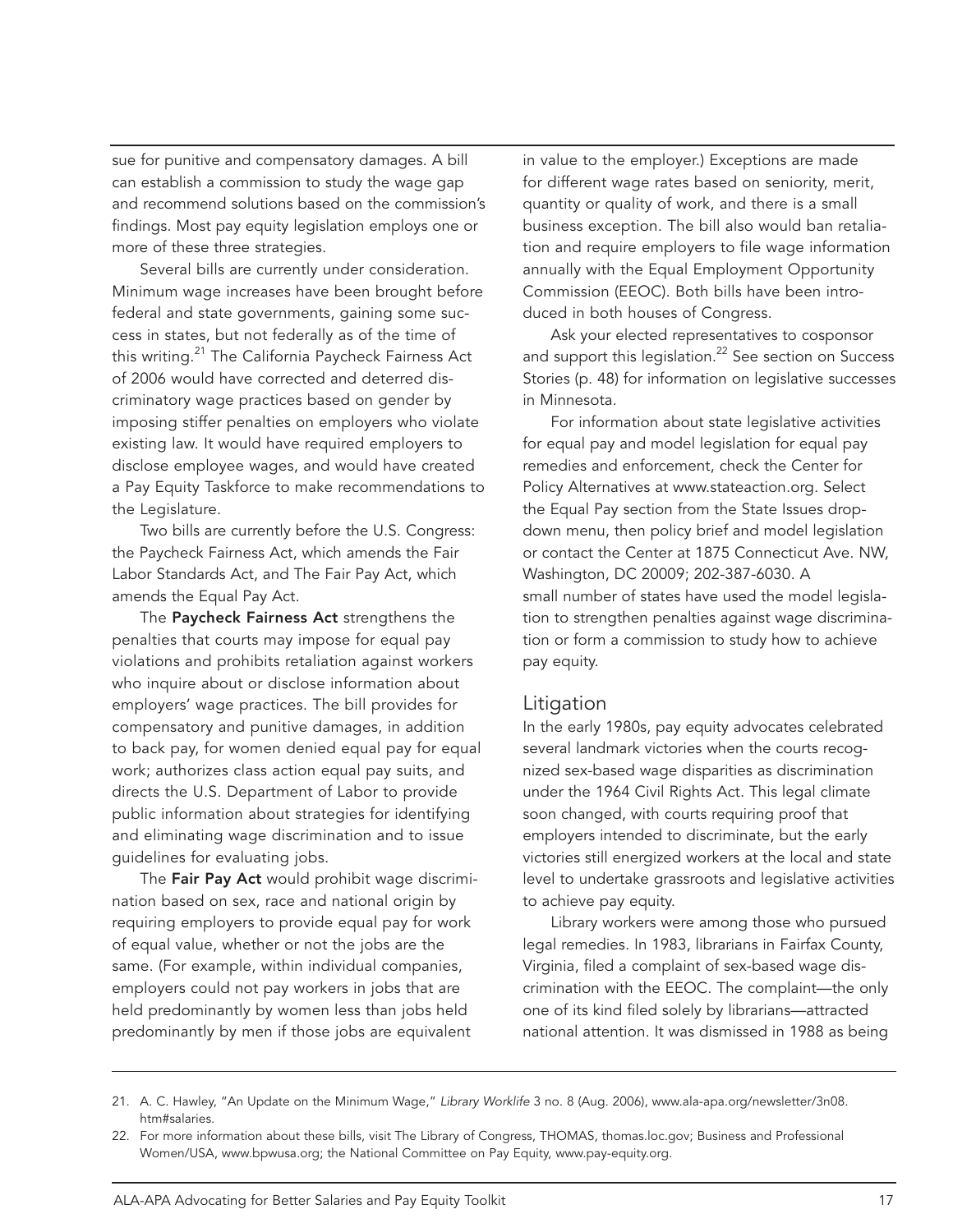in the area of "comparable worth," over which EEOC had no jurisdiction. However, this action was noted in neighboring counties that were doing job evaluation studies that raised library salaries. Fairfax County librarians were upgraded in 1988, and in 1990 they received wage increases based on neighboring jurisdictions' salary scales.

In 1996, library employees in Omaha, Nebraska, sued the city for sex discrimination based on a reclassification that placed them in the lowest of four employee groups for the purposes of determining pay raises. More than half of the employees in the lowest group were women, while those in the three higher groups were predominantly men. The court ruled against the library workers, and an appeal was denied in 1997. Since the lawsuit, however, all Omaha city employees have been given pay raises at the same rate.

Successful litigation in Canada and Australia helped workers implement pay equity legislation. While some gains have been made in raising salaries through legal action, litigation takes time and costs much, so is less likely to be a recommended means to get better salaries and achieve pay equity.

#### Demonstrating Value

Along with many other institutions, libraries of all types are under increasing pressure to document the value of library services to their communities, campuses, or other constituencies. Documenting value may be as complex as a cost-benefit study, or as simple as using the media to increase public recognition of library workers and their achievements.

#### Cost-benefit Studies

Cost-benefit studies compare cost data (such as budget, user time spent, other direct costs) with financial benefits (such as user time saved, savings in direct costs, decrease in new product development time). Recent cost-benefit analyses confirm that libraries have positive economic value. For instance, the

OCLC Public Libraries Return on Information campaign has demonstrated that communities receive four dollars of value for every dollar invested in libraries.<sup>23</sup> And the Special Libraries Association has shown that when a corporation employs information professionals, the business enjoys substantial cost and time savings.<sup>24</sup> The ALA Office for Research and Statistics is collecting articles and studies related to library return on investment  $(ROI).^{25}$ 

Yet most studies and reports attribute the success of library services to the institution rather than to the staff. We must demonstrate that quality services are impossible without quality employees. Two surveys establishing this connection were conducted by the Silicon Valley Library System and the Urban Libraries Council. Their respective surveys reflect the high value members of the public place on library staff and the assistance they provide. A 2002 poll of Americans by the Silicon Valley Library System found that 64 percent visited a public library in the last year. Of those, almost half (47 percent) say they consulted a librarian. Other studies in Colorado, Alaska and Pennsylvania have shown that students at schools with library media specialists score higher on reading and other standardized tests.

#### Public Recognition

Increasing visibility for the value of library workers can start with increased public recognition for their efforts. Make a special effort to inform library trustees and Friends so that they understand the issues involved and can be your allies. Placing feature stories in local media, featuring profiles of key staff on the library's home page and highlighting the role of librarians and library staff in promotional materials can help to educate the public about the importance of their work and its value. Whenever possible, in speeches, news releases and interviews, give credit to library employees for their expertise and role in developing new programs and services.

<sup>23.</sup> Online Computer Library Center, "Return on Information," www.oclc.org/roi.

<sup>24.</sup> Special Libraries Association, "Value of the Information Professional," www.sla.org/content/learn/ipvalue/index.cfm.

<sup>25.</sup> ALA Office for Research and Statistics, "Articles and Studies Related to Library Value (Return on Investment)," www.ala.org/ala/ors/ reports/roi.htm.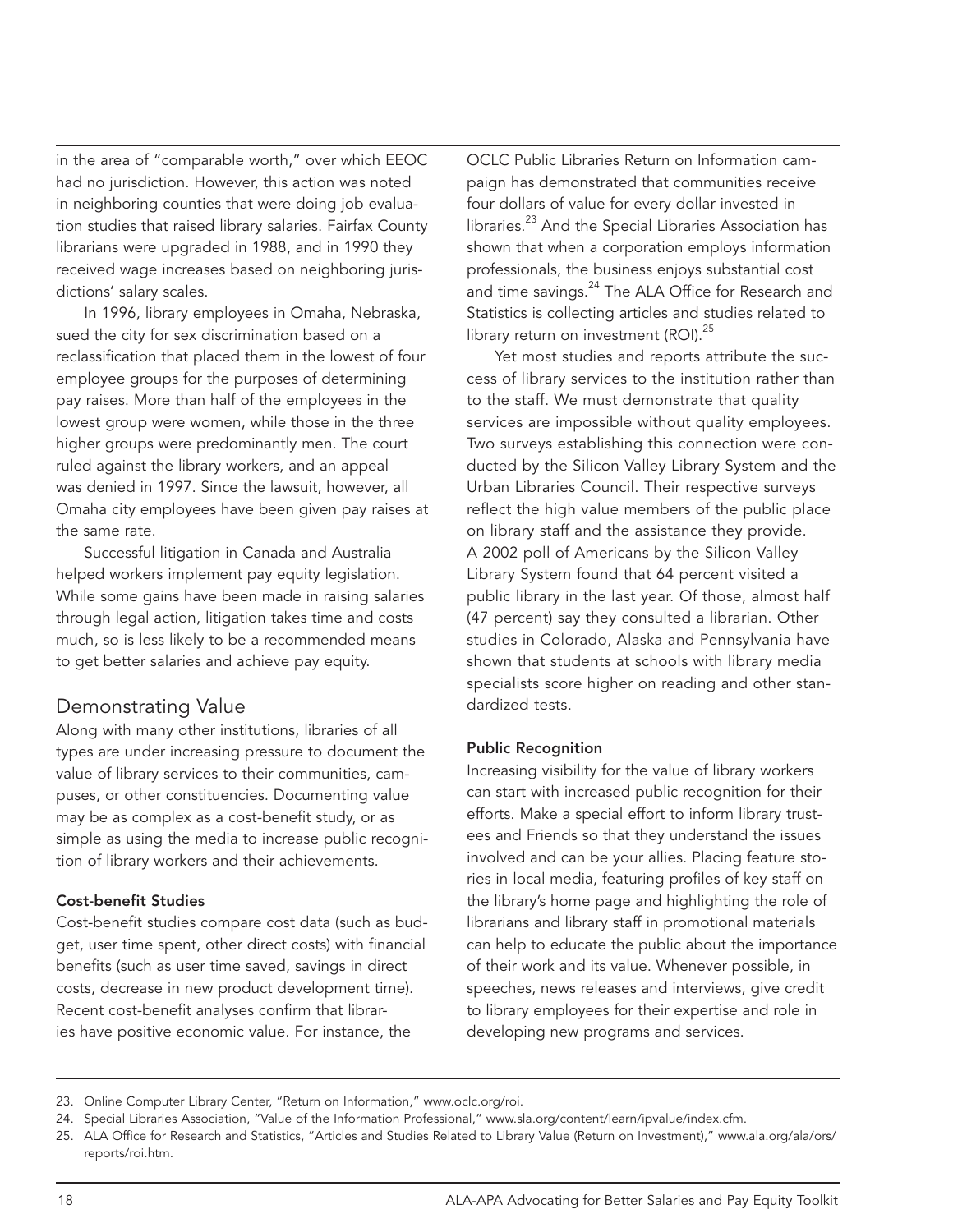Although librarians have often been cited for their assistance by authors in book acknowledgments, some newspapers have now developed credit guidelines for librarians whose research has contributed substantially to articles. For several years, the *New York Times* has given an award to honor librarians nationally.

ALA-APA hosts National Library Workers Day (NLWD) on the Tuesday of National Library Week. The theme is "Libraries Work Because We Do!" ALA-APA asks colleagues, patrons, managers and trustees to Submit a Star—sharing on the Web site why they love their library employees.<sup>26</sup> The NLWD Web site gives ideas on how to celebrate.

See APPENDIX H for other useful resources on demonstrating value.

#### Academic Library Workers: Faculty Status and Other Strategies

For many academic librarians, seeking faculty status is a strategy for fair pay. Librarians have not always been unified on the issue of faculty status, but they have advocated for the role of librarians in the educational process and that they receive benefits, privileges, rights and duties equal to those with faculty rank and tenure.

On the negative side, obtaining faculty status may require more committee work, more publishing and presenting, more graduate education, a lengthy tenure application process and other responsibilities. On the plus side, librarians with faculty status have a voice in contract negotiations and can fight to tailor tenure requirements to reflect the work they do, rather than the work of discipline faculty. They can also seek faculty status without tenure if that is a more accomplishable task in their community.

Although ALA's Association of College and Research Libraries (ACRL) has deemed the MLS a terminal degree, many colleges and universities have discriminated against librarians because of the lack of a doctorate. In addition, nearly 80 percent of academic librarians work a twelvemonth year, rather than the nine months worked by their faculty colleagues.<sup>27</sup>

Librarians without faculty status are often denied academic freedom protection and representation on faculty committees in campus governance. There are also many who have faculty status, but not tenure, a problem that impacts their equality on campus. The degree to which librarians become active in the faculty senate can be a factor. Size and type of institution may also affect salaries. Public librarians were generally paid less than academic librarians, and librarians in Very Small and Small public libraries and Two-Year college libraries were paid least, based on averages reported in the *2006 Librarian Salary Survey*. 28 Other workers in academic libraries also may receive salaries and benefits on a separate and unequal scale.

If faculty status is not possible, a comparison with campus IT professionals may be useful. IT workers have skills and responsibilities similar to librarians, but are often men. The director of a private college library in the state of New York, who also administers the IT department, reports that through her efforts the IT staff and librarians now earn comparable salaries. However, a position in IT requires only a bachelor's degree. On average, IT staff are younger and male. The director reports that much of her success in raising salaries results from developing an excellent relationship with the Human Resources department and a strong constituency on campus. She has also used turnover to her advantage. Rather than telling new hires that she couldn't give them the going rate, she did her best to meet their demand and then raised current staff members' salaries to keep them in line.

Comparisons to various levels of IT staff can also be useful for library support staff with similar technical experience and responsibility.

In seeking equity, academic library workers need to communicate the value of their contributions at every opportunity:

● Report all accomplishments—conference presentations, publications, campus activities, and

<sup>26.</sup> ALA-APA, "What is National Library Workers Day?" www.ala-apa.org/about/nlwd.html.

<sup>27.</sup> Janet Swan Hill, "Wearing Our Own Clothes: Librarians As Faculty," *Journal of Academic Librarianship* 20, no. 2 (May 1994): 71–76.

<sup>28.</sup> Grady and Davis, *ALA-APA Salary Survey: Librarian*.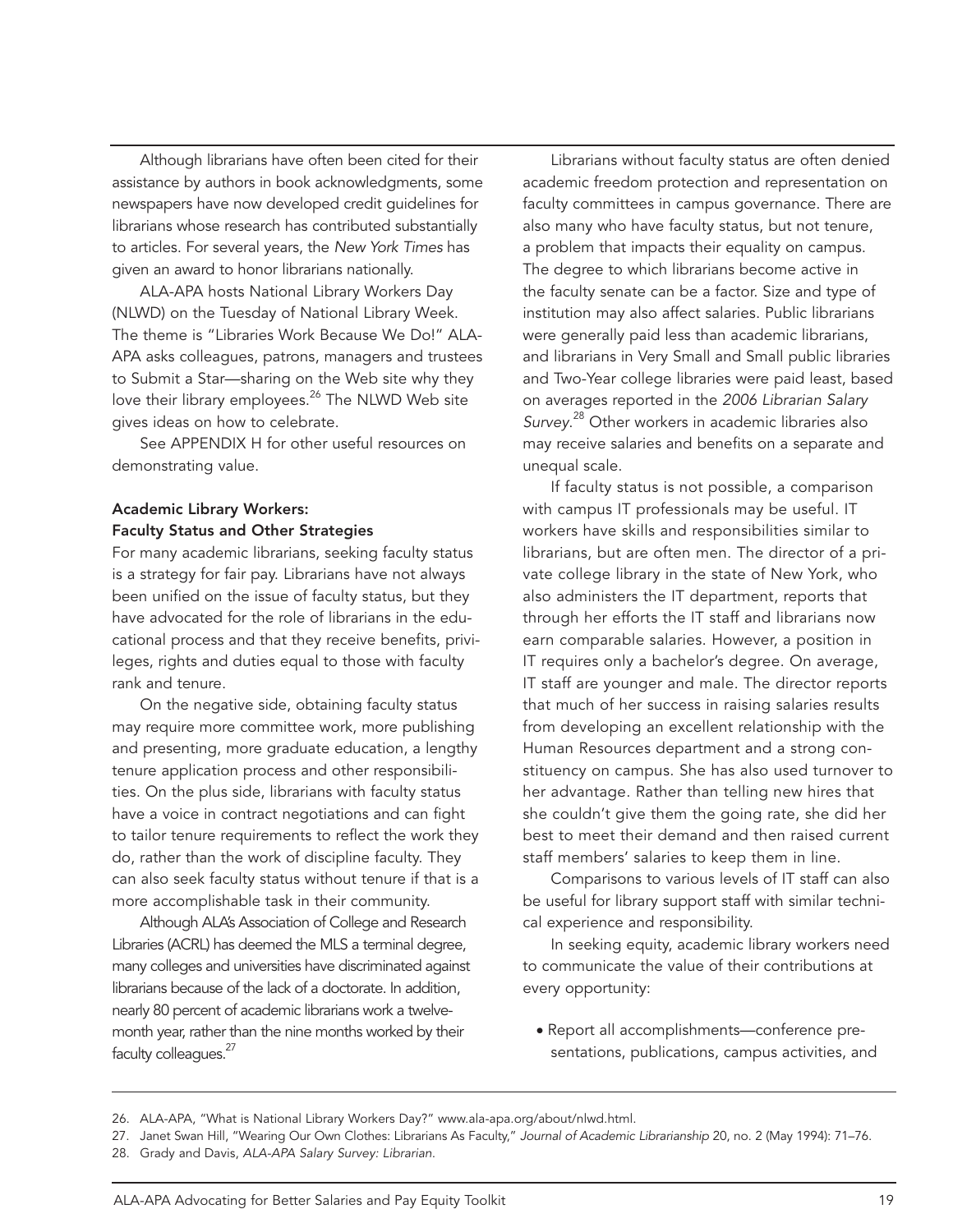so on, in the faculty/staff newsletter and student newspapers.

- Serve on campus committees and trumpet the libraries' resources—make sure colleagues know these resources don't just happen, that they are created, collected and maintained by library workers.
- Detail training workshops attended by library workers to the administration.
- Impress upon the administration the skills, training, education and work experience of staff members.
- Create recognition opportunities for support staff such as the "Certificate of Achievement" offered by the New York State Library Assistants Association (NYSLAA), nyslaa.org/certificateprog. html, and publicize certification when it is achieved.

# Goal-Setting

What do you want to accomplish? The research above may define at least an element of your pay equity campaign—to update job descriptions and have equitable job classification. Or you may want to see other changes take place, besides the obvious, which is equal pay.

## Minimum Salaries

Some regional or state library associations have set recommended minimum salaries for librarians. Such guidelines have been useful for negotiating higher salaries, especially in smaller libraries.

For instance, a 1990 review of library workers' salaries in Nassau and Suffolk Counties led to increased compensation for both librarians and non-MLS library workers. An independent compensation specialist compared librarians' salaries with salaries of master's level graduates in non-technical programs (i.e., humanities and social sciences, education, human resources, communications, general

business and marketing). The specialist recommended that librarians' minimum salary be set at the fiftieth percentile of the starting rates for nonbusiness graduates. The consultant also surveyed clerical positions, and recommended that their minimum salary set at the seventy-fifth percentile of comparable titles in other area firms.

A number of the region's library boards adopted these salary recommendations, and thus increased library workers' minimum salaries to competitive levels. Since the report, the library boards have based regular increases on the Consumer Price Index.<sup>29</sup> Along with adopting the salary recommendations, the association boards took the position that no job advertisement would be permitted to appear in their respective publications unless the annual (or adjusted hourly) salary met the recommended minimum level.

It is difficult to set a national standard because of the wide variations in geography and cost of living, also types and sizes of libraries and their funding mixes.<sup>30</sup> When building your case to "raise the floor" of minimum salaries, it may be helpful to review research done by the Living Wage Movement and the Family Economic Self-Sufficiency Standard. For more information on these efforts, see "Living Wage and Other Low Income Movements."

See also the "Regional Salary Guide" periodically listed in the classified section of *American Libraries*  magazine or contact the ALA Office for Human Resource Development and Recruitment.

#### Benefits

When you apply for many library and information science jobs, remember that benefits (such as vacation, health, disability, retirement) can increase total compensation up to 35 percent and can be negotiated in addition to salary. Many library workers are employed with limited or no benefits, especially if they are in smaller libraries or work as part-time hourly staff. Fighting for and negotiating increased benefits for all levels of staff can be as useful as advocating

<sup>29.</sup> U.S. Department of Labor, Bureau of Labor Statistics, "Consumer Price Index," www.bls.gov/cpi.

<sup>30.</sup> Jenifer Grady, "What Is the Living Wage Movement?" *Library Worklife* 1 no. 6 (June 2004), www.ala-apa .org/newsletter/vol1no6/ salaries.html; Casey Schacher, "State-Set Minimum Wage Rates," *Library Worklife* 2 no. 7 (July 2005), www.ala-apa.org/newsletter/ vol2no07/salaries.html; Alexander Hawley, "An Update on the Minimum Wage," *Library Worklife* 3 no. 8 (Aug. 2006), www.ala-apa. org/newsletter/vol3no08/salaries.htm.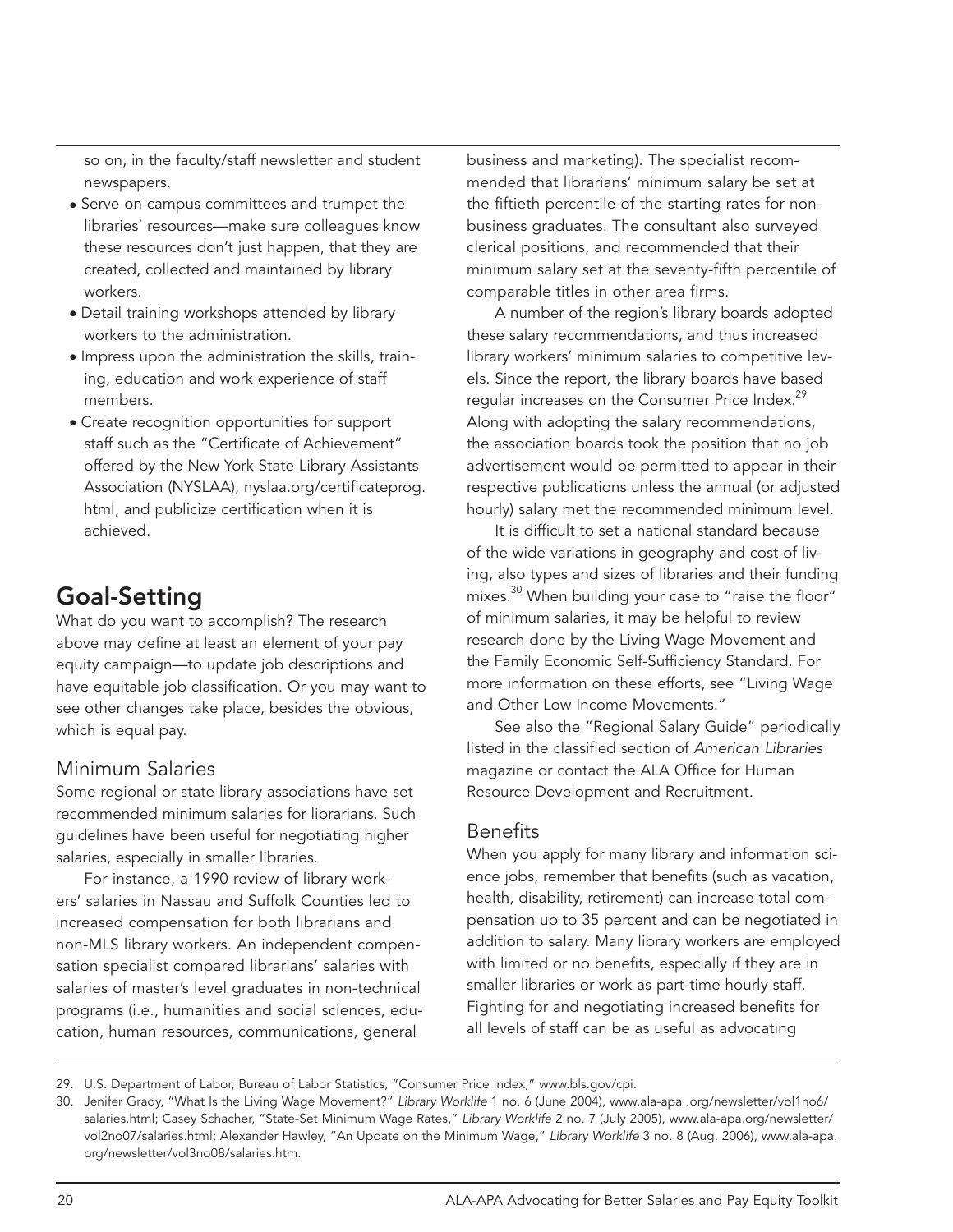improved salaries, especially given the high costs of health care and difficulties with retirement savings.

- Consider these and other possible benefits:
- Paid vacation and sick leave
- Retirement options
- Health, dental, vision, disability and life insurance (including domestic partner benefits)
- Continuing education opportunities
- Travel and registration costs for conference attendance
- Paid time off for conference attendance
- Tuition reimbursements and other educational support
- Pay differentials for evening and weekend work
- Access to a credit union
- Housing assistance
- Wellness benefits
- Worker's compensation
- Parental leave
- Adoption assistance
- Flexible spending accounts

To assist workers in smaller organizations, it might be useful to explore a multiple-employer plan. For example, the National Organizers Alliance has developed a pension system for small social, economic and environmental justice nonprofit organizations, which previously lacked benefits for their workers.<sup>31</sup> The Actors' Fund shows uninsured and underinsured employees health insurance options and how to shop for the best value.<sup>32</sup> Group insurance offerings (health, disability, term life) are also available through ALA for members of the association. In addition, unions have been successful in negotiating improved benefit packages.

<sup>31.</sup> Denise Hanna, "Will You Still Feed Me When I'm 64?" *Nonprofit Quarterly* 9, no. 1 (Spring 2002): 56–59.

<sup>32.</sup> Jim Brown, "Affordable Healthcare Options: Shop Smart," *Library Worklife* 3 no. 11 (Nov. 2006), www.ala-apa.org/newsletter/ vol3no11/spotlight.htm.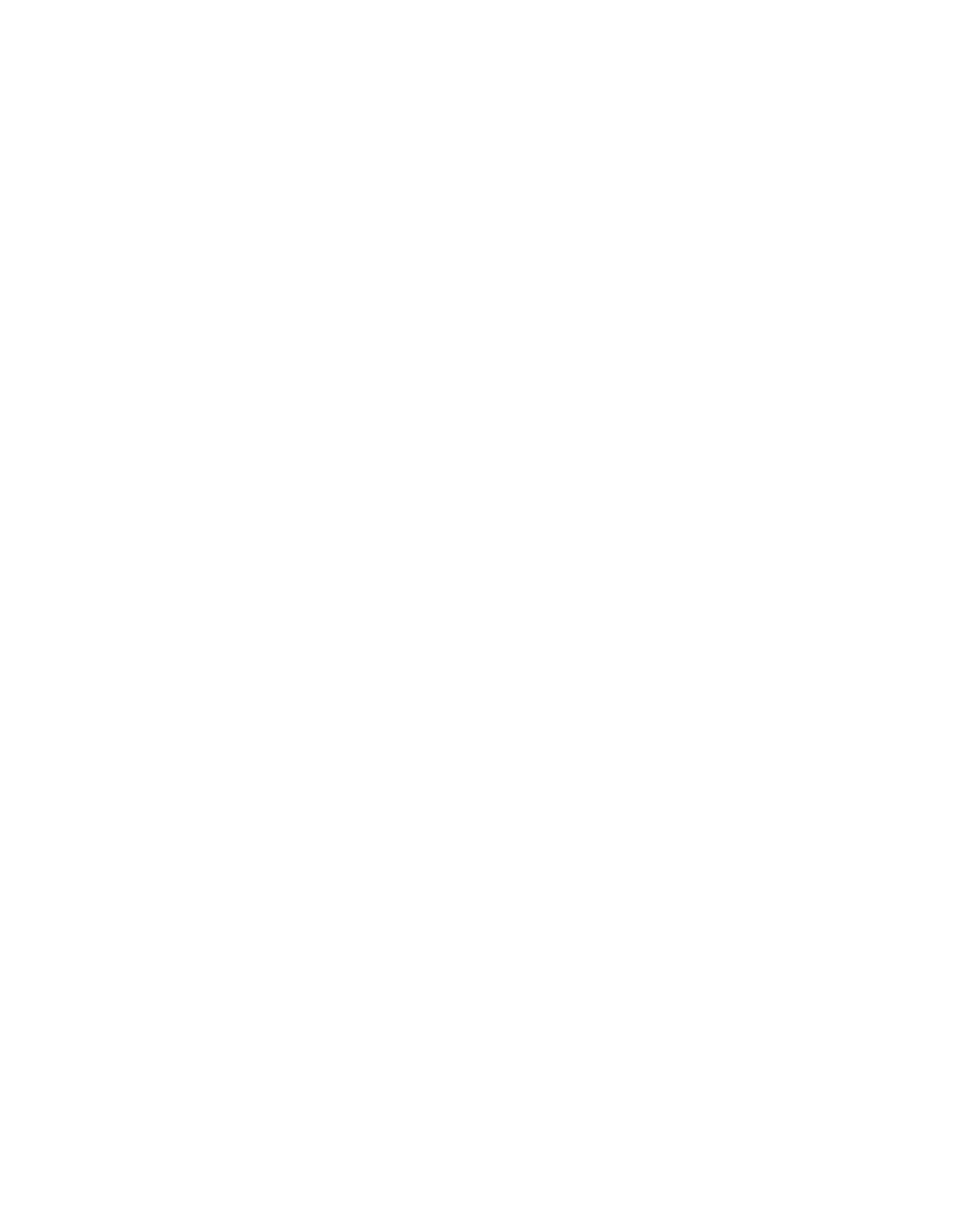# Speaking Out: Communications Planning

To present your message effectively, you will need four things:

- 1. a key message and talking points;
- 2. accurate, relevant data;
- 3. communication strategies for delivering the message; and
- 4. at least one designated and trained spokesperson.

# 1. A Key Message and Talking Points

The key message states the problem and your proposed solution. It should be concise and clear, free of jargon that could confuse those outside the organization. You should also demonstrate how both the problem and the solution impact the public.

The following example of a key message uses cause-and-effect to connect compensation and public service:

Librarians must be paid twenty-first-century salaries if Americans are to enjoy twentyfirst-century library and information services*.*

All library workers should know the key message and understand the reasoning behind it. When giving a presentation or speaking to media, focus on the key message and underscore it with talking points that support your message. Using it consistently in speeches, brochures and other verbal, electronic, and print communications will reinforce public awareness of your campaign.

The following are examples of talking points you may use to build your case. Be sure to use local examples and comparisons whenever possible.

• Libraries shouldn't have to choose between paying their staff fair salaries and buying books, adding hours or updating their technology.

- Starting salaries for database administrators and information systems managers are much higher than those for librarians, who also have a master's degree—\$67,750 a year for database administrators and \$56,909 for IS managers compared to \$40,026 (public) and \$42,186 (academic) for beginning librarians.<sup>33</sup>
- More than 85,000 librarians will reach retirement age within the next twenty years. At this rate, who will take their place?<sup>34</sup>
- Everyone loves libraries, but library workers can't live on love alone. Just ask our landlords, doctors and families.
- Inability to pay is no excuse for salary discrimination. Achieving equity generally costs less than 4 percent of the payroll budget.
- Computer/information scientists, who are mostly men, earn almost twice as much as librarians who have comparable education and responsibility.
- According to the U.S. Census Bureau, men with master's degrees are paid 62 percent more than women—\$75,950 per year versus \$46,961 in 2003. 35
- Libraries are the mind and soul of their communities, and librarians are the mind and soul of the library.
- Libraries work because library workers make them work.
- You can't have good education without good libraries, and you can't have good libraries without good staff.
- Today's librarian is a technology-savvy, information expert who can enrich the learning process of any library user—from early reader to graduate student to young Web surfer to retiring senior citizen.
- Librarians are the ultimate search engine. They are trained experts in helping others find the information they need—in books, in archives and on the Web.

<sup>33.</sup> U.S. Department of Labor, Bureau of Labor Statistics, *Occupational Outlook Handbook,* 2006–2007 ed., www.bls.gov/oco; Grady and Davis, *ALA-APA Salary Survey: Librarian*; U.S. Census Bureau, "Educational Attainment in the United States: 2004."

<sup>34.</sup> Davis, "Library Retirements."

<sup>35.</sup> U.S. Census Bureau, "Educational Attainment in the United States: 2004."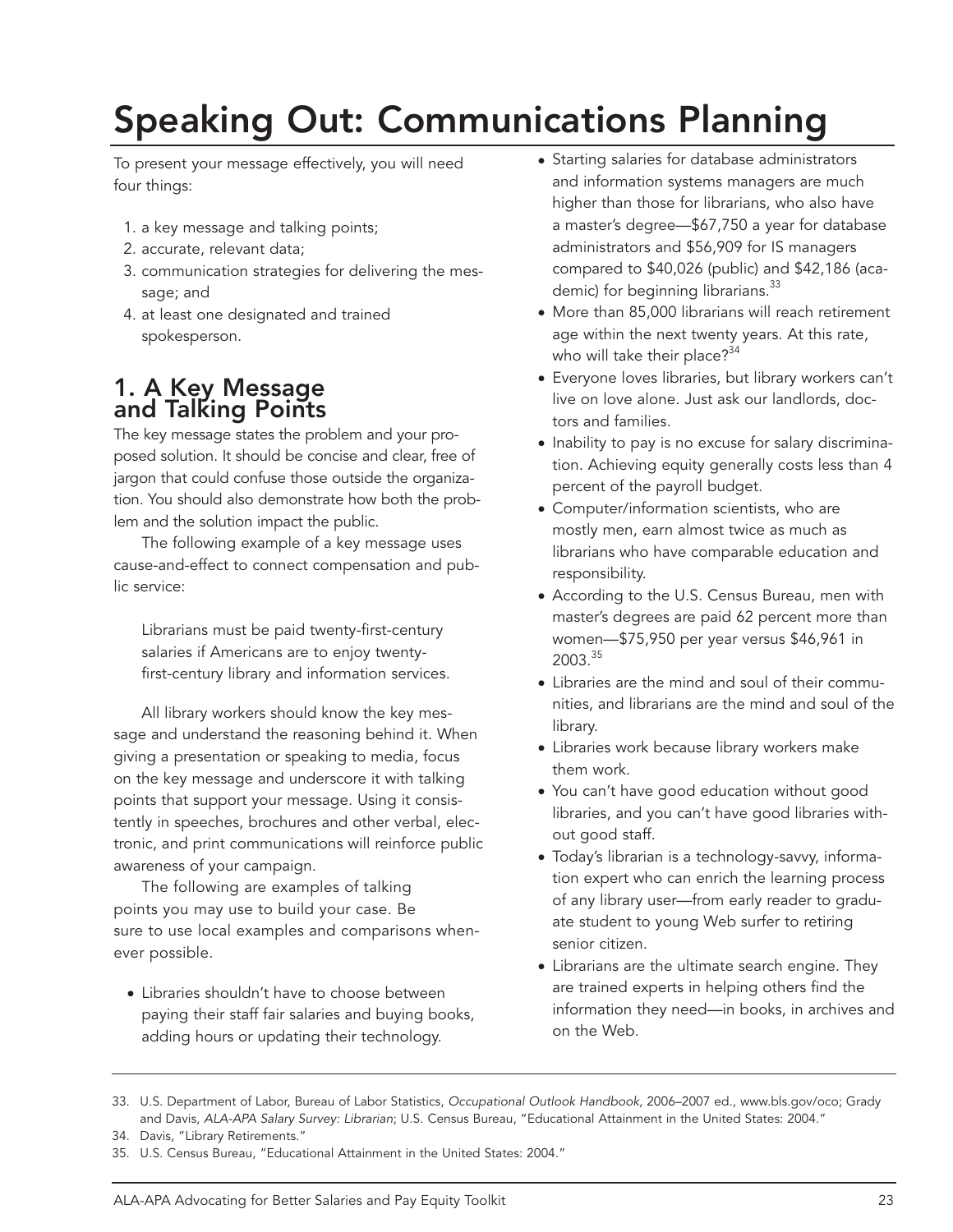- Students from schools with school library media specialists score higher on achievement tests.<sup>36</sup>
- In schools and universities, librarians teach information literacy skills that students will need to succeed throughout their lives.
- In a world that's information rich, librarians bring valuable expertise. They connect us with our past, enrich our present and prepare us for the future.
- Library workers put the high touch in high tech.

# 2. Accurate, Relevant Data and Information

#### Data

Equip yourself with compensation data and other documents to educate the public and decision-makers about library workers' roles, skills, responsibilities and worth (see figure 1). This is the time to put your librarian's information-gathering and evaluation expertise to work on your own behalf.

Selecting which salary statistics to use is an important step in defining wage inequities. Typically, library organizations identify other local, state or regional institutions of similar type and size for comparison purposes. Employment settings and size of organization often affect salaries. Employees who do not supervise others are often paid lower since classification schemes often favor management functions.

The data may be easily accessible in the case of public employees or national salary resources such as ALA-*APA Salary Survey: Librarian—Public and Academic* and *ALA-APA Salary Survey: Non-MLS— Public and Academic*. 37 However, employees of private universities and corporations might find data more difficult to attain. Look for surveys that collect local, state, regional, or national data. These may provide data for only one type of library, one level of staff or a specific specialization of workers. Data for

library workers may be found among data for other occupations and professions within a specific jurisdiction, such as a university, Board of Education, corporation or branch of government. Many additional sources are listed in APPENDIX B.

For an example of how to illustrate salary data in an easy-to-read graphic display, see the "Fast Facts" statement compiled by the Colorado State Library-Library Research Service (LRS).<sup>38</sup> LRS used data from the Colorado Department of Labor and Employment and the U.S. Department of Labor's Bureau of Labor Statistics National Compensation Survey to show comparisons of Librarians and Library Technicians and Assistants with other occupations. This display might be used as a guide for other library groups in documenting their own local, state or regional data.

Sources noted are updated regularly; therefore, check for the latest data available.

# Salary Data for Library Workers

Sources that look similar on the surface may use different methodologies, definitions and time periods, so make certain you understand those factors when using the data. For instance, it is important to check if salary surveys of librarians are collecting data only for MLS librarians or persons with that title but with nonlibrary or less education. Interestingly, U.S. Census cites a much higher count of librarians than researchers have been able to verify, based on graduation rates from library schools, because the census allows for self-selection.<sup>39</sup>

Caution should also be exercised when using information from the Bureau of Labor Statistics (BLS). The support staff charts mentioned in the table above were compiled from BLS Occupational Employment Statistics salary data from 2000. Although BLS indicates that the typical education level for librarians is the master's degree, employers who complete BLS surveys may not always

<sup>36.</sup> Jeffery Owings and Leslie Scott, *School Library Media Centers: Selected Results from the Education Longitudinal Study of 2002* (Washington, D.C.: National Center for Education Statistics, 2004).

<sup>37.</sup> Grady and Davis, *ALA-APA Salary Survey: Librarian—Public and Academic;* Grady and Davis, *ALA-APA Salary Survey: Non-MLS— Public and Academic*.

<sup>38.</sup> Jennifer French, "Salaries of Librarians and Other Professionals Working in Libraries," Colorado State Library-Library Research Service, www.lrs.org/documents/fastfacts/238\_BLS\_lib\_salaries.pdf.

<sup>39.</sup> Jenifer Grady, "Are Our Numbers Rising or Falling?" *Library Worklife* 2 no. 3 (Mar. 2005), www.ala-apa.org/newsletter/vol2no03/ statistics.html.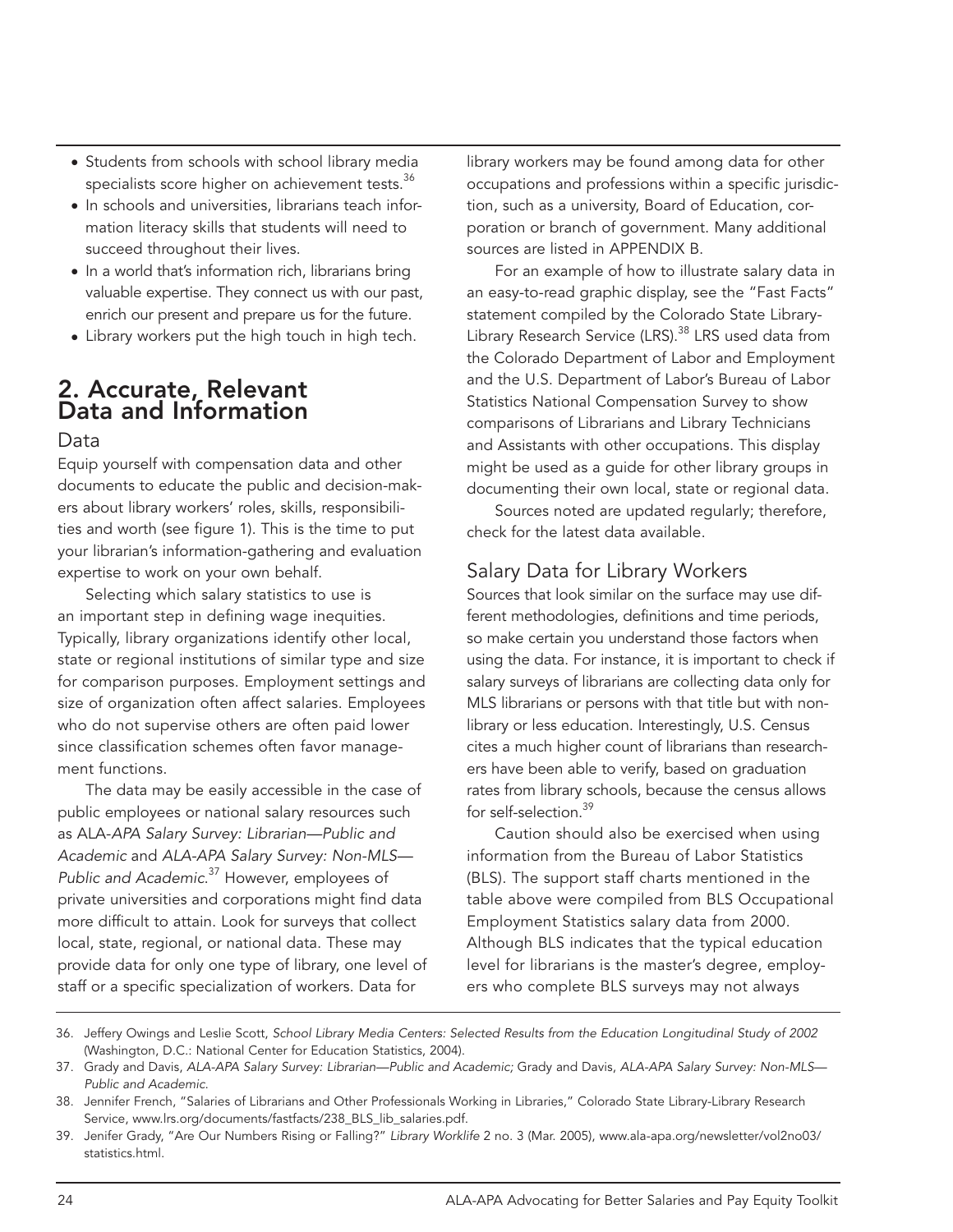#### Figure 1. Data Sources

| \$40,118 average<br>\$42,143 men<br>\$39,587 women                                                                                                                                                                                                                                                                                                                                                                                                                                                                                              | Maatta, Stephanie. "Starting Pay Breaks \$40K-<br>Placements and Salaries 2005," Library Journal, Oct.<br>15, 2006.                                                                                                                                                                                                                                  |  |  |
|-------------------------------------------------------------------------------------------------------------------------------------------------------------------------------------------------------------------------------------------------------------------------------------------------------------------------------------------------------------------------------------------------------------------------------------------------------------------------------------------------------------------------------------------------|------------------------------------------------------------------------------------------------------------------------------------------------------------------------------------------------------------------------------------------------------------------------------------------------------------------------------------------------------|--|--|
| \$57,074 median                                                                                                                                                                                                                                                                                                                                                                                                                                                                                                                                 | ARL Annual Salary Survey 2005-06. Washington,<br>D.C.: Association of Research Libraries, 2006. www.<br>arl.org                                                                                                                                                                                                                                      |  |  |
| \$56,259 average<br>\$50,976 median                                                                                                                                                                                                                                                                                                                                                                                                                                                                                                             | Grady, Jenifer and Denise Davis. 2006. ALA-APA<br>Salary Survey: Librarian-Public and Academic                                                                                                                                                                                                                                                       |  |  |
| Averages, medians,<br>quartile data for 62<br>positions.                                                                                                                                                                                                                                                                                                                                                                                                                                                                                        | Grady, Jenifer and Denise Davis. 2006. ALA-APA<br>Salary Survey: Non-MLS-Public and Academic                                                                                                                                                                                                                                                         |  |  |
| \$65,482 average<br>\$60,000 median                                                                                                                                                                                                                                                                                                                                                                                                                                                                                                             | Data for Special Libraries Association (SLA) members.<br>SLA Annual Salary Survey, 2005. Washington, D.C.,<br>2006. www.sla.org                                                                                                                                                                                                                      |  |  |
|                                                                                                                                                                                                                                                                                                                                                                                                                                                                                                                                                 | Parsons, Martha. State Wage Comparisons (Librarians,<br>Library Technicians, and Library Assistants). www.ala.<br>org/ala/hrdrbucket/3rdcongressonpro/wages00.pdf                                                                                                                                                                                    |  |  |
|                                                                                                                                                                                                                                                                                                                                                                                                                                                                                                                                                 | Parsons, Martha. Comparisons of Library Job Wages<br>with Other Occupations Wages. www.ala.org/ala/<br>hrdrbucket/3rdcongressonpro/profwage.pdf                                                                                                                                                                                                      |  |  |
| require this for the staff they define as librarians.<br>With library technicians and library assistants, data<br>may reflect wide variations in educational require-<br>ments for these positions. There are approximately<br>fifty Library Technical Assistant (LTA) Programs<br>in the nation, though few positions require LTA<br>certificates or associate's degrees. <sup>40</sup> For an under-<br>standing of BLS data collection methodology and<br>sampling, see www.bls.gov/oes/oes_ques.htm and<br>www.bls.gov/ncs/methodology.htm. | • salary guides<br>· salary data evaluation<br>· geographic factors<br>• whether organizations are comparable in size<br>• if jobs are matched by measuring skill sets rather<br>than job titles<br>· who was included<br>• how many organizations were polled<br>• when the data were collected<br>Cost of living variations will affect geographi- |  |  |
|                                                                                                                                                                                                                                                                                                                                                                                                                                                                                                                                                 | Popular Web-based salary surveys can offer use-                                                                                                                                                                                                                                                                                                      |  |  |

Popular Web-based salary surveys can offer useful data. But whenever employing data found online, it is crucial to determine the Web site's sources.<sup>41</sup> The Riley Guide (www.rileyguide.com/salguides.html) offers information on the following topics:

Cost of living variations will affect geographical salary differentials. Several Web sites can help you compare the cost of living in various areas. These include www.homefair.com/calc/salcalc.html and money.cnn.com/best/bplive. Look also at how

<sup>40.</sup> Linda Slusar, "LTA Programs—United States," American Library Association, www.ala.org/ala/acrl/aboutacrl/acrlsections/cjcls/collaborate/LTA\_Programs-map.pdf.

<sup>41.</sup> Joseph R. Zumalt, "Finding Local Library Salaries: Not Just from Black Box Web Sites," *Library Worklife* 3 no. 2 (Feb. 2006), www. ala-apa.org/newsletter/vol3no02/statistics.html.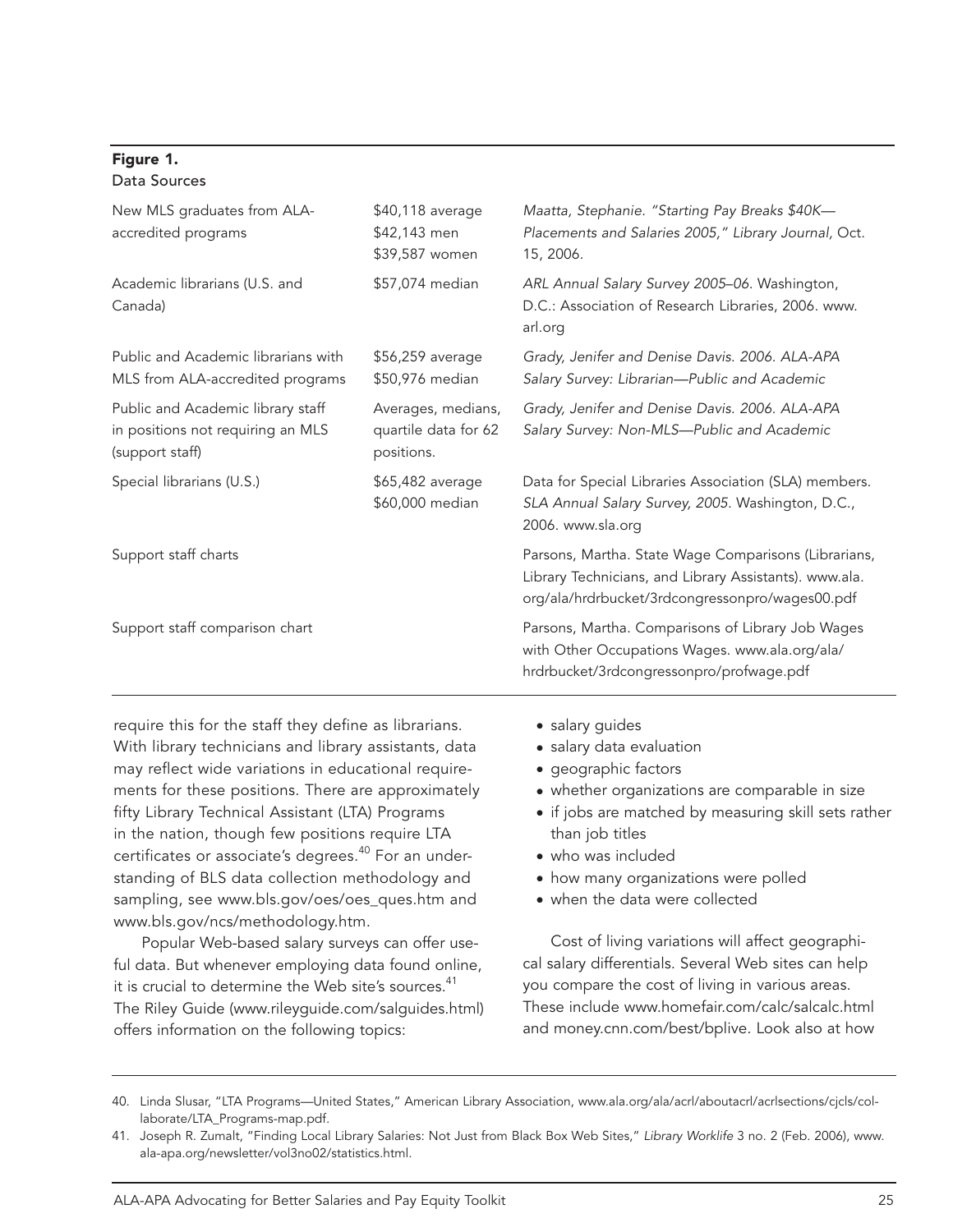salaries are keeping up with inflation factors. See APPENDIX B for salary resources.

It may be necessary to conduct your own salary survey, although this often requires outside expertise and can be expensive. Preliminary, informal data gathering can be used to push for a more formal study or to raise awareness of the issues.

Specific, up-to-date job descriptions and standardized job evaluations will help you accurately compare your organization's compensation with the compensation offered by others. See "Building Your Case" for further information on job descriptions and evaluations.

#### Know the Players

Library staff can help their salary situation by improving their skills for talking to those in power, the decision makers, the funders and the stakeholders. A brochure from a business association says it all: "If you want to play the legislative game, you have to know the players."

Recently, several colleagues met to discuss strategies for obtaining state funding for library services. One participant, a savvy advocate from the western part of the state asked the participants who most wanted the funding. Most of the participants hailed from the eastern part of the state and didn't know their power brokers, the people in their legislative districts were in leadership and budget positions in the legislature. It was a sad commentary.

After you talk to power, stay in touch. Sending a brief handwritten note (especially in this time of email) makes you memorable. Offer helpful information (that is the essence of who we are).

Tools to help you talk to power and develop your advocacy skills can be found at the State Library of Iowa's Web site and in *Self Promotion Online: Marketing Your Creative Services Using Web Sites, E-Mail and Digital Portfolios* by Ilise Benum.42 *Source: Karen Avenick, Library Consultant.*

# 3. Communication Strategies for Delivering the Message

Once you know what you want to say and to whom, there are a variety of venues to use to spread the word. Strategic use of the news media is key to building public understanding and support for better salaries. Such strategies could include the following:

- publications, such as Web sites and other technologies (wikis, weblogs, discussion lists), brochures, fact sheets, proposals
- media outreach, such asnews releases, letters to the editor
- presentations to staff, board, key officials
- other speaking engagements
- partnerships, participation in other groups

Monitor the media and other feedback, and adapt your institution's messages and tactics accordingly.

Letters to the editor or an opinion column in local newspapers can help to get your message before the public. In general, it is better to have a respected ally such as a library board member, faculty member or community leader write on your behalf. Presidents of library associations, unions or other groups may also write credibly on behalf of their members.

To seek an editorial endorsement from a community newspaper, contact the editor of the editorial page and request a meeting with the editorial board. Briefly describe the issues involved and who will be your spokespeople (no more than three). Editorial board meetings generally consist of key members of the editorial page and reporting staff. Your spokesperson(s) will be given an opportunity to make their case and answer any questions. They should bring handouts and be prepared to answer any sensitive questions that may arise.

Opinion columns generally run about 700 words and appear on the "op-ed" (opposite the editorial) page of the newspaper. When writing an op-ed, keep the tone conversational.

<sup>42.</sup> State Library of Iowa, "Telling the Library Story Tool Kit," www.statelibraryofiowa.org/ld/tell-library-story; Ilise Benum, *Self Promotion Online: Marketing Your Creative Services Using Web Sites, E-Mail and Digital Portfolios* (Cincinnati, Ohio: North Light Books, 2001).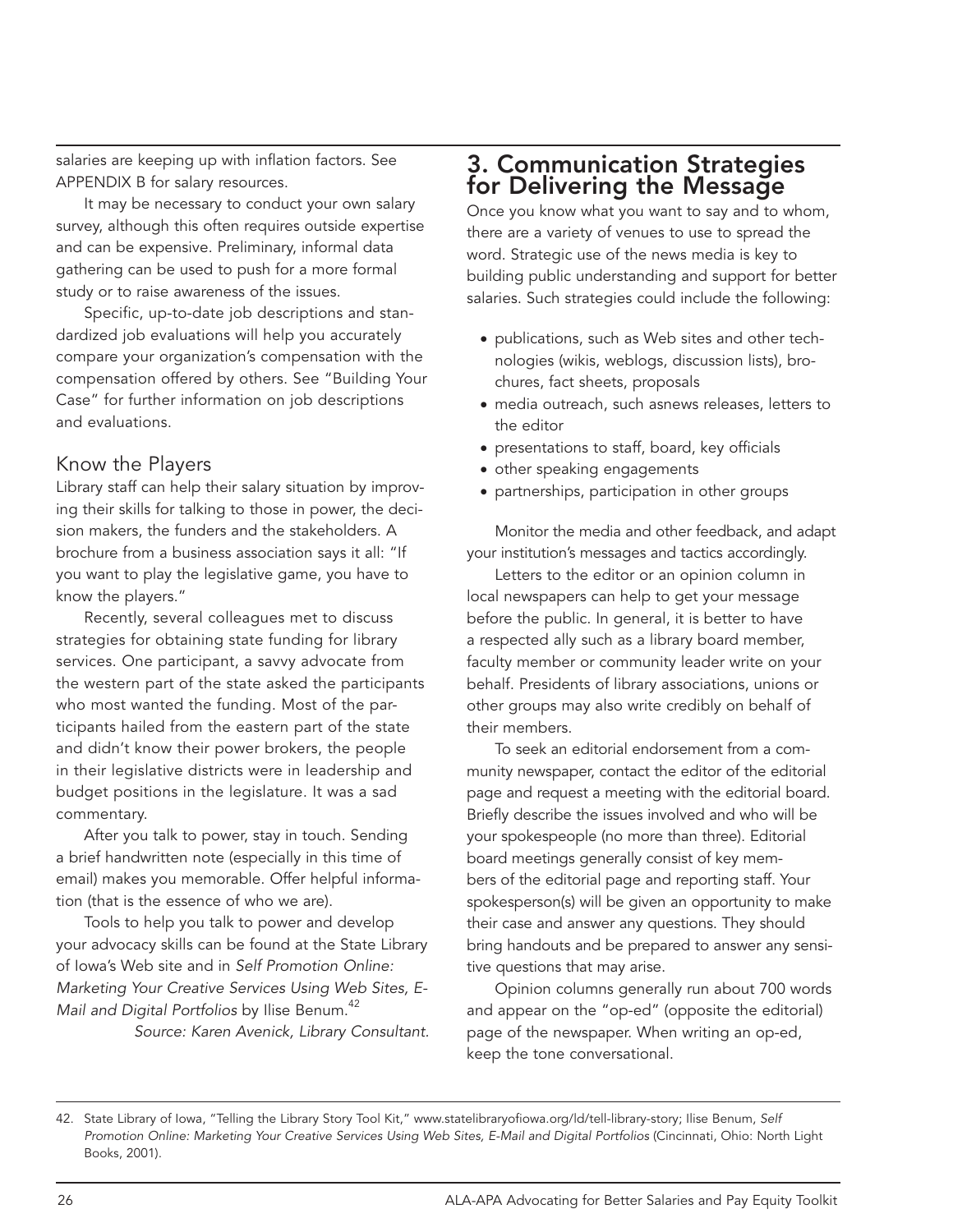You will need:

- Key message
- Three key points that reinforce it
- Statistics and examples—local, state or national—that illustrate your points
- A closing statement that summarizes and reinforces your case

Letters to the editor are more succinct. See the sample below. Check the editorial/op-ed page of your newspaper for word length and other guidelines for submitting a letter to the editor or opinion column.

#### Sample Letter-to-the-Editor

Behind every great library are great librarians. As a member of the [name of library board/faculty], I am familiar with the expertise and skills that librarians use to develop and provide the services and programs that inform, entertain and enlighten us.

I am also familiar with the hard choices the library must make when budget time comes around. Our library shouldn't have to choose between paying equitable salaries to its staff and buying books, technology or other much needed resources. But that, unfortunately, is what it often comes down to.

This year the library board/administration is proposing a modest increase in funding, one that would go toward righting past inequities and bringing the salaries of our librarians and support staff in line with comparable staff of other [specify city/county/university] departments. For example, [cite a local example, such as information technology staff with bachelor's degrees earn more than librarians with master's degrees. Clerks in the registrar's office earn x percent more than library clerks.] Such inequities reflect long outdated stereotypes and discriminate against work performed primarily by women.

Today's librarians are well-trained, technologysavvy information experts. They—women and men deserve to be compensated fairly for their expertise, skills and responsibilities. I can think of almost no work more important than providing for the information and education needs of our [campus/community] and urge that everyone who values our library and the people who make it possible join me in urging [title of official(s)] to support this long overdue raise for our librarians and library staff.

Respectfully, (Name, title, address, telephone, email)

# 4. Designate and Train Spokespersons

Salary and budget negotiations are generally delicate matters and best handled out of the limelight. If either party embarrasses the other, it can damage both the process and outcome. For this reason, it is crucial to designate spokespeople skilled in speaking to media, public officials and other groups. Although, as mentioned earlier, everyone should be prepared as advocacy can happen at any time, it is a worthwhile investment to train key spokespeople in how to deal with the media and answer tough questions.

In dealing with sensitive topics such as salaries, you will want to anticipate and prepare answers to both basic questions and any tough questions you may dread. Preparing answers in advance will help to assure that your spokespeople stay "on message" and give appropriate answers. It will also help them feel more prepared and confident.

Library workers will need to tailor efforts to their own work environments—or even to whom they are speaking at any given time. Half the battle will be convincing colleagues and administrators to support the effort. Administrators can be reminded that their salaries will rise when workers' do. As for academic librarians, there are surveys that demonstrate the salary, benefits and working condition improvements associated with faculty status. For further useful resources, see APPENDIX J.

#### Tough Questions and Answers

- *Q. How can you argue for salary increases when all departments are being forced to cutback?*
- A. A bad economy is no excuse for less than adequate compensation. Our library needs to commit to correcting inequities and develop a plan and timetable for addressing them. We can do this now at practically no cost.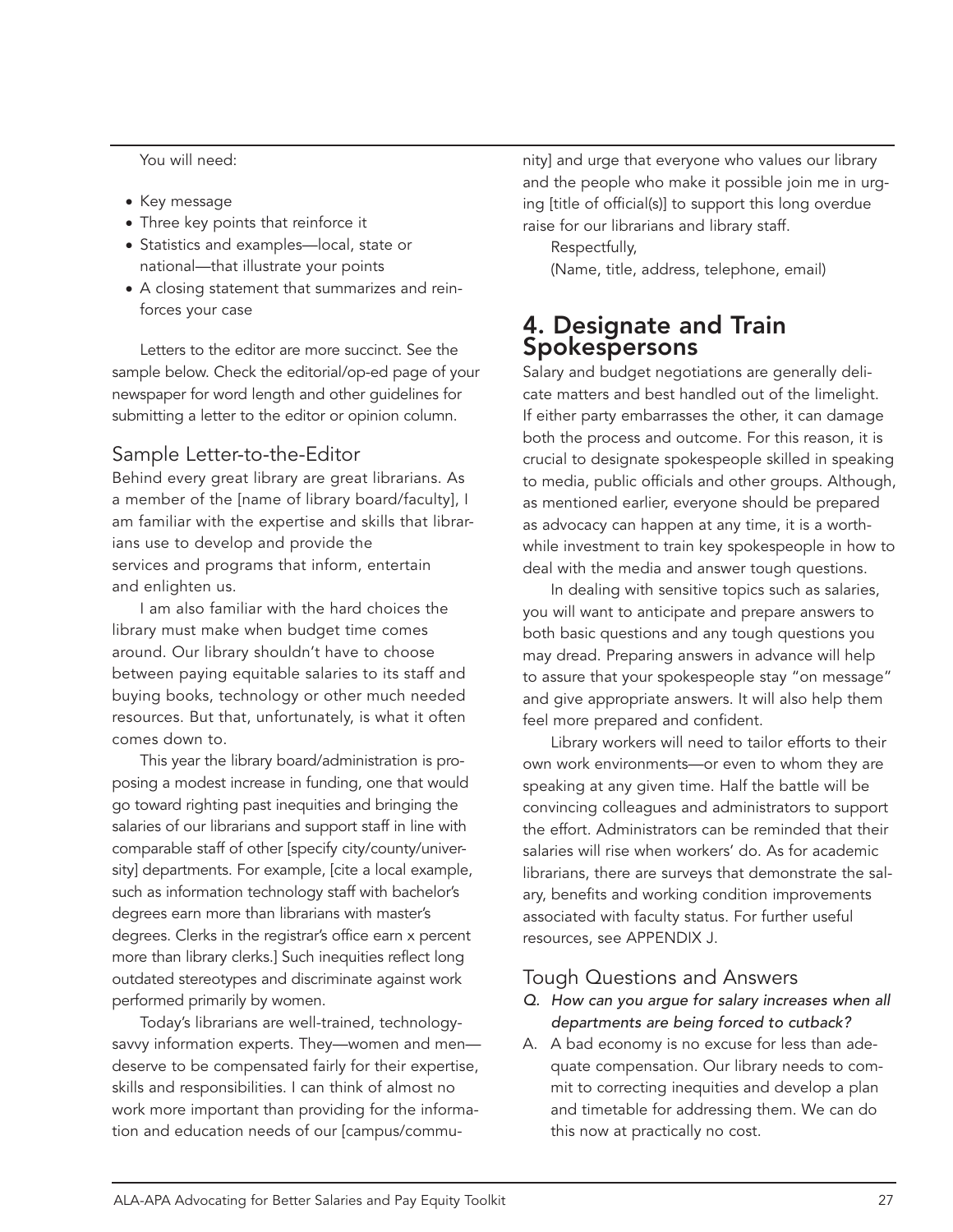#### *Q. What is pay equity?*

A. Pay equity means that all people receive equal pay for work of equal value regardless of their race or gender. This is an important issue for library workers because, as with many other predominately female fields, wages are often less than those paid for comparable work traditionally performed by men with similar education and experience.

#### *Q. Why is pay equity needed in libraries?*

- A. Libraries provide essential services in today's information society, but often are unable to pay a living wage to their employees. For example, in 2004, systems analysts and database analysts, who the U.S. Department of Labor Bureau of Labor Statistics classifies as comparable to librarians, earned almost twice as much—\$66,460 a year is the median for computer systems analysts and \$60,650 for database analysts compared to \$45,900 for librarians.<sup>43</sup> Library support staffs are similarly underpaid. Low salaries penalize library workers who often are the sole support for their families. They also penalize library users by making it difficult for libraries to recruit high quality staff.
- *Q. If women want to earn more, can't they choose jobs that pay more?*
- A. More women are choosing higher paying occupations formerly dominated by men. But society still needs libraries and expert staff to run them. We believe women (and men) should have the right to choose any occupation and know that they will be paid fairly for the work they do.

#### *Q. Won't the Internet make libraries and librarians obsolete?*

A. Absolutely not! In fact, if we didn't already have libraries, we'd have to invent them. Libraries are twenty-first-century centers for information, for education, literacy and culture. And librarians are the ultimate search engines. They save time and money by helping to find the best, most accurate and complete information, whether it's online or in a book or video, or an Internet resource.

#### *Q. Why do we need librarians anyway?*

A. In a world that's information-rich, librarians are information smart. They save time and money by helping to find the exact information needed. They teach children the joy of reading, students how to do research, and seniors how to surf the Internet. Helping and teaching others to find and evaluate information is a unique skill that librarians bring.

Several Web sites provide useful information on answering difficult questions about pay equity and comparable worth and countering opposition arguments and myths about the wage gap. These include: National Committee on Pay Equity Fact Sheets (www.pay-equity.org/info.html); the Department for Professional Employees, AFL-CIO Library Worker Fact Sheet (www.dpeaflcio.org/programs/factsheets/fs\_2006\_library\_workers.htm) and the AFSCME Web site (www.afscme.org/publications/2417.cfm), which lists common arguments against pay equity and responses.

43. U.S. Department of Labor, Bureau of Labor Statistics, *Occupational Outlook Handbook.*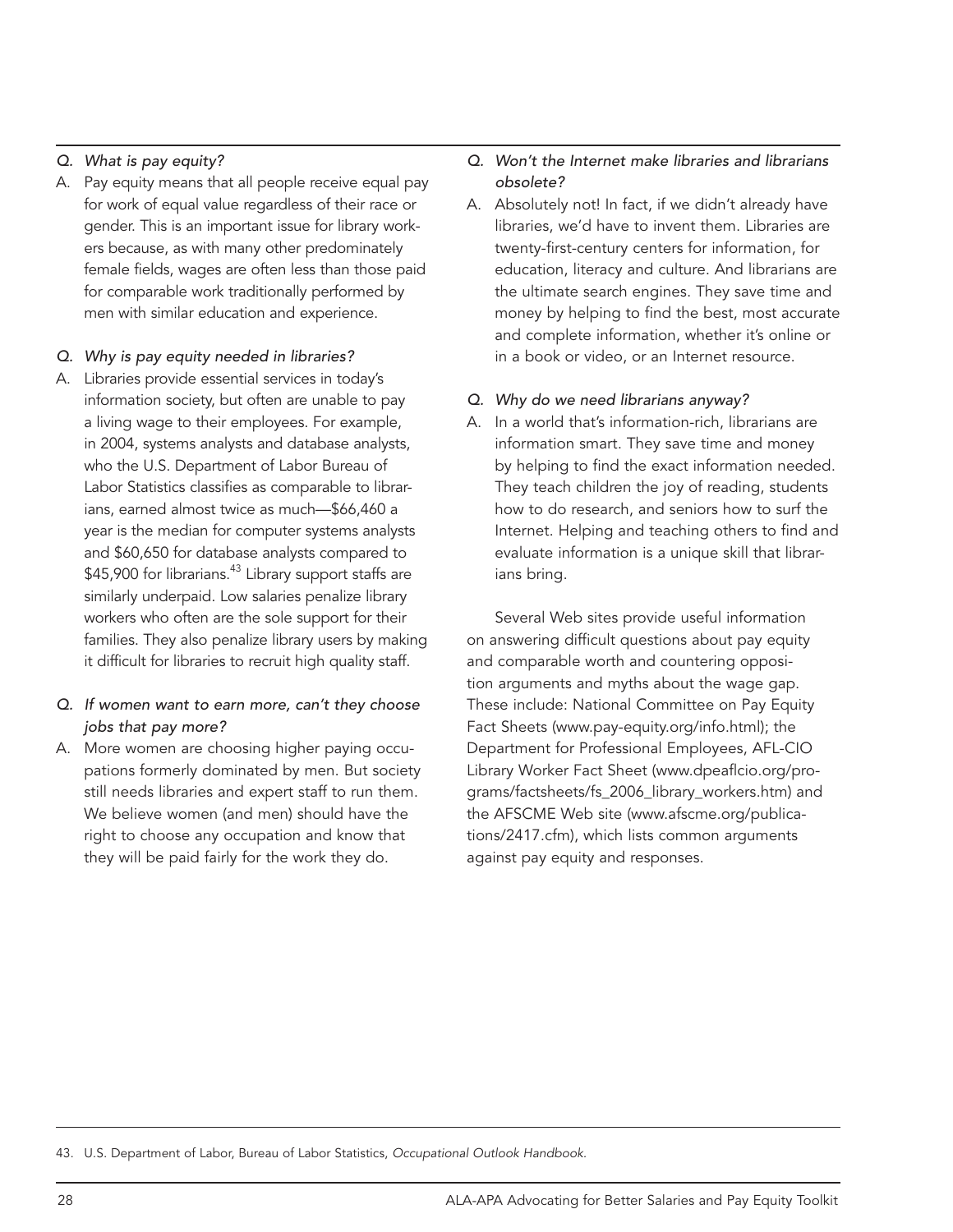# Building Partnerships/Coalitions

Library workers seeking better salaries can find allies. Fair pay for women and people of color is an important issue to working families throughout the country and is a concern of many women's organizations and unions.

Look first at your own organization for jobs held predominantly by women and people of color, then look to your community and state for local women's and civil rights organizations, unions and commissions on women.

For more information on the Living Wage Movement and the Family Economic Self-Sufficiency Standard, see "Living Wage and Other Low Income Movements" on page 31.

# Management-Initiated Advocacy

There are times when management champions salary improvements and should be approached as an advocate. In fact, several of the winners and nominees of the SirsiDynix-ALA-APA Award for Outstanding Achievement in Promoting Salaries and Status for Library Workers have been library directors and union officials.<sup>44</sup> Supportive library managers should take the lead in educating their boards, commissions and administrations about equitable pay for their staffs.

If the term "comparable worth" or "pay equity" raises a red flag, library managers can talk to their superiors in terms of duties, responsibilities, skills and accomplishments in advocating adjustments based on these factors. Separating issues of parity and budget may be a strategy during discussions.

Managers, as well as employees, are responsible for ensuring that job descriptions and classifications are up-to-date and clearly reflect the work and level of expertise needed in providing quality services. They should also provide ongoing staff development and professional growth opportunities for staff, as well as working with relevant officials to improve benefit packages. Managers should use every opportunity to speak out about the value of libraries and library workers. Although library managers may sometimes feel caught between demands of staff and higher-ups, these efforts can be more successful if the library staff and administration speak with one voice. (See "Success Stories-Maryland" for one manager's efforts at upgrading staff salaries).

The National Committee on Pay Equity (NCPE) suggests that organizations and businesses can take the first step towards achieving pay equity by examining their pay practices to determine if they treat all employees equally. NCPE states that fair pay policies will help attract the best workers and promote a workforce that feels valued. Many employers do understand that paying employees fairly is a good business practice.

# State Action Planning

State library associations or other library groups can take the lead in many types of pay equity activities. These include:

- Sponsoring information sessions, workshops and programs
- Forming a committee to address salary issues
- Conducting state surveys or polls to gauge the value placed by the public on library staff
- Operating a clearinghouse to collect and share data, techniques and studies
- Developing a list of speakers or contacts for expertise and networking
- Sharing job descriptions or developing model descriptions
- Recommending a minimum salary
- Monitoring state bills on fair pay and working to pass relevant state and municipal legislation
- Joining coalition efforts to sponsor events such as Equal Pay Day
- Providing public relations materials and speaking out on the value of libraries and library staff to public officials, legislatures, administrators, trustees and the media

<sup>44.</sup> See the list of past winners at the end of the press release on ALA-APA Web site, "Award for Outstanding Achievement in Promoting Salaries and Status for Library Workers," www.ala-apa.org/salaries/sirsidynixaward.html.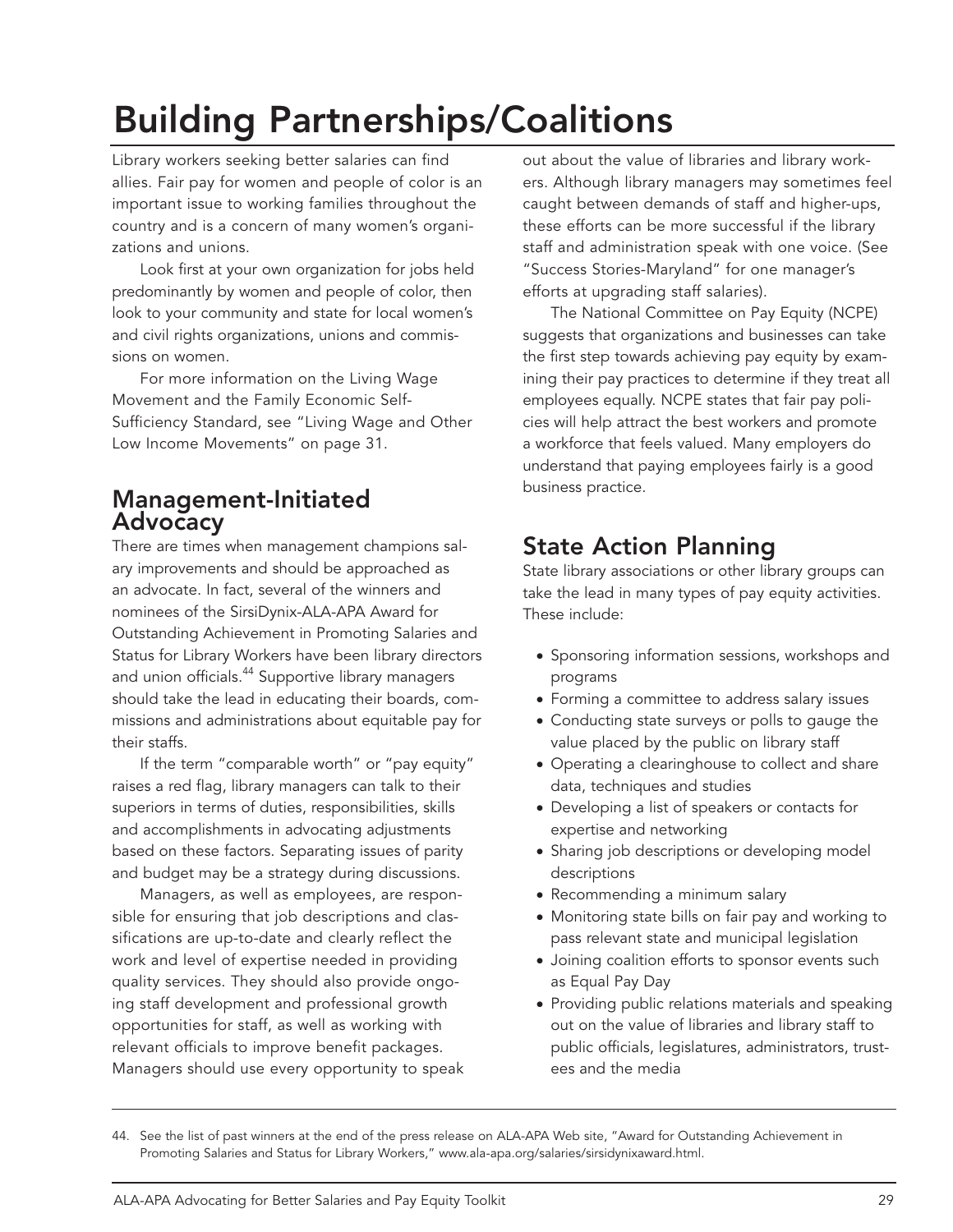# State Initiatives

North Carolina Library Association (NCLA—www. nclaonline.org/) is conducting a Pay Equity study. A Task Force on Pay Equity is "investigating issues of pay equity for library personnel in North Carolina. Conventional wisdom tells us that professions composed mainly of women have been compensated at a lower level than professions composed mainly of men. Additional factors that may figure into the low salaries for librarians, paraprofessionals, and clerical staff include:

- the impact of technology in libraries without the revision of position classifications and position descriptions;
- the trend for paraprofessional and clerical staff to perform duties previously considered "professional" without additional compensation;
- the issue of salary compression facing experienced staff;
- the "service" stereotype of librarians; and
- that persons setting salaries may lack knowledge of the education and interpersonal skills necessary to manage a library.

At the end of the project, the library personnel of the library communities surveyed will have data and products that can be used to impact their future salaries and benefits."

 The Kansas Library Trustee Association, a section of the Kansas Library Association (KLA), developed an education plan for public library trustees to help them implement compensation guidelines developed by the KLA Public Library Standards Committee. Several regional library systems have raised salaries incrementally using suggestions in the document. The document lists responsibilities of directors and boards, outlines education and skills needed for directors, suggests base salary guidelines and describes benefits as part of the compensation package.<sup>45</sup>

The New Jersey Library Association (NJLA) conducted a state salary survey and sought to

compare salaries to local municipal counterparts. Questionnaires were sent to all public librarians in the state, with additional questions for library directors and assistant/associate directors. Questions involved educational levels, experience, salary, benefits, number of working hours, technical requirements of the job and other responsibilities. Library directors were also asked to gather data on salaries and working conditions for building inspectors, town administrators, directors of parks/recreation and civil engineers. A full report was written in 2003. NJLA developed competency statements, recommended minimum salaries, held a recruitment summit and prepared additional salary advocacy guidelines and training.<sup>46</sup>

# National Committee on Pay Equity

To identify allies or get additional information, contact the National Committee on Pay Equity (NCPE), a nonprofit national coalition organization formed in 1979 to eliminate sex- and race-based wage discrimination and to achieve pay equity. NCPE's organizational members—among them ALA, a charter member—include labor, civil rights, and women's organizations; religious, professional, and legal associations; state and local pay equity coalitions; commissions of women; and individuals representing more than 20 million workers.

For more information, fact sheets and publications, contact the National Committee on Pay Equity (www.pay-equity.org/), 555 New Jersey Ave NW, Washington, DC 2000-2079, 703-920-2010, e-mail: fairpay@pay-equity.org.

A major activity of NCPE, initiated in 1996, is Equal Pay Day, held in April to symbolize the day that women's median earnings catch up to men's median earnings from the previous year. The event is held on Tuesday to recognize that women must work one full week plus Monday and part of Tuesday of the next week to equal men's earnings from just

<sup>45.</sup> Kansas Library Association Public Library Standards Committee, "Compensation Guidelines for Kansas Public Library Directors, 2003," skyways.lib.ks.us/KSL/development/salaryguidelines.pdf.

<sup>46.</sup> New Jersey Library Association, "Personnel and Salary Guides," www.njla.org/resources/personnel.html.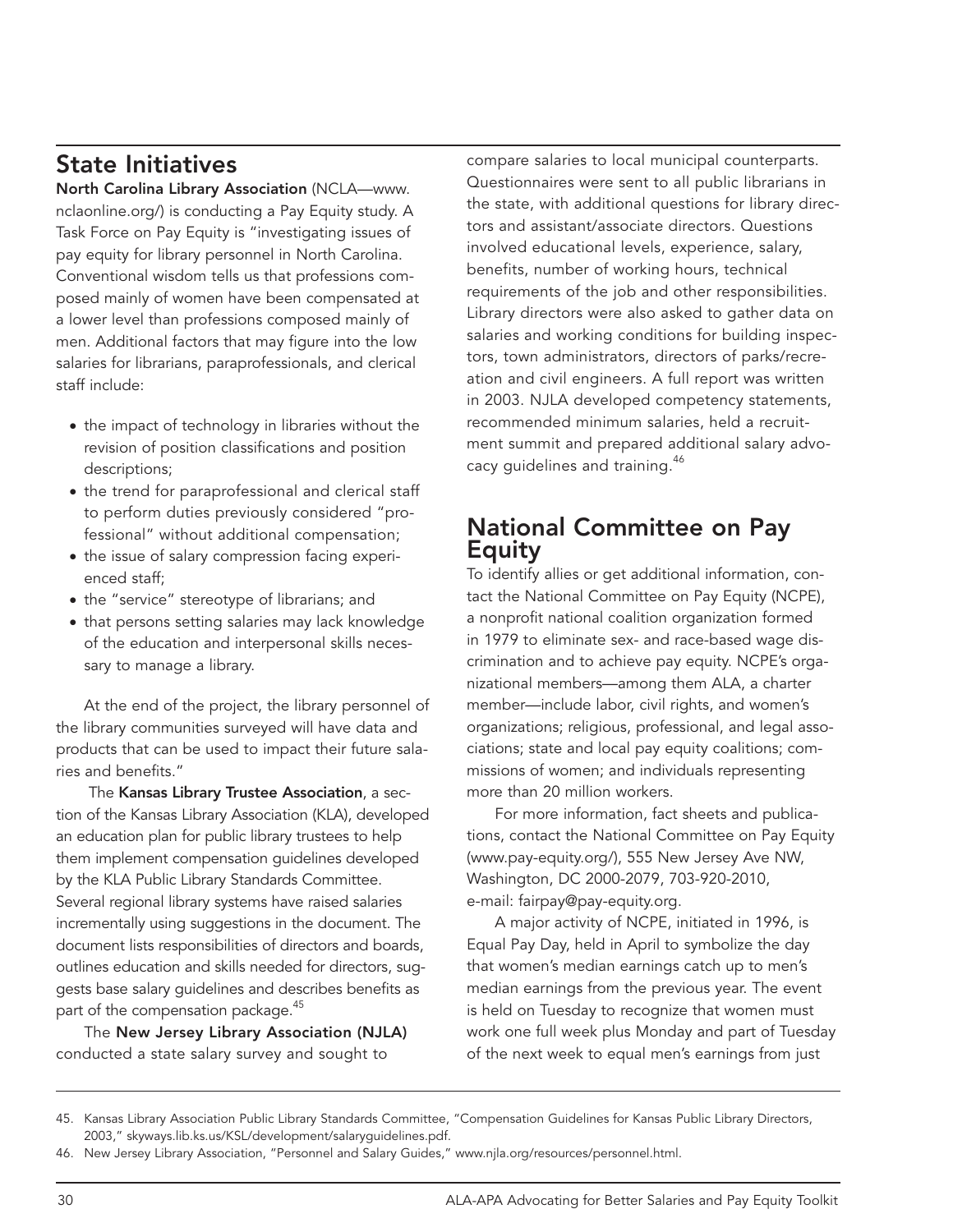one week. NCPE provides materials, information and coordination for nationwide, grassroots activities. At the 2002 ALA Annual Conference, a resolution supporting Equal Pay Day was passed by ALA Council and encouraged library workers to become aware of the issues involved. In 2007, Equal Pay Day will be April 27.

NCPE, along with Business and Professional Women/USA, offers suggested actions and sample materials for local and state coalitions to help observe Equal Pay Day.<sup>47</sup> Suggestions include: lobbying local, state, and national officials for stronger fair pay laws; holding a press conference and sending letters to the editor of local newspapers; contacting local employers to encourage examination of their pay scales through a pay audit; holding workshops for individuals on negotiating a fair paycheck; encouraging union bargaining units to include pay equity in negotiations; hosting "unhappy hours" to generate visibility for pay equity issues; and wearing red to signify that women "are in the red" in terms of their wages. In addition to joining with coalition efforts to observe Equal Pay Day, library workers can develop informative displays for the general public on this issue.

# Women Are Getting Even (WAGE)

Evelyn Murphy, author of *Getting Even: Why Women Don't Get Paid Like Men and What To Do About It* (see *Building Your Case* for more information), also founded The WAGE Project (www.wageproject.org), a grassroots organization dedicated to closing the wage gap through WAGE Clubs, community groups in which women can support each other and take action. Supportive organizations in cities are forming WAGE Initiatives to develop, aggregate and promote pay equity resources in their areas. Armed with new information and data from real-life stories, studies, lawsuits, and statistics, people can start closing the wage gap and eliminate discrimination.

See also former ALA President's Message, "Let's Support Equal Pay Day" in APPENDIX K.

# Living Wage and Other Low Income Movements

Many workers believe that increasing the lowest wages paid to library employees will decrease turnover and provide added incentive for good customer service. Advocates who hope to "raise the floor" should explore resources provided by the nationwide Living Wage movement and the Family Economic Self-Sufficiency Standard. Both movements are gaining ground as supporters pressure public officials to raise the pay of workers paid with public funds. Since 1994, more than 140 cities and counties have adopted a living wage.<sup>48</sup>

The Living Wage movement started in the religious community and now includes the labor movement and community action groups. A leading Living Wage nationwide group is ACORN (Association of Community Organizations for Reform Now). ACORN's Web site provides a listing of living wage campaigns in various cities and other practical information.<sup>49</sup>

Formulas vary for calculating a specific area's Living Wage for a single person or family. The calculated wages needed often are reduced in the political struggle to enact a Living Wage requirement for government wages and those of employees of private sector companies which contract to provide government services, including janitorial service and other low-wage jobs.

In October 2001, the Central Arkansas Library System Board approved a living-wage policy that covers the CALS libraries in two counties and five cities, including Little Rock. As of July 2002, newly hired "regular" support staff (full-time and part-time) receive at least \$9 per hour, plus medical insurance.

<sup>47.</sup> National Committee on Pay Equity, "Equal Pay Day Kit," www.pay-equity.org/day-kit.html; Business and Professional Women/USA, "Equal Pay Day," www.bpwusa.org/i4a/pages/index.cfm?pageid=4229.

<sup>48.</sup> Living Wage Resource Center, "A Compilation of Living Wage Policies on the Books," www.livingwagecampaign.org/index. php?id=1958.

<sup>49.</sup> Living Wage Resource Center, "Living Wage Campaigns Underway," www.livingwagecampaign.org/index.php?id=1960.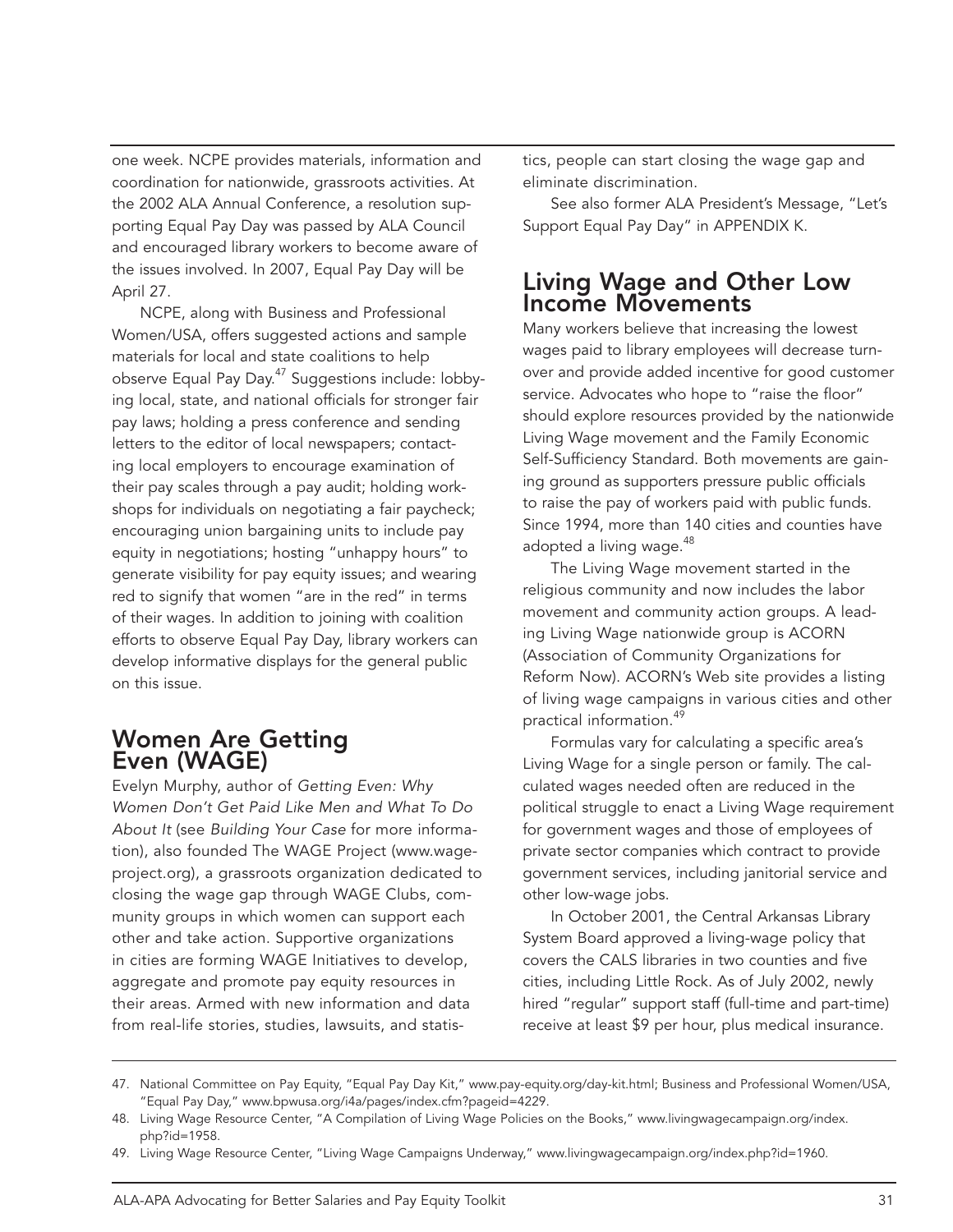CALS also had a performance pay raise program, with extra funding for FY 2002–2003. $^{50}$  The policy also limited the library systems' ability to privatize existing services and encouraged any contractors to pay the Living Wage.

CALS noticed an increase in applications to fill vacancies and a decrease in turnover. Other public employers in the Little Rock area were being urged to adopt a similar Living Wage policy.

The Family Economic Self-Sufficiency Standard has been calculated for each county in more than half the states, for seventy varieties of families. Several states have organizations working for increased use of the FESS. $51$ 

Both of these movements' wage levels are usually above the wages paid to many library shelvers. Shelving work, like that of other library staff, is essential to the smooth operation of the library. It should be respected and appropriately remunerated, especially when considering typical wages for many non-library entry-level jobs that are predominantly held by men.

Full-time library clerical workers should be paid enough to support themselves and a family, considering the complexity of their work and the fact that public funds are usually the source of their wages in public libraries and public academic institutions. If people at the lower end of the pay scale have improved salaries, everyone will benefit.

For more information, see:

- American Federation of Labor and Congress of Industrial Organizations, Department of Public Policy. "Living Wage Laws: Answers to Frequently Asked Questions." Washington, D.C.: AFL-CIO, 2000. www.aflcio.org/mediacenter/resources/ upload/living.pdf.
- Center for Policy Alternatives. "Living Wage." www.stateaction.org/issues/issue.cfm/issue/ LivingWage.xml. Includes overview, model legislation, and links to resources.
- Grady, Jenifer, What Is the Living Wage Movement? Library Worklife, v1n6, 2004. www. ala-apa.org/newsletter/vol1no6/salaries.html
- Sklar, Holly, Laryssa Nykyta and Susan Wefald. *Raise the Floor: Wages and Policies That Work for All of Us.* New York: Ms. Foundation for Women, 2001.
- Wider Opportunities for Women. "The Family Self-Sufficiency Project." www.wowonline.org/ docs/dynamic-CTTA-23.doc. (Collaborative state organizing effort; how much money working adults need to meet basic needs; costs of living by geographic location and family size).

# Unions

#### Unionizing As a Strategy

Working within a union can be a very effective strategy for working toward better pay. According to the Bureau of National Affairs, union librarians made an average of 44 percent more than nonunion librarians in 2005. Union library assistants made 41 percent more than non-union assistants. Thirty-one percent of librarians and 15 percent of library technicians were covered by a collective bargaining agreement; 27 percent of librarians and 11 percent of support staff were union members.<sup>52</sup> The larger unions library staff belong to are American Federation of State, County and Municipal Employees (AFSCME), American Federation of Labor and Congress of Industrial Organizations (AFL-CIO), Service Employees International Union (SEIU) and the Teamsters. They may also belong, voluntarily or by mandate, to local, teachers, state, faculty and civil service unions.<sup>53</sup> Some of the unions have specific sections for library workers.

The American Library Association recognizes the role of unions in Section 54.11 of the *ALA Handbook*:

The American Library Association recognizes the principle of collective bargaining as one of the methods of conducting labor-

- 50. Living Wage Resource Center, "City and County Campaigns," www.livingwagecampaign.org/index.php?id=1958.
- 51. Six Strategies for Family Economic Self-Sufficiency, "The Family Economic Self-Sufficiency Project," www.sixstrategies.org/about/ projectmoreinfo.cfm.
- 52. Bureau of National Affairs, *Union Membership and Earnings Data Book* (Washington, D.C.: Bureau of National Affairs, 2006).
- 53. Grady and Davis, *ALA-APA Salary Survey: Non-MLS*.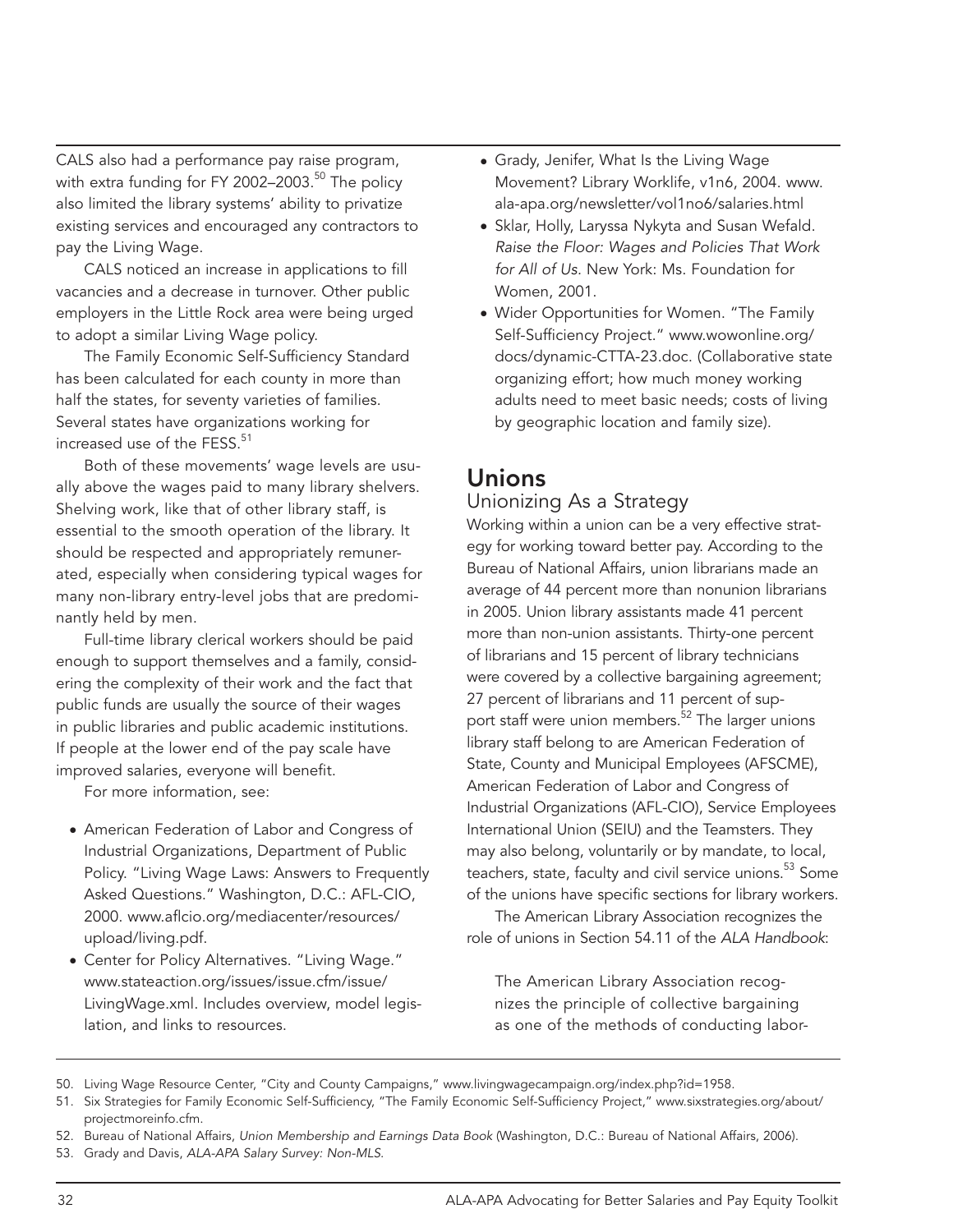management relations used by private and public institutions.

The Association affirms the right of eligible library employees to organize and bargain collectively with their employers, or to refrain from organizing and bargaining collectively, without fear of reprisal.<sup>54</sup>

The guidelines, also adopted by the ALA governing body, state that ALA recognizes a responsibility to educate and provide pertinent information regarding library unionization and collective bargaining. In 2006, at the ALA Annual Conference, ALA-APA Council approved the Resolution On Support For Freedom To Form Unions: The Employee Free Choice Act, as amended, which was sponsored by the Salaries and Status of Library Workers Standing Committee.<sup>55</sup> The ALA Code of Ethics also addresses working conditions:

We treat co-workers and other colleagues with respect, fairness, and good faith, and advocate conditions of employment that safeguard the rights and welfare of all employees of our institutions.<sup>56</sup>

The U.S. House of Representatives passed H.R. 800, the Employee Free Choice Act, in March of 2007. The Act allows employees to form and join unions without employer retribution. At the time of this writing, the U.S. Senate had not voted.

#### How Unions Can Improve Salaries

Unions employ many strategies to improve compensation for its members. First, a union can raise wages through the collective bargaining agreement or the contract. Through negotiating a contract, library workers decide on common objectives and work

with management to achieve them. The agreement legally binds both parties.

How can a union raise your salary when there is no money in the budget to pay for salary increases? A union can provide political clout. As an organized group working together with management, unions can help make the library a higher priority with the city, county, university or relevant library funding bodies.

The American Federation of Federal, State, County and Municipal Employees (AFSCME), a union that represents many library workers, offers the following suggestions for obtaining fair pay:

- 1. Raise the floor by eliminating the lowest pay grades, which can set the stage for raising the pay of other underpaid groups later.
- 2. Start small by targeting several underpaid classifications for wage increases or upgrades, and then gradually include other classifications.
- 3. Make the most of employer job evaluation studies to assure a bias-free system.
- 4. Implement previous studies that may have showed inequities but never been implemented.
- 5. "Piggy-back" on studies from other jurisdictions by modifying them to your workplace.
- 6. Start or join a living wage campaign in your area.
- 7. Support the Fair Pay Act and Paycheck Fairness Acts and contact Congress to enact them.<sup>57</sup> (See Legislation on p. 18.)
- 8. Work to pass state or local pay equity legislation.
- 9. Keep alert to maintain pay equity gains so that inequities won't creep back.<sup>58</sup>

Unions can also raise salaries by working with other community organizations on Living Wage campaigns to raise people's wages above the poverty level.

<sup>54.</sup> American Library Association, *ALA Handbook of Organization 2006–2007,* 53.

<sup>55.</sup> American Library Association-Allied Professional Association, "Council Actions 2006 Annual Conference ALA-APA Council," www. ala-apa.org/about/20052006ACCouncilactions.html.

<sup>56.</sup> American Library Association Council, "Code of Ethics of the American Library Association," American Library Association, www. ala.org/ala/oif/statementspols/codeofethics/codeethics.htm.

<sup>57.</sup> National Committee on Pay Equity, "Current Legislation," www.pay-equity.org/info-leg.html. The Fair Pay Act was introduced by Sen. Tom Harkin (D-IA) and Congresswoman Eleanor Holmes Norton (D-DC). The Paycheck Fairness Act was sponsored by Sen. Hillary Clinton (D-NY) and Rose DeLauro (D-CT).

<sup>58.</sup> American Federation of Federal, State, County and Municipal Employees, "We're Worth It!: An AFSCME Guide to Understanding and Implementing Pay Equity," www.afscme.org/publications/1225.cfm.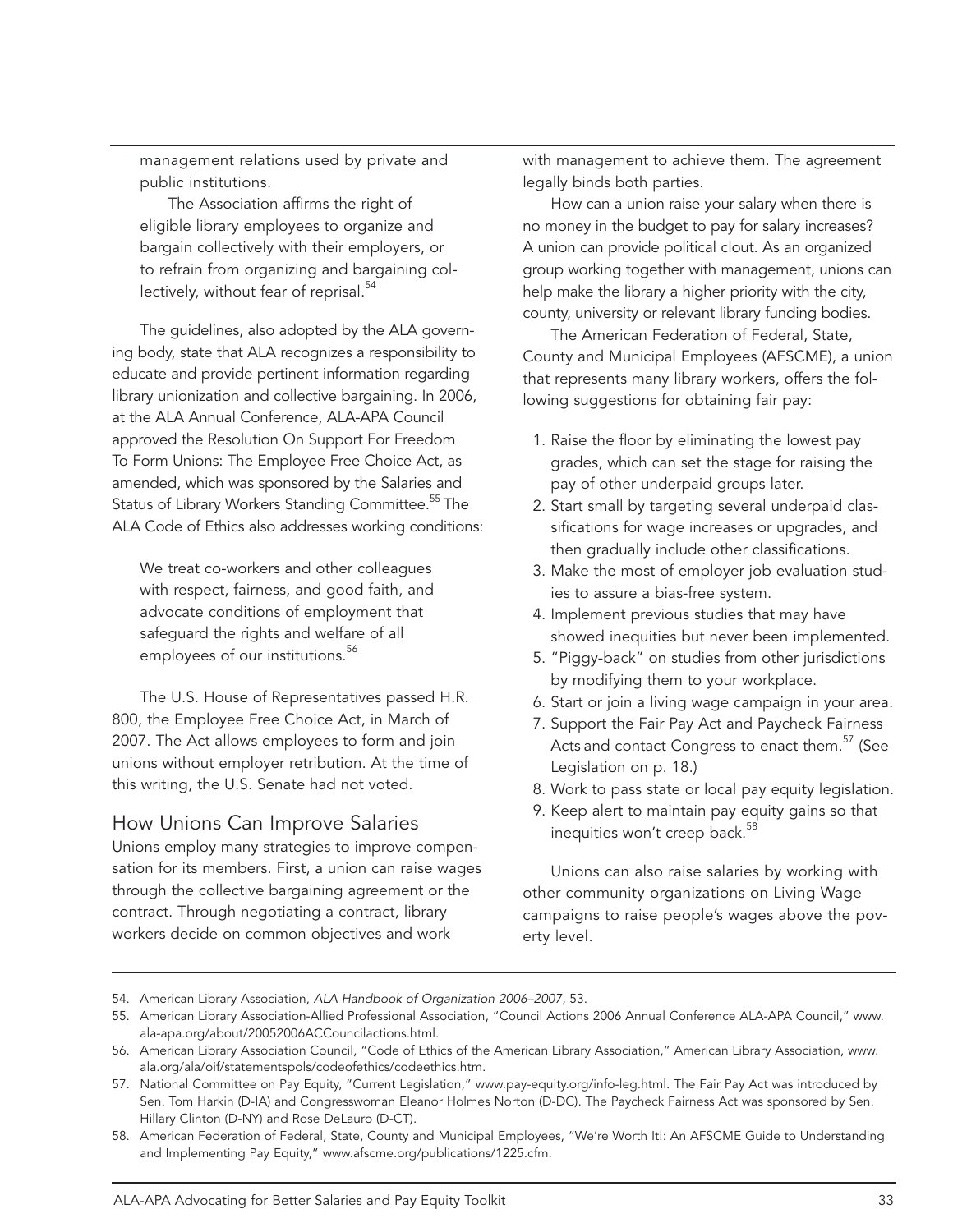Unions were early advocates for pay equity studies and have successfully implemented the results of those studies. For instance, in 1981, unionized city workers (including library workers) in San Jose, CA, negotiated an improvement package that contained comparable worth increases every two years for 10 years. Now San Jose library employees are among the best paid in the country.

AFSCME has a useful guide on pay equity available at their Web site called "We're Worth It!: An AFSCME Guide to Understanding and Implementing Pay Equity" (www.afscme.org/publications/1225.cfm).

#### Frequently Asked Questions about Unions in Libraries

- *Q. Doesn't ALA-APA act on behalf of professional librarians? Why do we need a union?*
- A. ALA-APA advocates for and supports librarians in seeking equitable compensation, but negotiating wages and other compensation must be done at the institutional level. ALA-APA cannot do collective bargaining, so its power to improve wages and benefits is limited. By being part of a union, library workers gain local allies who can help to achieve pay equity and better salaries. This is especially important in public libraries where the union brings greater power to win budget increases from local governments. Unions are one of many ways library workers may improve salaries.
- *Q. What workplace issues do unions address other than economic ones?*
- A. Union contracts can create or protect transfer rights, encourage promotion from within, safeguard job security, secure seniority rights and improve other conditions of work. There are many people and forces pressuring library administrators for improvements in services, funds and other matters. The union can give staff an appropriately significant voice with management. A union also helps promote fairness because management has less opportunity to

be arbitrary or discriminatory in its dealings with employees. Grievance procedures help to ensure that contract violations are dealt with in a fair and defined manner. In matters governed by a contract, the union and management have a certain equality that ensures that employee rights are respected.

#### *Q. If my library doesn't have very much money, what difference can a union make?*

A. Lack of money is no excuse for discrimination. A union can work with library management to improve the budget. If the current contract calls for raises on a certain schedule, management cannot unilaterally alter that. For any contract provision to be changed, management would need to propose the change during negotiations and justify the need to modify or eliminate the contract language. Any change would require negotiation and agreement by the union and include all employees covered by the contract, not just library staff.

#### *Q. Can a union work well with library management?*

- A. Absolutely. Unions encourage a more participatory management style, with the union having a voice in decision-making. Regular labor/management meetings can help develop a cooperative working relationship. Many problems can be circumvented with regular dialogue and the mutual respect that a union helps promote.<sup>59</sup>
- *Q. What about union rules that appear clumsy and make it difficult to get work done? Won't having a union lower the quality of library service?*
- A. Work rules come from contract negotiations between union members and library management. In most cases, rules improve working conditions for library staff. The point of these rules is fairness and equity for all workers. By improving pay and working conditions, unions help lower staff turnover, improve staff morale and consequently improve the quality of service.

<sup>59.</sup> Paula M. Singer and Laura L. Francisco, "Effective Communication," Library Worklife 3 no. 12 (Dec. 2006), www.ala-apa.org/newsletter/vol2no12/hrpractice.html.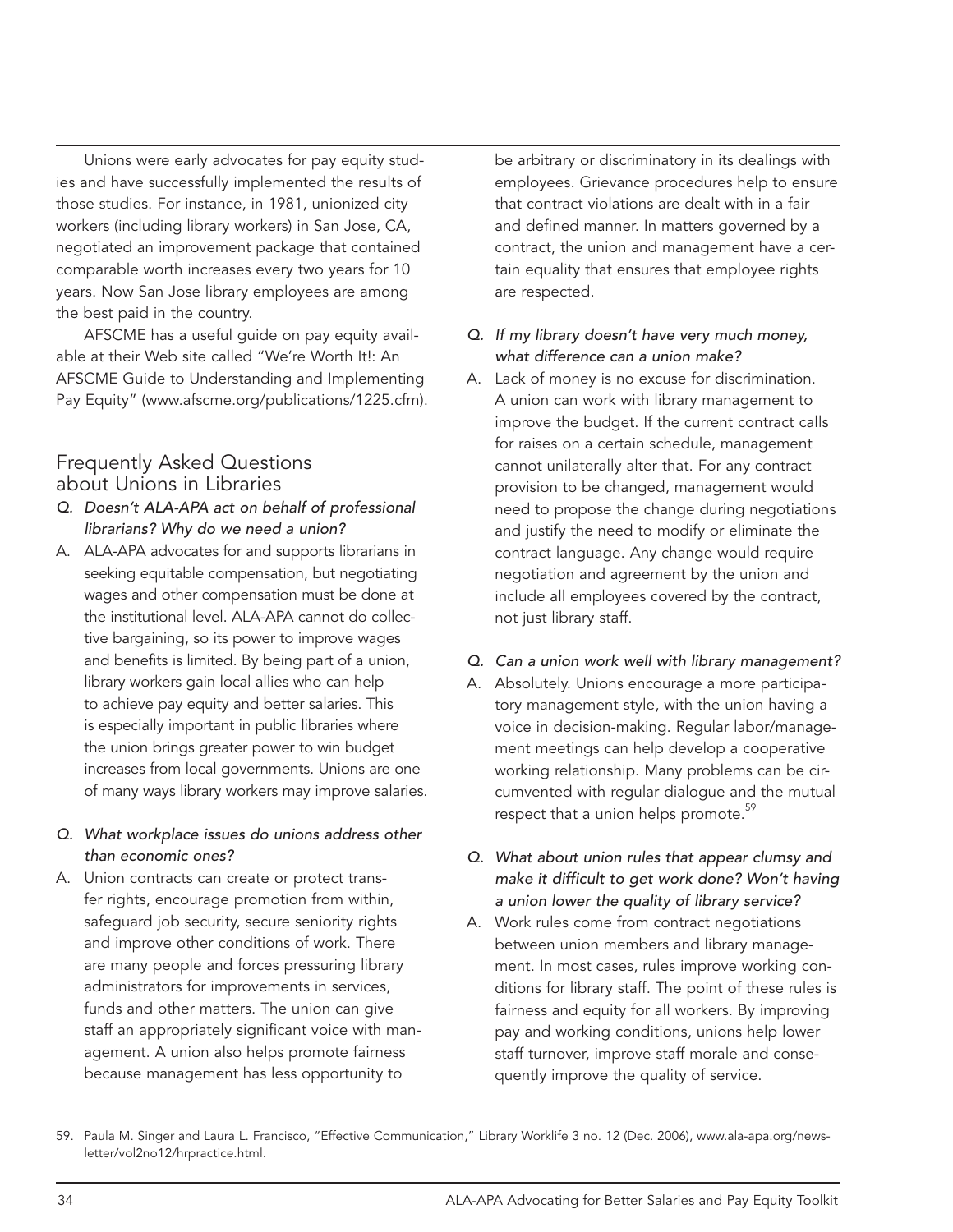- *Q. Can I be in a union along with the people I supervise? Or, how can I be in the same union as my boss?*
- A. Unions have stewards who deal with grievances from different levels of staff. Many problems for library workers emanate from the top levels of management (most middle managers only carry out the policies of the administration). These issues can often be handled between the union and the top level of management at the library without involving members.
- *Q. What if the state where I work doesn't allow public employees collective bargaining rights?*
- A. Unions can and do exist in these states. The more people who join and build the union, the more strength the union will have with legislators and other decision-makers who can make changes in the law. Labor groups are working in these states to change the laws and need your support, both as a union member and as a voter.
- *Q. If we join a big union, will library workers get lost in the shuffle?*
- A. The rank and file has power in a union in direct proportion to their participation. The library workers group within a union may be small in numbers but can influence the priorities of the union toward library-specific issues by having a strong presence at union meetings and activities. Being part of a large, powerful union can increase your "clout" with management.
- *Q. Can I be forced to join a union if my library coworkers decide to be represented by one?*
- A. In many jurisdictions, "union shops" are the rule, i.e., everyone is required to pay a fee to the union if they are beneficiaries of the same raises, benefits and protections as members.

#### *Q. Can I be fired if I try to organize a union?*

A. It is illegal to fire someone for union activity. Employers can be fined for violating this law. The union will work with activists to protect them or at least advise on restricted activities. State labor laws and the National Labor Relations provide protection for those organizing unions. Once you are in a union, your contract should have additional provisions that protect workers from retaliation.

#### *Q. Aren't unions corrupt?*

A. Like any other group or association, some unions are better than others. If you don't already have a union, you should shop around for the best union to represent you. If you and your co-workers don't feel adequately represented by your union, it is important to get involved and make your concerns known. To have a stronger voice at work and win higher salaries requires hard work at the library and within the union. The more library staff that are involved, the more this work can be shared so it is easier for individuals to do what they can, when they can.

#### Ensuring Fair Play

Sometimes an employer will attempt to influence, by almost any means, the decision-making process of the employees. Such attempts to dissuade employees from joining a union can devastate morale and the provision of public service.

A neutrality agreement can encourage ethical, transparent dealings between employer and employees. In a neutrality agreement, employers and unions state their formal commitment to allow employees to decide without interference whether or not they will join a union and have representation rights. For an example of such an agreement, see APPENDIX F.

#### Starting a Union

The following resources can be helpful when starting or selecting a union:

**American Federation of Labor and Congress of** Industrial Organizations (AFL-CIO), www.aflcio. org and www.aflcio.org/siteguides/activists.cfm Start here to find labor contacts and read about the union agenda. Check out your State Federations and Central Labor Councils and identify what unions are active in your area (www. aflcio.org/aboutus/unioncities).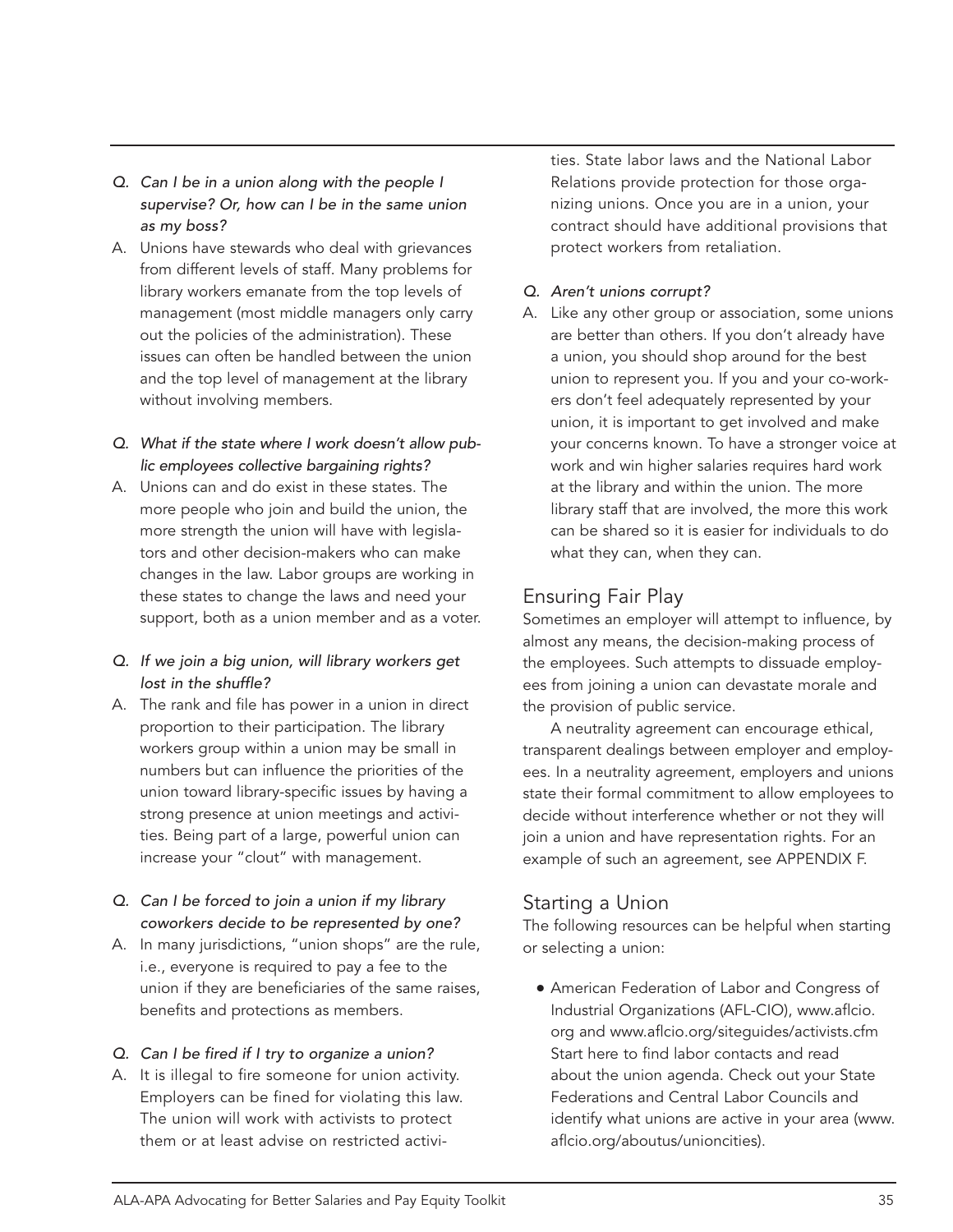**• Department for Professional Employees, AFL-**CIO, www.dpeaflcio.org

Is it unprofessional to join a union? Will a union stifle individual achievement? How democratic are unions? Find the answers to these and other questions on the professional and technical workers' FAQs page.

- **American Federation of State, County and** Municipal Employees, AFL-CIO (AFSCME) www.afscme.org/workers/518.cfm AFSCME represents more than 20,000 library workers nationwide.
- **Service Employees International Union (SEIU)** www.seiu.org
- **International Brotherhood of Teamsters** www.teamsters.org
- <sup>l</sup> MONEYTALKS, moneytalks-subscribe@ala-apa.org An open forum for library employees who want to discuss salary issues. Share stories, strategies and information with other library workers.

See APPENDIX I for more resources on unions and "Success Stories" and "Union Success Stories."

## Academic Librarians Getting Help from Your Associations

Statements from professional associations can be used as leverage in seeking status for librarians on campus. ACRL supports faculty rank, status and tenure for librarians and has adopted several guidelines to support this concept (see APPENDIX J). ACRL seeks to have these standards formally adopted or endorsed by college and university governing bodies, agencies that accredit institutions and other groups. Included in the guidelines for faculty status is the statement:

Salaries and fringe benefits should be comparable to and within the range of those paid to faculty of equivalent rank. Salary scales should be adjusted in an equitable

manner to contract period. All librarians should have written contracts or agreements consistent with institutional policy.<sup>60</sup>

For libraries without faculty status, ACRL has guidelines for academic status that state, "The salary scale and benefits for librarians should be the same as for other academic categories with equivalent education, experience, or responsibility."<sup>61</sup> From an ACRL/AAUP Joint Statement:

College and university librarians share the professional concerns of faculty members. Academic freedom, for example, is indispensable to librarians because they are the trustees of knowledge with the responsibility of ensuring the availability of ideas, no matter how controversial, so that teachers may freely teach and students may freely learn.<sup>62</sup>

#### Additional Options for Academic Librarians and Support Staff

Other strategies for improving salaries, benefits and working conditions for library staff include:

- Organizing unions
- Becoming leaders in the union local if they are already organized
- Upgrading senior support staff to administrative status
- Comparing their salaries to those paid to information technology (IT) professionals and staff
- Comparing their salaries to those paid to discipline faculty, especially those with a master's as the terminal degree
- Building coalitions with other campus groups
- Identifying the community's living wage and pressuring the institution to pay it to all campus workers
- Demonstrating the libraries' and library workers' value to the academic community and educational goals

<sup>60.</sup> Association of College and Research Libraries, "Standards for Faculty Status for College and University Librarians," www.ala.org/ ala/acrl/acrlstandards/standardsfaculty.htm.

<sup>61.</sup> Ibid.

<sup>62.</sup> "Membership Endorses Joint Statement on Faculty Status; Joint Statement on Faculty Status of College and University Librarians; Standards for Faculty Status for College and University Librarians," *College & Research Libraries News* 33 (Sept. 1972): 209–12.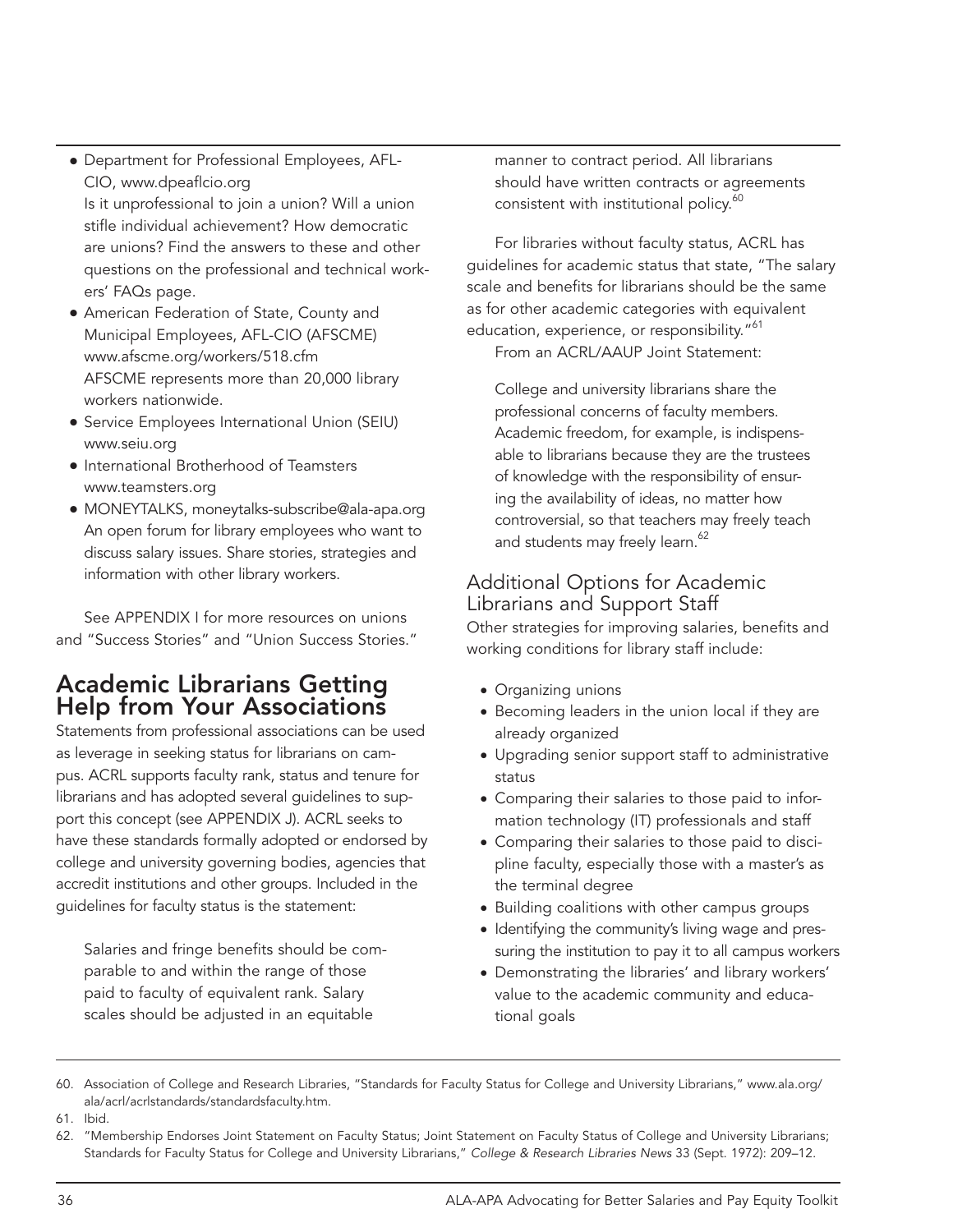- Promoting awareness of library workers' skills, training, and education
- Giving potential funders the opportunity to endow a librarian/library worker function the way they would the reference room or a particular collection, and the same way some professorships are named and endowed

Unions representing academic library workers include:

- American Association of University Professors (AAUP), www.aaup.org
- American Federation of Teachers (AFT), www.aft. org
- Coalition of University Employees (California) (CUE), www.cueunion.org
- Canadian Union of Public Employees (CUPE), www.cupe.ca
- National Education Association, (NEA), www.nea. org
- Service Employees International Union, (SEIU), www.seiu.org
- State faculty associations, such as United University Professors (UUP), www.uupinfo.org
- UCW United Campus Workers, www.ucw-cwa.org

Lothar Spang and William P. Kane conducted a survey comparing librarians with and without faculty status and with and without union representation (see table 4). They found that union librarians had better benefits than their unaffiliated colleagues in nearly every category (tenure, promotion, faculty senate representation and pay scale). $63$  The following are benefits won by AAUP librarians. Other librarians can demand them at their own institutions:

- Vacation
	- Same as other faculty, but with protections for desk coverage
	- Option to work summers, for pro-rated salary or other arrangement

#### Table 4.

Librarians with Faculty Comparable Pay

| <b>Status</b>            | Rank                       |    | Union (%) Unaffiliated (%) |
|--------------------------|----------------------------|----|----------------------------|
| Faculty                  | Faculty                    | 70 | 54                         |
| Faculty                  | Librarian                  | 59 | 21                         |
|                          | Professional Administrator | 27 | 17                         |
| Other (academic staff or |                            | 38 | 32                         |
| multi-track options)     |                            |    |                            |

- Banking of vacation days for overload pay
- Salary
	- Minimum set
	- Increment of annual increase
	- Across the board increase
	- Selective annual adjustment award
- Job description
	- Incumbent considered when making changes
- Tenure
	- Committee to include librarians
	- Rank assignment basis-tasks, responsibilities, qualification requirements, experience, professional development, scholarly and service achievements.
- Contract termination, library closings
	- Grievance mechanisms
	- Hiring & seniority procedures
	- Conditions under which a library or department can terminated
	- Librarians in unit must be consulted prior to decision.
- Support staff
- Ratio to librarians
- Teaching
- Additional compensation for teaching of for credit courses<sup>64</sup>

<sup>63.</sup> William P. Kane and Lothar Spang, "Who Speaks for Academic Libraries? Status and Satisfaction Comparisons between Unaffiliated and Unionized Librarians on Scholarship and Governance Issues," *College & Research Libraries* 58, no. 5 (Sept. 1997): 446–62.

<sup>64.</sup> American Association of University Professors, "Benefits of AAUP Membership," www.aaup.org/AAUP/involved/join/membenefits. htm.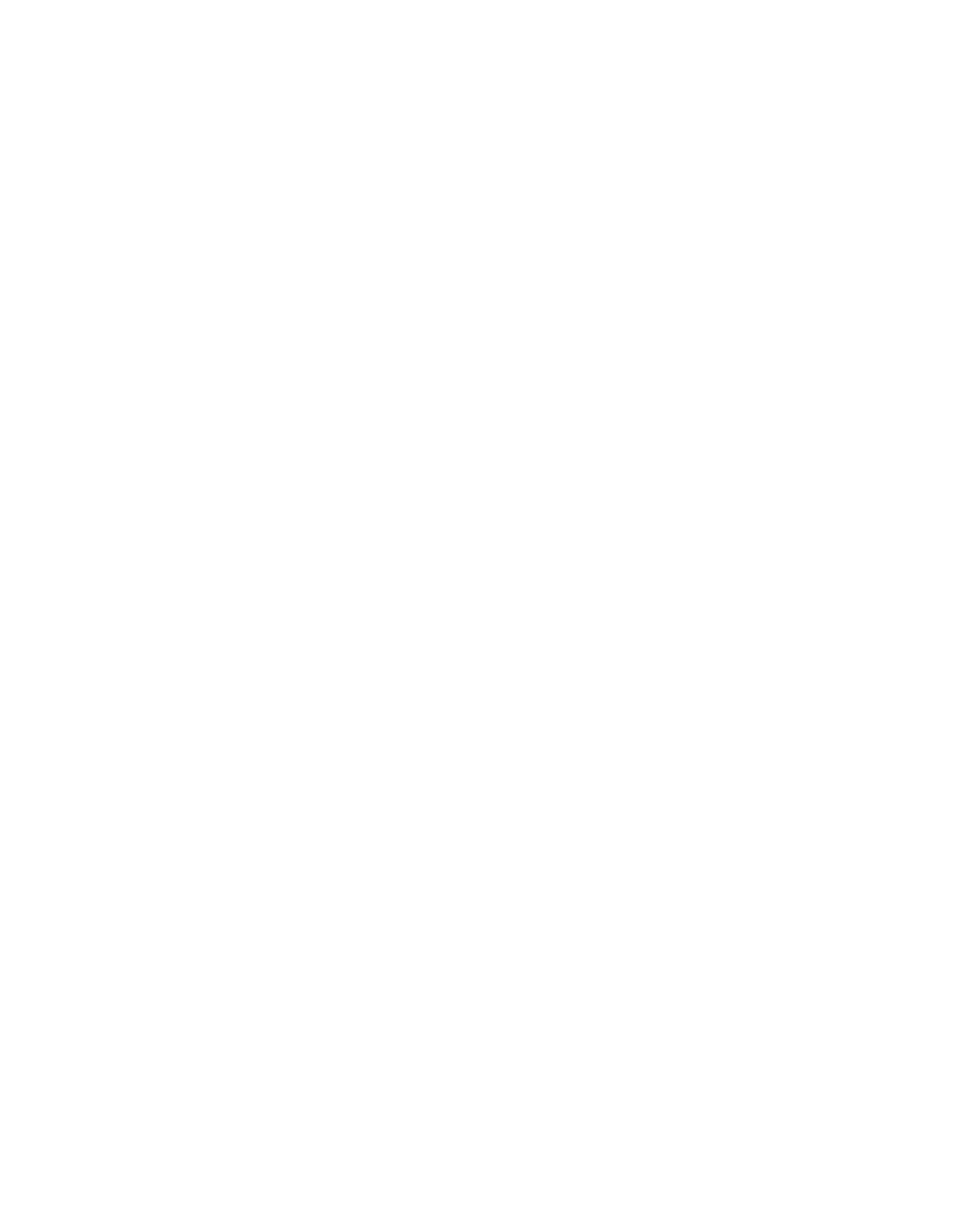# Common Setbacks

## Recruitment Shortages

If librarianship is to recruit and retain highly motivated and educated individuals, the problem of low salaries must be addressed. The decade beginning in 2010 will see 45 percent of today's librarians reach age sixty-five, representing the early wave of babyboom librarians reaching the traditional retirement age. Some 40 percent of library directors say they plan to retire in nine or fewer years.

The Institute of Museum and Library Services continues to fund initiatives to recruit a new generation of librarians, but recruitment efforts can be successful only to the extent that the field offers competitive salaries. Graduates with a bachelor's or master's degree in many other fields received considerably higher starting offers than did librarians. For more information, see:

- American Library Association. Association of College & Research Libraries. *Recruitment, Retention, and Restructuring: Human Resources in Academic Libraries* (Chicago: ALA, 2002). www.ala.org/ala/acrl/acrlissues/acrlrecruiting/ recruitingprofession.htm. Available for purchase. PDF is member-only access.
- American Library Association. Office for Human Resource Development and Recruitment. "Careers in Libraries." www.librarycareers.org.
- Berry, John N., III. "LIS Recruiting: Does It Make the Grade?" *Library Journal* 128, no. 9 (May 1, 2003): 38–41.
- Central Jersey Regional Library Cooperative. "Become a Librarian." www.becomealibrarian. org. Web site on education, employment, roles of librarians, plus guidelines for recruiting to the profession.
- Davis, Denise. "Library Retirements—What We Can Expect." www.ala.org/ala/ors/reports/LISGra dsPositionsAndRetirements\_rev1.pdf.
- Institute of Museum and Library Services. "Laura Bush 21st Century Librarian Program." www.imls.gov/applicants/grants/ 21centuryLibrarian.shtm.
- Lenzini, Rebecca T. "The Graying of the Library Profession: A Survey of Our Professional Associations and Their Responses." *Searcher* 10, no. 7 (July/Aug. 2002): 88–97; www.infotoday. com/searcher/jul02/lenzini.htm.
- Medical Library Association. "Careers." www. mlanet.org/career/index.html.
- "Recruitment of Public Librarians, A Report to the Executive Committee of the Public Library Association, January 2000," *Public Libraries*  39, no. 3 (May/June 2000): 168–72; www.ala. org/ala/pla/projects/publiclibrecruit/publiclibrarian.htm. Full report with appendix and bibliography.
- Rogers, Michael. "Tackling Recruitment." *Library Journal* 128, no. 2 (Feb. 1, 2003): 40–43.

# Economic Hard Times

During difficult economic periods when library budgets are cut or frozen and staff layoffs are threatened, it may appear difficult to organize for equitable pay. At times like this, it's important to recognize there always will be cyclical funding fluctuations but that does not mean progress can't be made toward addressing inequities.

The Campaign for America's Librarians urged all libraries to adopt a pay equity policy that acknowledges the problems of pay discrimination.<sup>65</sup> Gathering documentation to show inequities and updating job descriptions to accurately reflect responsibilities and competencies can be accomplished even during difficult funding cycles.

To establish the dimensions of the problem in the local setting, the library can conduct a comparable worth study that compares compensation of library workers to those of local workers having similar education, experience and qualifications. The library's management and governing officials should then develop a plan to address the inequities. It may take more than a year to rectify inequities, but an incremental, phased-in implementation can be part of the plan. Pay equity increases are generally 1 to 4 percent of total payroll.

<sup>65.</sup> Maurice J. Freedman, "President's Message," *American Libraries* 33, no. 11 (Dec. 2002): 7. Also included in Appendix L.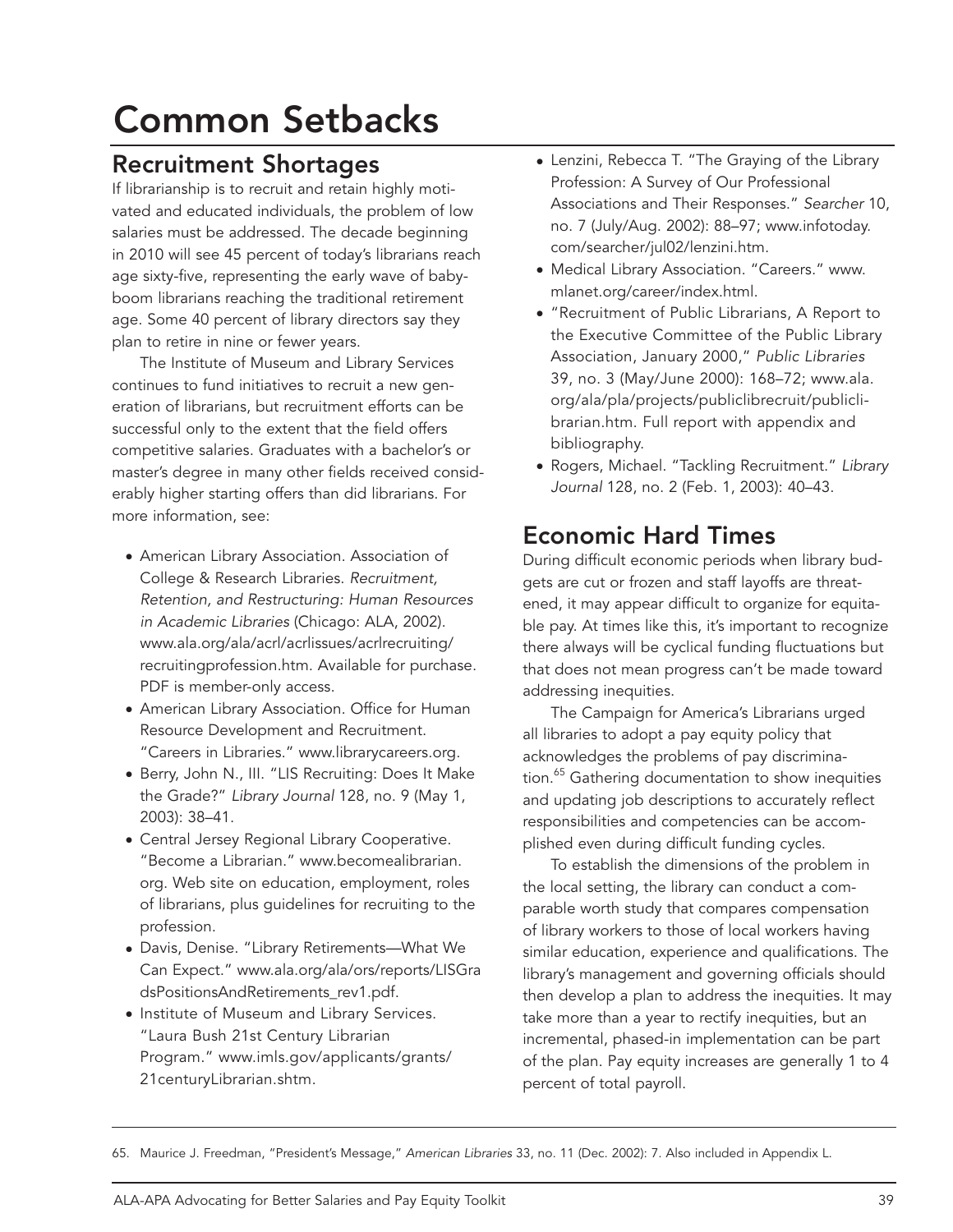The issue of rectifying salary inequities should be seen as part of the fight for a larger share of public and institutional monies for libraries, regardless of the economic environment. Critical steps include:

- Research and planning to document and solve problem areas
- Publicizing library services and the contributions of librarians and library staff
- Identifying the value of these services
- Developing a communication strategy
- Monitoring relevant legislation
- Working to improve standards

Public library funding is generally linked to growth or decline of tax revenues at the local level. In Kalamazoo, Michigan, the public library tied total compensation (salaries and benefits) to the library's revenue growth. The property tax growth averaged between 4 and 5 percent annually for seven years and salary ranges have increased between 2 and 6 percent, meeting or exceeding inflation. If revenues declined or were insufficient, salaries would not be reduced. Former director Saul J. Amdursky affirmed that a strong financial picture for the community should result in an improved revenue stream for the library.<sup>66</sup>

When forced to trim library spending in summer 2002, Seattle Public Library director Deborah Jacobs chose to close the library for one week in late August and one week in December, periods of low usage. Because 77 percent of the library's \$34.7 million budget goes to staff salaries and benefits (13 percent above the national averages for staff spending), there was not much left to cut without diminishing services to the public. The materials budget had been historically low. Jacobs also opposed staff layoffs. The union reluctantly supported the two-week furlough plan, although it meant in effect reducing salaries by 4 percent.

Seattle Public's salaries for beginning librarians continue to be among the highest. Seattle Public pays beginning librarians more than \$50,000, which

### 10 Reasons to Ask for Better Pay When Times Are Bad

- 1. Library use goes up when the economy goes down.
- 2. Library workers save users time and money.
- 3. Library workers are the ultimate search engines.
- 4. Libraries serve everyone, and library users deserve the best.
- 5. Libraries that give their users essential services can give their employees decent wages.
- 6. Better salaries = better staff = better service.
- 7. Everyone loves libraries, but library workers can't live on love alone.
- 8. A bad economy is no excuse for inequitable and inadequate salaries.
- 9. We can't profess to value libraries without valuing library workers.
- 10. Make the case for better salaries now to have momentum when times improve.

*Source: Michele Leber, "Putting Pay First,"*  Library Journal *(Apr. 1, 2003): 46.*

will climb to \$56,472 under the union contract, plus annual cost-of-living increases. In 2001, only King County, Washington, San Francisco, and San Jose, California, paid higher starting salaries. Says Jacobs, "I'm proud to be in a city where librarians are paid decently. I'll never back away from that."

### Employee Turnover

Low salaries make retention of quality employees difficult and replacement costly. Frequent turnover also results in loss of productivity and higher operating cost due to increased need for recruitment, training and supervision. Documenting the impact of low salaries on turnover rate, particularly for support staff, may

66. Saul J. Amdursky, "Money Matters," *Library Journal* (Oct. 15, 2002): 9–41.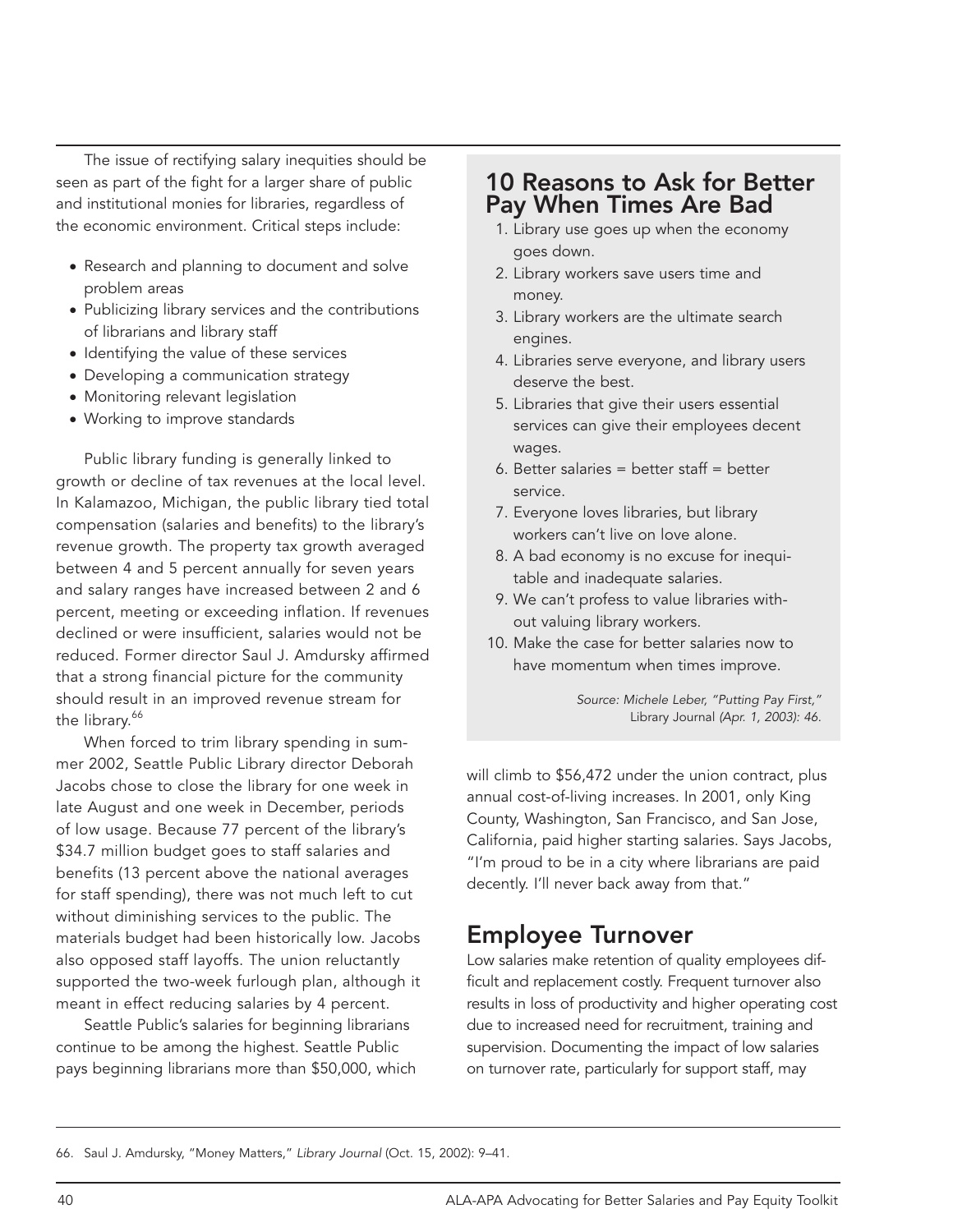provide useful evidence in building the case for better salaries. To do this, you will need to document what salary was enough to hire staff away from your library.

Southern Methodist University Libraries demonstrated that an employee turnover study could be effective in addressing problems of understaffing and salary deficiencies in the early 1990s. The Vermont Library Association took this approach more recently to gain support for better pay, particularly for smaller, rural library director positions. The association has targeted trustees to educate them about the need for higher salaries to counteract frequent turnover.<sup>67</sup>

<sup>67.</sup> Maureen Pastine and Shirley McLean, "Pay Equity in Libraries," *Bottom Line* 7, no. 1 (Summer 1993): 7–12.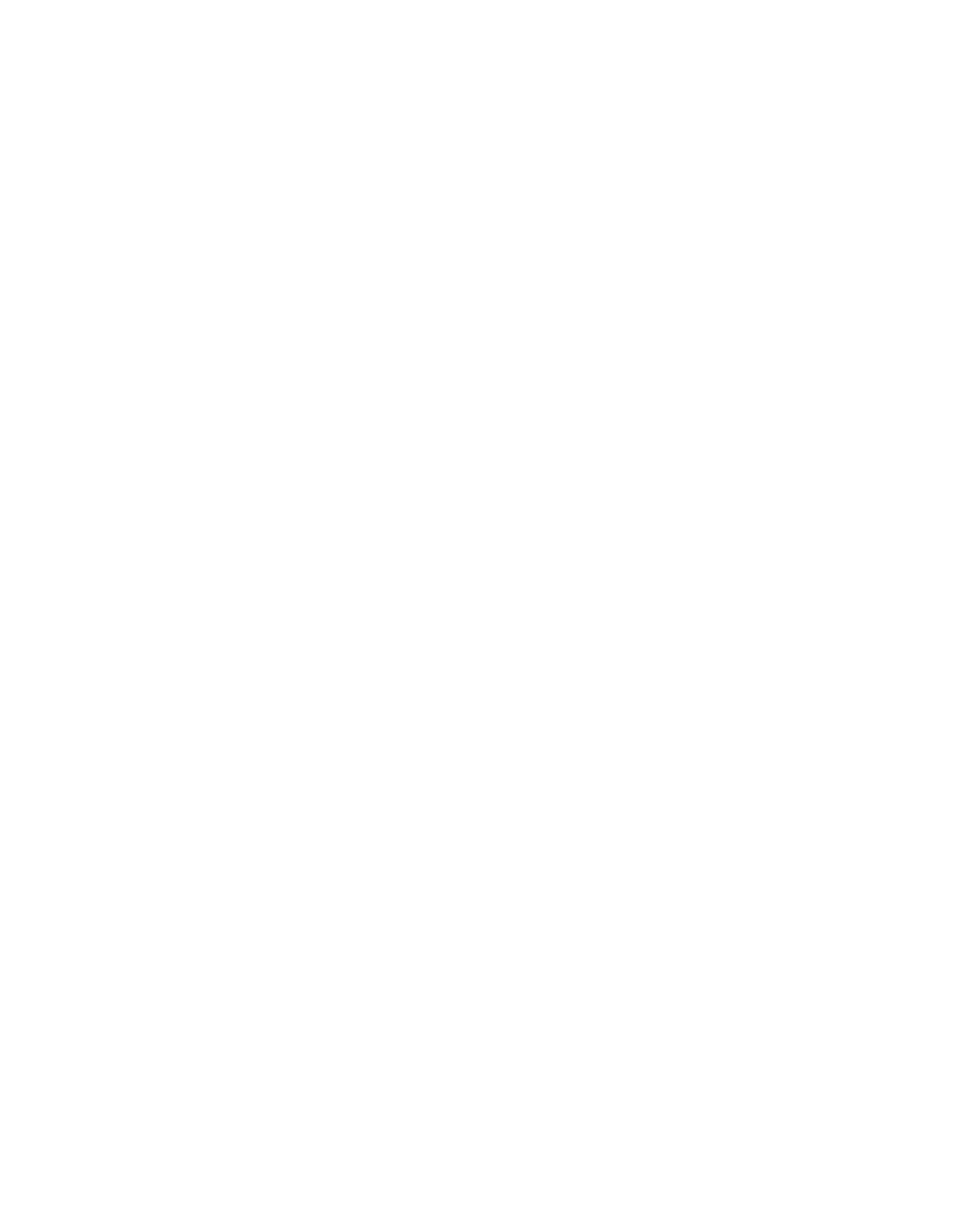# Tools and Resources

# Negotiating Your Own Salary

According to current thinking, the job applicant should not discuss salary and benefits issues until actually offered a job. Yet you should be prepared to make your case. In an article titled "Negotiating What You're Worth," authors Deborah M. Kolb and Ann C. Schaffner offer the following good advice:

- 1. Know what you want.
- 2. Recognize your value and make it visible.
- 3. Be firm on what you need, but be flexible on how you get it.
- 4. Learn as much as you can.
- 5. Open negotiations in a way that makes the other person feel legitimate.
- 6. Be prepared to change the focus of negative or difficult questions.
- 7. Remember that "no" may only be just the beginning. Keep the door open for more dialogue.

They also point out that the responsibility for negotiating an appropriate compensation package affects not only you and your family, but also the budget and resources for your unit or department and the perception of both your worth and that of library services. It also affects the climate in which others will negotiate their compensation, both within the same workplace and with other employers.<sup>68</sup>

Many books and articles are available to help prepare for negotiating your compensation, whether within a known range or in a situation where the employer does not tell the applicants the anticipated range.<sup>69</sup>

Many employers may not understand your particular skills and experience or even the services provided by library employees within a larger institution or company. Before you can expect to get the compensation you deserve, you may need to provide information about your abilities and about current

library and information science services and capabilities. You may also need to look at the salaries and other compensation of people working for the same employer at comparable levels in different occupations, especially "men's work" occupations. See "Building Your Case" for further information.

You should also watch for other opportunities to negotiate compensation and working conditions. These include your periodic performance evaluation or when you are asked to take on extra work, offered a promotion or special assignment. Your own situation can be negotiated, as can the budget, staffing or roles of your work group.

Other chances to improve your work and compensation situation will probably become obvious once you are alert to the importance of focusing on these needs and working to address them with the appropriate people when timely.

See APPENDIX J for useful resources.

## **Certification**

Certification is one way of showing evidence of continued growth and development of professional knowledge and experience. Individuals can sometimes move to a higher pay range or position level and gain an increase in salary based on professional development activities like certification. Credentialing and certification are long-established means of acquiring skills, showcasing abilities, advancing and improving status of professions.

Although more than half of the fifty states offer or require certificates or certification for public libraries, the standards for certification are not universal. The greatest difference among states was required education. While some only certify librarians who have obtained an MLS accredited by the ALA, many provide different levels of certification to incorporate those not holding the degree. For states certifying individuals without an MLS, related work experience and continuing education are taken into account.

<sup>68.</sup> Deborah M. Kolb and Ann C. Schaffner, "Negotiating What You're Worth," *Library Journal* (Oct. 15, 2001), www.libraryjournal.com/ index.asp?layout=article&articleid=CA170435&display= FeaturesNews&industry=Features&verticalid=151.

<sup>69.</sup> Mary Pergander, "How to Get What You Are Worth," *Library Worklife* 2, no. 9 (Sept. 2005), www.ala-apa.org/newsletter/vol2no09/ salaries.html#pergander; Vicki Burger and Valerie Stern, "Negotiating Isn't Just for 'The Donald,'" *Library Worklife* 1, no. 4 (Apr. 2004), www.ala-apa.org/newsletter/vol1no4/career.html; Christine Martin, "Tips That May Surprise You about Salary Negotiation," *Library Worklife* 1, no. 12 (Dec. 2004), www.ala-apa.org/newsletter/vol1n12/spotlight.html.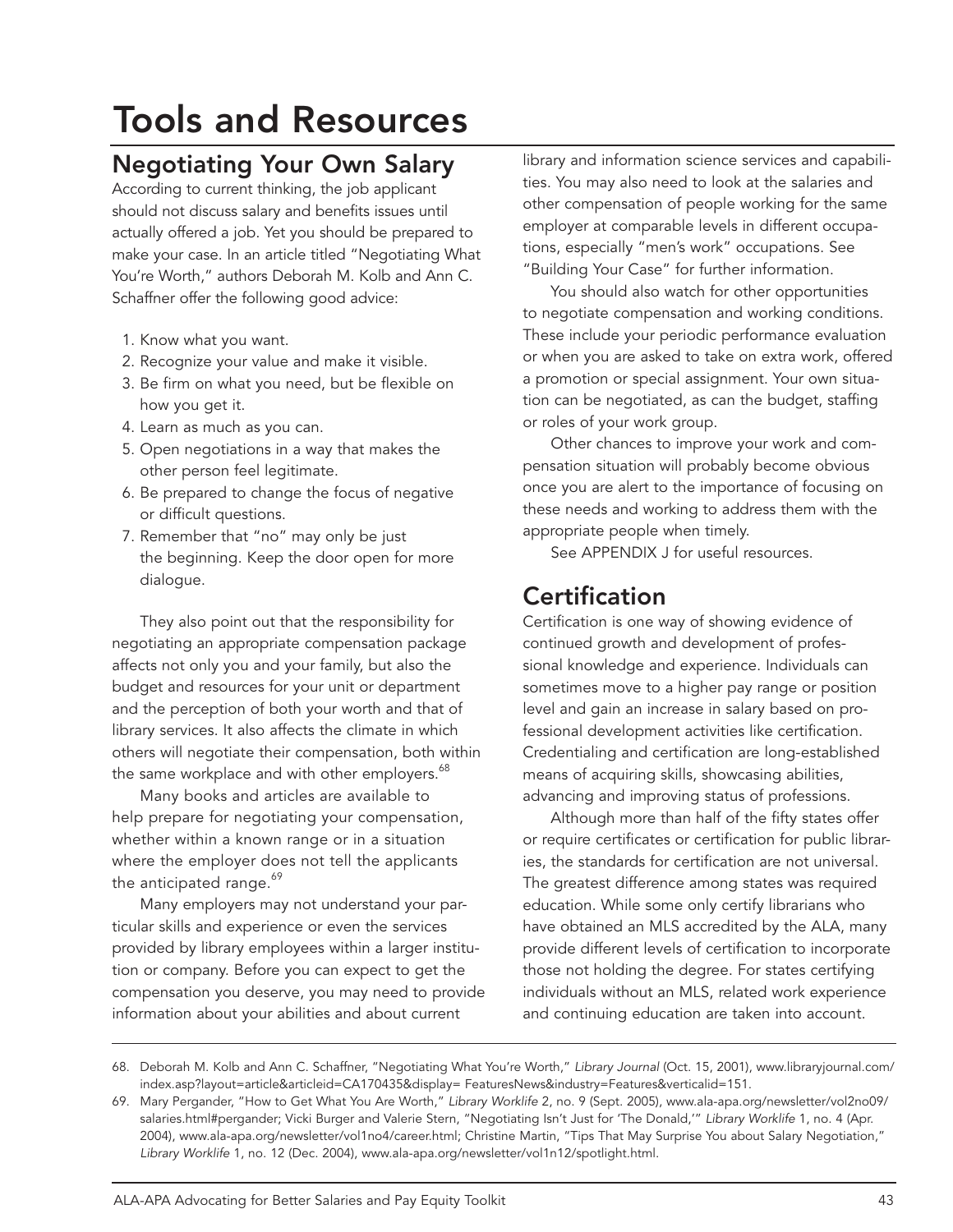The objective of certification varies by state (as of April 2006):

- State law may require librarians to be certified. States without a certification law may provide a voluntary program in conjunction with continuing education. Only twelve states require public certification by law.
- States with different levels of certification aim to provide non-MLS individuals with courses to improve competencies and work performance. States may provide different certification levels to accommodate different educational backgrounds.
- The required certification programs in nearly all cases can only be renewed with proof of continuing education hours.
- Certification may be requirement for library directors and administrators, but optional for general librarians.
- Some states required librarians to be certified as a prerequisite for receiving state aid.
- Some states provide certification, but do not have a certification program. *Source: Gwyneth Mibeck, former ALA-APA Intern*

ALA-APA certification programs offer a structured and rigorous continuing education option for library employees. The programs, member-driven and developed within ALA Divisions, identify bodies of knowledge and skills necessary to the practice of librarianship and to specific specialization within librarianship. Certification recognizes those individuals who have demonstrated both mastery of a body of knowledge and skills and continuing commitment to ongoing professional development.

The first program offered is for librarians with ALA-Accredited MLS degrees who have public library supervisory experience, ALA-APA Certified Public Library Administrator (CPLA) Program. Candidates are administrators or librarians who want a career in library management.

Candidates earn the CPLA designation through completion of courses in seven of nine standards:

Budget and Finance, Management of Technology, Organization and Personnel Administration, Planning and Management of Buildings, Current Issues, Fundraising, Marketing, Politics and Networking, and Service to Diverse Population. Each course has an evaluative component—for example, project, exam, research paper—so that candidates may demonstrate proof of competency. Courses are taught under the auspices of a variety of providers, including ALA Divisions, library consortia, state library association chapters, state libraries, and independent consultants.<sup>70</sup>

Additional programs will focus on support staff and librarian specialties. ALA is developing a program for support staff in various departments in academic and public libraries. The Western Council of State Libraries has implemented a program called the Continuum of Library Education for library practitioners in twenty-one states. Western Council "defines Library Practitioner as a library director or manager who has no library science degree and requires additional formal training to improve job performance and to achieve certification."<sup>70</sup> ALA and ALA-APA are working with Western Council as ALA develops its certification programs.

The ALA American Association of School Librarians (AASL) has worked with the National Board for Professional Teaching Standards (NBPTS) to develop National Board Certification standards for library media specialists. The assessment process includes development of an individual's portfolio and participation in assessment center exercises to demonstrate abilities and knowledge. Check with your state library or state library association to see if there is a state certification process for support staff or public librarians.

For more information, contact ALA-APA (www. ala-apa.org/certification/certification.html); ALA Office for Human Resource Development and Recruitment (www.ala.org/hrdr); the ALA American Association of School Librarians (www.ala.org/aasl); or the National Board for Professional Teaching Standards (www.nbpts.org) for more information on the NBPTS certification and assessment process.

<sup>70.</sup> ALA-APA, Certified Public Library Administrator Program, www.ala-apa.org/certification/cpla.html.

<sup>71.</sup> Western Council of State Libraries, "The Continuum of Library Education . . ." www.westernco.org/continuum.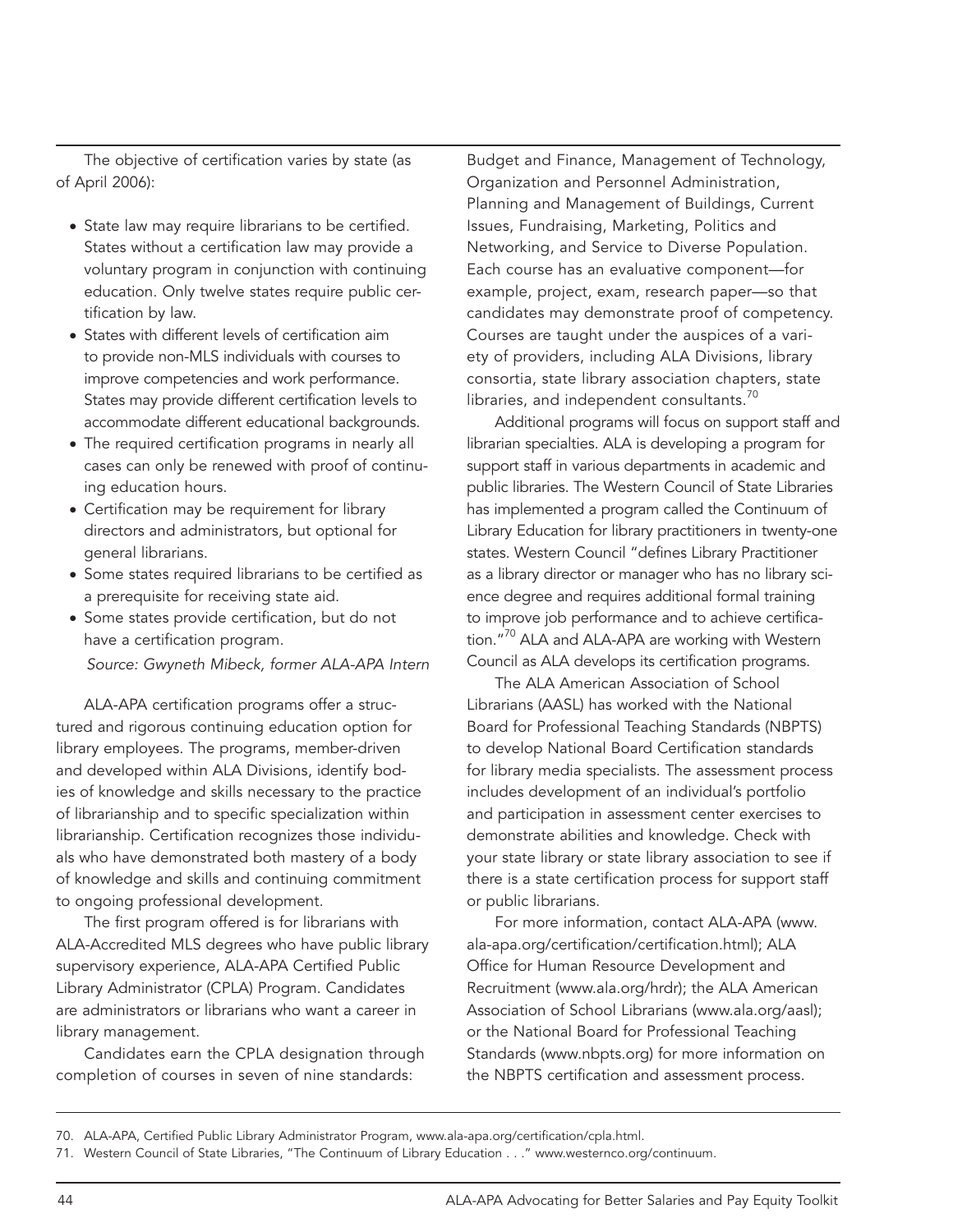# The Merritt Fund

The Merritt Fund was established in 1970 as a specialist trust in memory of Dr. Leroy C. Merritt. It is devoted to the support, maintenance, medical care, and welfare of librarians who, in the Trustees' opinion, are:

- Denied employment rights or discriminated against on the basis of gender, sexual orientation, race, color, creed, age, disability, or place of national origin;
- Denied employment rights because of defense of intellectual freedom; that is, threatened with loss of employment or discharged because of their stand for the cause of intellectual freedom, including promotion of freedom of the press, freedom of speech, and the freedom of librarians to select items for their collections from all the world's written and recorded information.

If you or someone you know has been fired or denied employment rights due to gender, age,

race, color, religion, sexual orientation, disability, or defense of intellectual freedom, please call us at (800) 545-2433, ext. 4226, e-mail merrittfund@ala. org, or write to 50 E. Huron St., Chicago, IL 60611 for an application. You also can download an application at www.merrittfund.org.

Through the years, the Merritt Fund has been funded in two ways. The first is through the generosity of librarians. Individual donors give in large and small amounts so the Fund can remain available for our colleagues. The second source of funding is the recipients themselves. Every grant made comes with a note encouraging—but not obliging—reimbursement to the Merritt Fund when the recipient is able.

If you would like to support the work of the Merritt Fund, send a check to the LeRoy C. Merritt Humanitarian Fund, 50 E. Huron, Chicago, IL 60611. The Merritt Fund is administered by ALA staff but is a separate organization—a trust. As a trust, donations are not tax-deductible. Visit www.merrittfund. org for more information on the history and work of the Merritt Fund.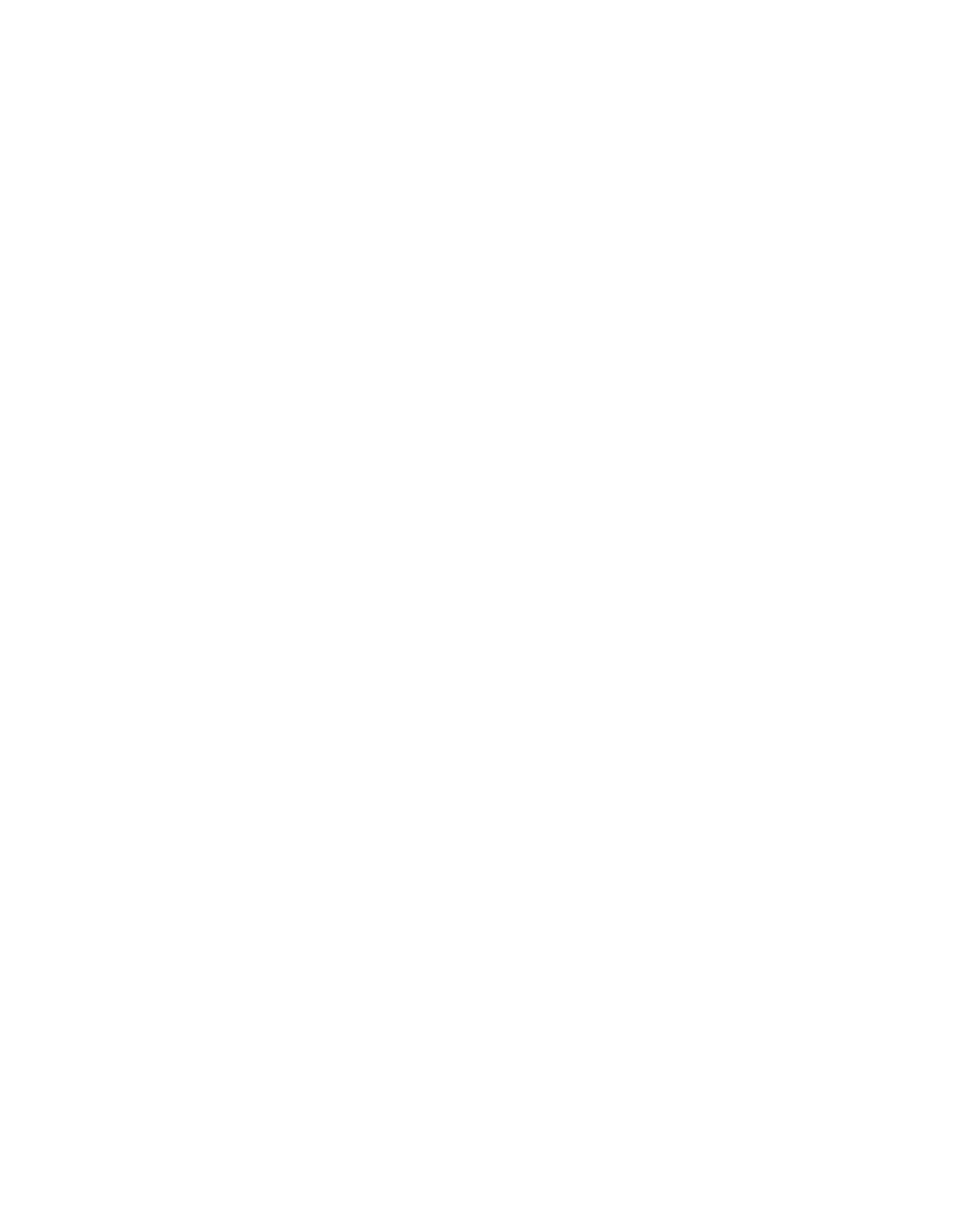# Success Stories

Many library worker groups in the U.S. and other countries have been involved in a variety of pay equity efforts. These efforts have included Equal Employment Opportunity Commission and other class-action complaints, civil service commission testimony, job evaluation, reclassification and other pay equity studies, collective bargaining and contract negotiations and lobbying state legislatures. Examples follow.

The ALA-APA Standing Committee on the Salaries and Status of Library Workers is interested in learning of more success stories, also efforts that may have been less successful but provide useful lessons. Please send information to ALA-APA office at info@ala-apa.org. ALA-APA also publishes stories, called *Good News*, in its monthly newsletter *Library Worklife: HR E-News for Today's Leaders*.

## Louisiana, Southern University (Academic)

At Southern University, Baton Rouge, LA (www. lib.subr.edu), librarians are considered faculty by state law and are included in any raises that faculty receive. Librarians have faculty rank and can obtain tenure as other faculty members. In 2001, the University brought all faculty members to the Southern Regional Education Board average. The minimum posted for a beginning librarian's position is \$40,000 but most beginning librarians start at \$42,106.

## Maryland, Baltimore County (Public)

Baltimore County Public Library Director James Fish used an internal study and the work of a very good outside consultant (with an established database and a custom survey for libraries) to make a compelling case to show county decision makers that the library's wage and salary plans were not competitive, resulting in—for instance—a 50 percent turnover rate for part-time staff members. The library looked first

at the eighty-six positions that were farthest behind; these were upgraded more than others. They also proposed annual merit steps to replace the five-year increments in the four steps at the end of the scale, to accelerate an employee's ability to move to higher levels. (Even before BCPL was able to address the salary issue, it gave staff members a 1 percent supplemental paycheck at the end of the fiscal year for two successive years.)

BCPL had a supportive board and county executive, with whom Fish had established a good relationship. The county executive and his staff looked very carefully at the BCPL request for additional funding to set up a different pay plan. (For part-timers, the request was for quarterly eligibility for step increases instead of annual, and the turnover rate has dropped to 20 percent.) Fish offers the following advice to pay equity advocates:

- Don't give up; it's not easy and requires hard work. It took Fish a couple years to get what he considered a good hearing.
- Compromise is necessary; it's necessary to work with others, phase things in and understand elected officials' circumstances.
- Understand your audiences and what parts of your case will be most successful for each audience.
- Talk to experts outside of library science. Look at retail organizations for their ideas, which can be used by libraries that lack funding for research. (Fish recommends the work of Paco Underhill, retail consultant and author.)
- Have access to really knowledgeable human resource professionals who have been through this before. (Barring this, get some pro bono work and get advice about how to write a Request for Proposal [RFP].)
- Remember that salaries are always relative; it's always possible to find an organization that's better or worse than yours. What is important is what is going on in your particular circumstance.72

<sup>72.</sup> Gwyneth Mibeck, "Winners of the SirsiDynix ALA-APA Award Spread the Word about Salaries," *Library Worklife* 3, no. 4 (Apr. 2006), www.ala-apa.org/newsletter/vol3no04/spotlight.html#winners.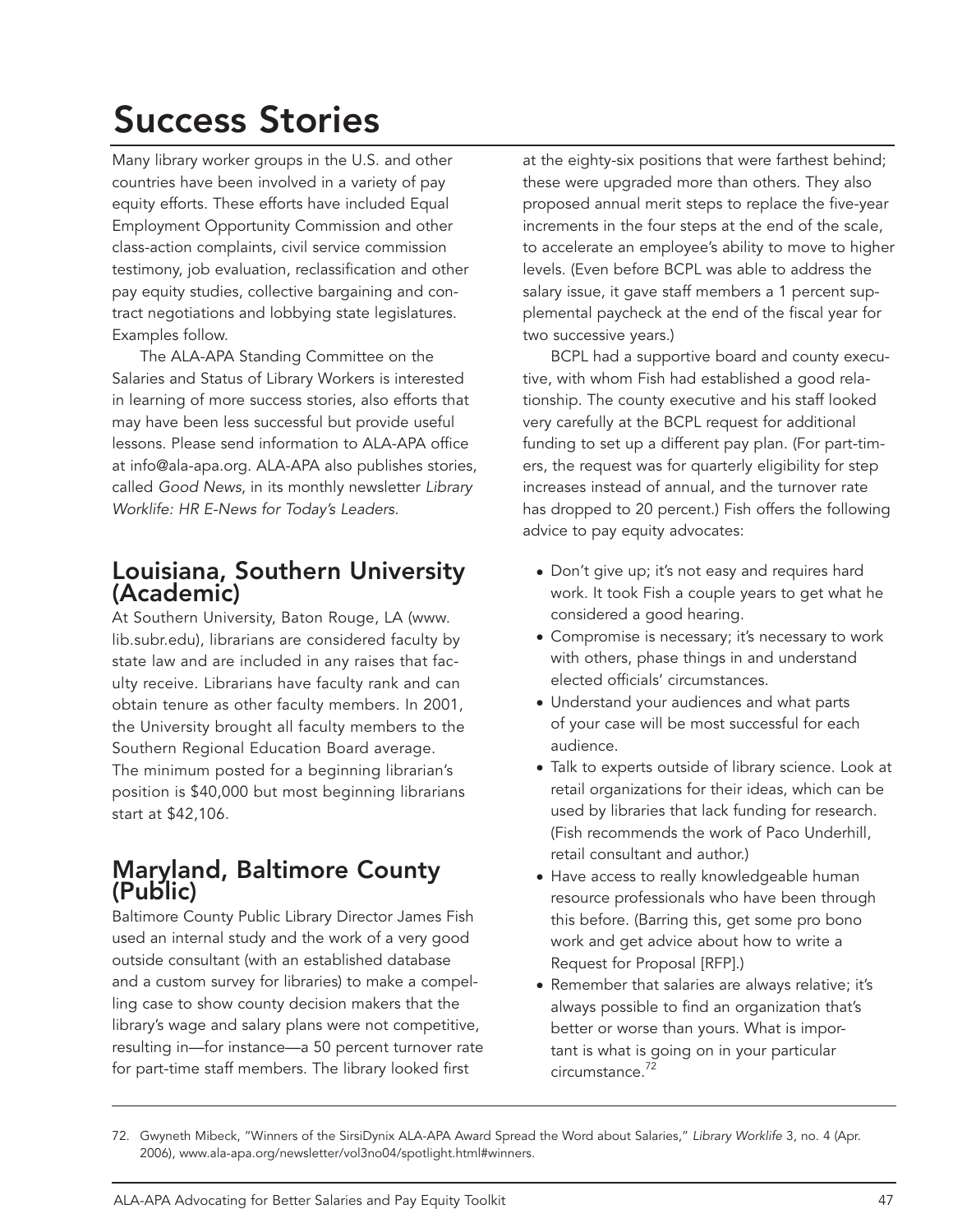## Maryland, Montgomery College (Academic)

In late 2002, librarians at Montgomery (MD) College Libraries received an upgrade in their job classifications and a 10 percent increase in salary, plus a \$500 bonus. For individual librarians, this meant about a \$7,000 increase in salary. For the institution, there was approximately a \$75,000 increase in payroll costs. The raise in classifications resulted from an internal job classification review requested over a year ago by the manager of libraries. Following completion of individual Job Information Questionnaires by library staff at the three community college campuses, the manager of libraries submitted several rounds of justification for reclassification and salary increases to the campus human resources department. The library is part of the campus Information Technology department, but other members of the department were receiving higher salaries than library staff. Former Library Director and consultant David Orenstein documented changes in duties for all levels of library staff and outlined the types of knowledge required to meet increased demands and ensure effective, customer-oriented service.<sup>73</sup>

# Minnesota (Public)

Public library workers received salary increases of up to 40 percent as a result of state legislation passed in 1984. Designed to achieve pay equity for local government employees, the law required all jurisdictions to report information on job evaluations and earnings for predominantly male jobs and predominantly female jobs. During the initial period of compliance until 1991, almost half of the library classes were identified as underpaid by an average of about \$300 per month.

Over five years of pay equity implementation, library directors received an average pay increase of 32 percent; librarians, of 36 percent; and library assistants, of 39 percent. Pay for comparable male jobs increased only 20 to 25 percent in that time.<sup>74</sup>

## Minnesota, Great River Regional Library (Public)

Led by Library Director Bescye P. Burnett, the Great River Regional Library administration persuaded its Board of Trustees and funding agencies that library workers needed to be compensated fairly. After Burnett gained approval for a compensation and classification study, the library received a budget increase of 8.24 percent in 2005 based on staffing needs.

Before this, library staff had received minimal raises of 2 to 2.5 percent and had their step increases frozen; they also were required to take time off without pay to balance the budget. Beginning in 2004, Burnett worked to develop personal relationships with county administrators and members of the Board of Trustees, telling them that library salaries were no longer competitive and resulted in rapid turnover and increased costs. As a result, all library staff received an increase of 28 cents an hour, with library aides receiving an additional 8 cents an hour.

The study, done by an independent consulting company, used data from other regional library systems of similar size and from other organization to develop a revised Classification and Compensation Plan designed to ensure that library staff would be compensated fairly in comparison to other libraries and to the general regional labor market. The Board of Trustees approved implementation of the study, dependent on funding, in 2005. The budget increase did not solve all of the library's salary issues, but it helped to address staffing concerns and offered

<sup>73.</sup> David Orenstein, "Trends in the Library Profession and the Impact of Technology at the Montgomery College Libraries," www.mjfreedman.org/freedmantf/orenstein.pdf. Another article by Orenstein is equally pertinent: "Fair Pay Is an Issue for Managers, Too," *Library Journal* (Apr. 1, 2003): 45; also available online at www.libraryjournal.com/article/ca284799. html%3fdisplay%3dsearchresults%26stt%3d001%26text%3ddavid+orenstein.

 <sup>74.</sup> Jan Feye-Stukas and Bonnie Watkins, *Pay Equity & Minnesota Public Libraries: Results of a Legislative Approach* (Chicago: ALA Office for Library Personnel Resources and Committee on Pay Equity, 1992); League of Minnesota Cities, "Fact Sheet #7, Local Government Pay Equity Act: An Overview," www.lmnc.org/pdfs/PayEquity\_FLSA.pdf; State Of Minnesota Office of Employee Relations, "Guide to Understanding Pay Equity Compliance and Computer Reports," www.doer.state .mn.us/lr%2Dpeqty/images/ pdf%2Dfile/peguide.pdf.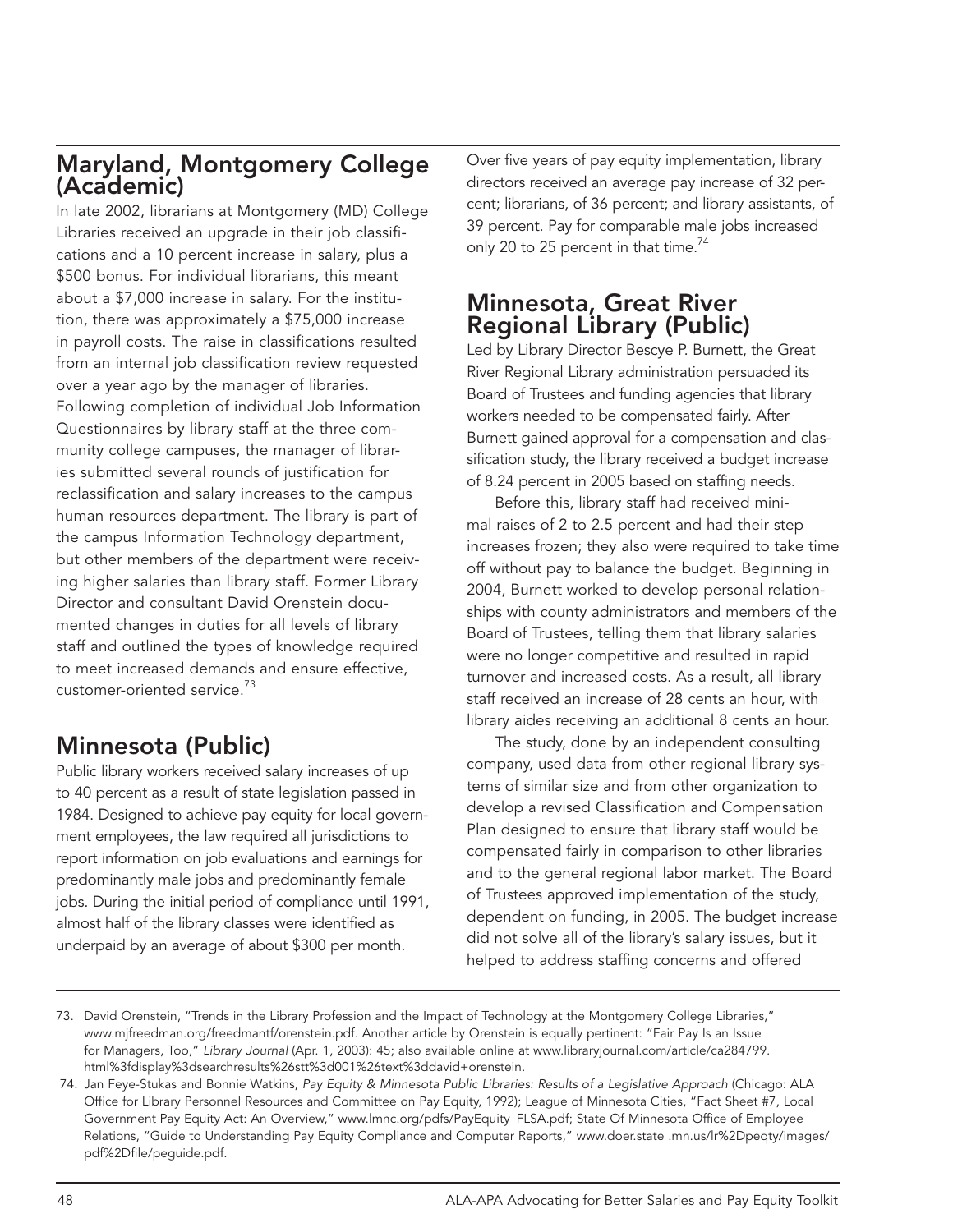continued hope for the future, with the groundwork that has been done to establish relationships with the library's primary funders.<sup>75</sup>

## New Jersey, Montville Township (Public)

In 2003, the Director and Library Board of the Montville Township Public Library (MTPL) found evidence that wages were not competitive and that staff turnover between 1999 and 2002 was 50 percent. Many vacating employees cited a non-competitive hourly wage, a non-competitive workweek, and a weak benefit package in relation to other Morris County libraries. The workweek at MTPL was forty hours a week, but all other libraries within the county worked a thirty-five-hour workweek. The longer workweek only made the hourly wage differential that much more disparate.

Various members of the library staff took a threepronged approach to prove to the Board of Trustees that wages at MTPL were substandard. The first step involved the library attorney sending wage surveys to each library within Morris County. The second step addressed the forty-hour workweek. A cost-benefit analysis was performed showing what the "cost" to the library budget would be in terms of lost productivity for the final quarter of 2004 and all of 2005. The last step was to evaluate the "benefits" of the employees of MTPL.

Following a day-long mediation session between the union and the board in August 2004, the union employees successfully negotiated the following contract highlights:

- 1. Three-year wage increase of 4.5 percent, 4.25 percent and 4.0 percent.
- 2. Reduced workweek from 40 hours to 37.5 hours per week (compromise).
- 3. \$1.00 per hour increase for all library assistants.
- 4. Increase to \$11.25 per hour for all senior library assistants.

5. One-time adjustment of 6.25 percent for all fulltime employees due to the reduced workweek.

By spring 2006, turnover subsided, productivity soared and morale improved greatly. The union contract expired in December of 2006.<sup>76</sup>

# New York Public Library (Public)

In April 2001, New York Public Library librarians received an 8 percent pay increase, raising the average salary from \$39,500 to \$46,000. The increase was in addition to two 4 percent raises negotiated for citywide employees.

The New York Public Library Guild (www. local1930.org) had led a three-year campaign to focus attention on the salary issues, with newspaper articles, ads and demonstrations. Support from the City Council was received. At the end of the process, the library's endowment paid to hire a former deputy mayor to negotiate with city officials.

### North Carolina, New Hanover County (Public)

As the result of a compensation study conducted by New Hanover County in 2002, public library employees received salary increases averaging 25 percent. The starting professional librarian salary increased 52 percent, from \$28,021 to \$42,598, with no experience required.

Several factors were critical in achieving these increases: the consultant looked for salary data in comparable communities across the nation; internal equity was maintained between traditionally male and female occupations; and the study considered the impact of information technology skills on job duties and descriptions. Key to the success of the salary upgrade was the county benefits committee (of which the library director was a part). The committee had a clear idea of the type of study that would best serve the library's needs and selected a consul-

<sup>75.</sup> John Pepper, "Good News! Making a Case to Your Funders," *Library Worklife* 2, no. 9 (Sept. 2005), www.ala-apa.org/newsletter/ vol2no09/spotlight.html.

<sup>76.</sup> Patricia Anderson, "Good News: Better Pay, Reduced Workweek Hours and Improved Benefits Revived Montville Township (NJ) Public Library," *Library Worklife* 3 no. 5 (May 2006), www.ala-apa.org/newsletter/vol3no05/spotlight.htm#good.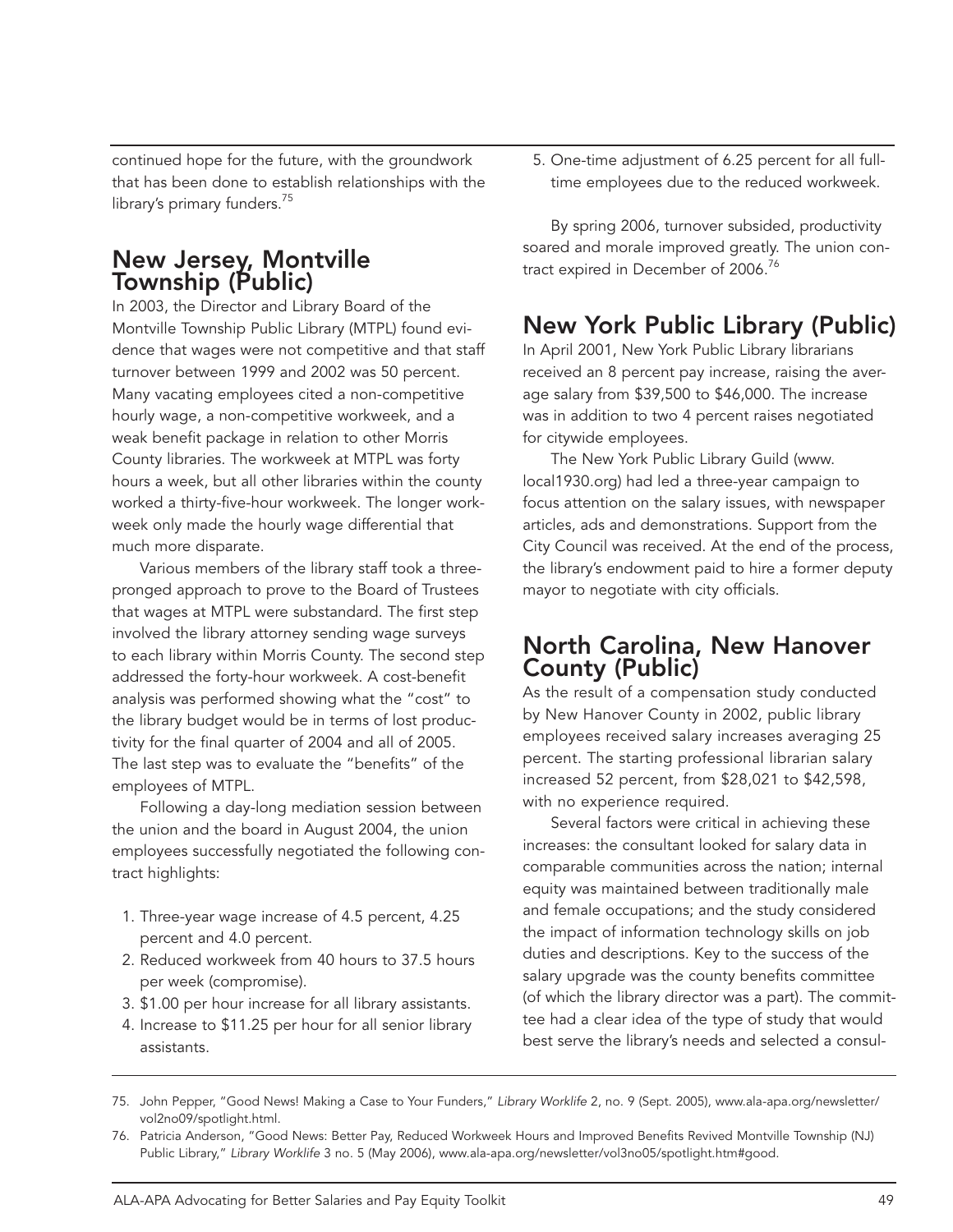tant who could implement this and provide convincing supporting data to the governing body.

Professional and managerial salaries were increased most by the study, with librarians, social workers and nurses receiving some of the highest increases<sup>77</sup>

## Vermont, Burlington (Public)

In June 2005, the staff of the Fletcher Free Library won a three-year fight to reclassify their positions and adjust salaries for parity with those of other city workers. Assistant Library Director Amber Collins suggested the measures in June 2002.

Twenty of the twenty-three employees had their positions reclassified; two of the remaining three positions had been reclassified shortly before 2002, and the remaining position was considered by library management to be fairly classified. The annual cost for the adjustments was \$32,700.

Many of the library's job descriptions had not been reviewed by the city human resources office since the adoption of the city's classification system in the late 1980s. At that time, the city took into account such factors as knowledge and skills, mental demands, accountability and working conditions. However, over the years, several factors had weakened the system's goal of ensuring "comparable worth." For instance, when positions were vacated throughout the city, their job descriptions were updated before they were filled. But the library, which had a very low turnover rate, did not get this benefit; the city argued that the library shouldn't request reclassification unless the requesting department could pay for them. Furthermore, the labor union representing library workers was unwilling to take up their cause. As a result, only revenue-producing departments were able to reclassify positions, while positions in non-revenue departments such as the library remained stagnant.

The reclassification process involved meeting with the human resources director to outline the

scope of the work, filling out individual desk audits, completing job questionnaires and, finally, rewriting job descriptions. The process was delayed when the initial report from human resources did not correct inequities and a new human resources director was hired. In June 2005 the reclassifications were passed unanimously by the city board of finance, and reclassified library employees were awarded retroactive pay back to June 2002.<sup>78</sup>

### Australia

In a landmark case in Australia, librarians, library technicians and archivists in New South Wales received pay increases of up to 26 percent due to a March 28, 2002 ruling by the N.S.W. Industrial Relations Commission (IRC).

The Public Service Association, an Australian labor union, brought this first case to test a new principle of gender pay equity established by the IRC in 2000. A librarian in the highest category received a 35 percent pay increase to \$56,000. The commission ruled that the work of library employees had been historically undervalued and that increases in the work, skill and responsibilities of these employees had not been taken into account properly in setting the wages. The ruling also formalized the professional status of librarians by writing into law the Australian Library and Information Association qualifications standards as the formal criteria for recognition.<sup>79</sup>

# Canada

Canadian librarians in the federal civil service were part of a 1999 settlement between the Public Service Alliance of Canada and the Canadian government. The settlement came after more than fifteen years of negotiations on a pay equity dispute affecting 230,000 former and current public service employees, including clerks, secretaries, data processors, educational support personnel and health services workers.

<sup>77.</sup> David M. Paynter, e-mail to Jenifer Grady, May 25, 2006.

<sup>78.</sup> Amber Collins, "Good News! Burlington, Vermont Library Workers Reclassified," *Library Worklife* 2 no. 10 (Oct. 2005), www.alaapa.org/newsletter/vol2no10/spotlight.html#news.

<sup>79.</sup> Australian Library and Information Association, "Salaries for Australian Librarians and Library Technicians 2006–2007," www.alia.org. au/employment/salary.scales.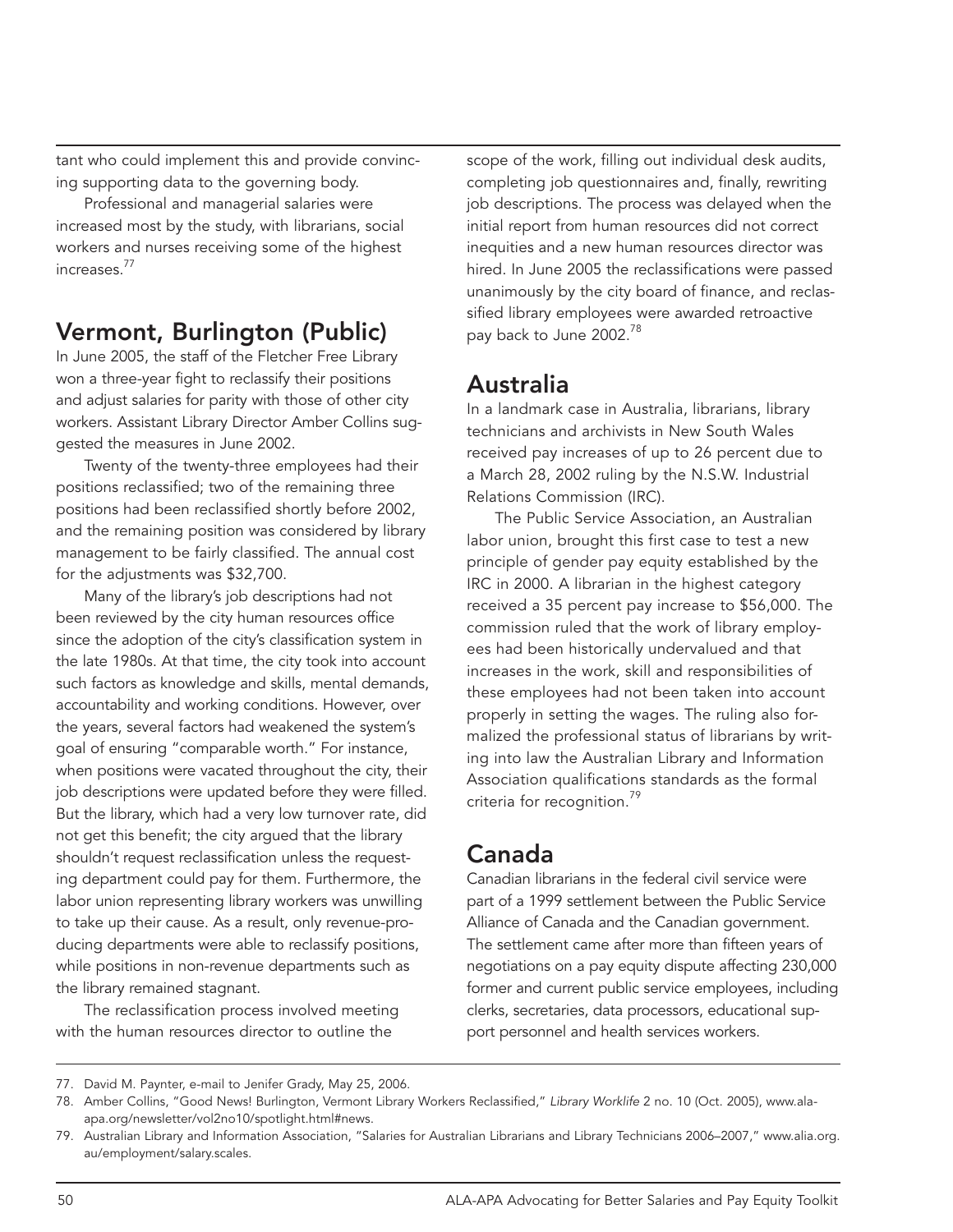As far back as 1977, federal government librarians at the National Library and the Public Archives of Canada compared their salaries with those of the male-dominated Historical Research (HR) group and found that the HR group earned approximately \$3,000 more a year at every pay tier. The researchers required only an undergraduate degree compared to the librarians' master's degrees.

The librarians were the first group to use a new Canadian Human Rights Act to lodge a complaint. A \$2.3 million settlement in 1980 paved the way for

additional studies and the \$3.6 billion settlement for more federal workers in 1999. (Note: Canada has a variety of pay equity acts and agreements that differ by provincial and federal jurisdiction).<sup>80</sup>

For details about Canadian pay equity federal and provincial pay equity laws and policies, commissions, and agencies, see the extensive Department of Justice Canada Web site.<sup>81</sup> The site includes links to Canadian unions, employer and non-governmental organizations, pay equity groups in other countries and a bibliography.

<sup>80.</sup> Sachiko Okuda,"Pay Equity: What's It All Worth?," *Feliciter* 46, no. 6 (2000): 314–17, www.psac-afpc.org/what/payequity/ pay-e.shtml; Treasury Board, "TBS and PSAC Joint Pay Equity Agreement—Questions and Answers," www.tbs-sct. gc.ca/wnew/PayEquity/info\_tbspsac\_qa\_e.asp.

<sup>81.</sup> Department of Justice Canada, "Pay Equity Review," www.justice.gc.ca/en/payeqsal/index.html.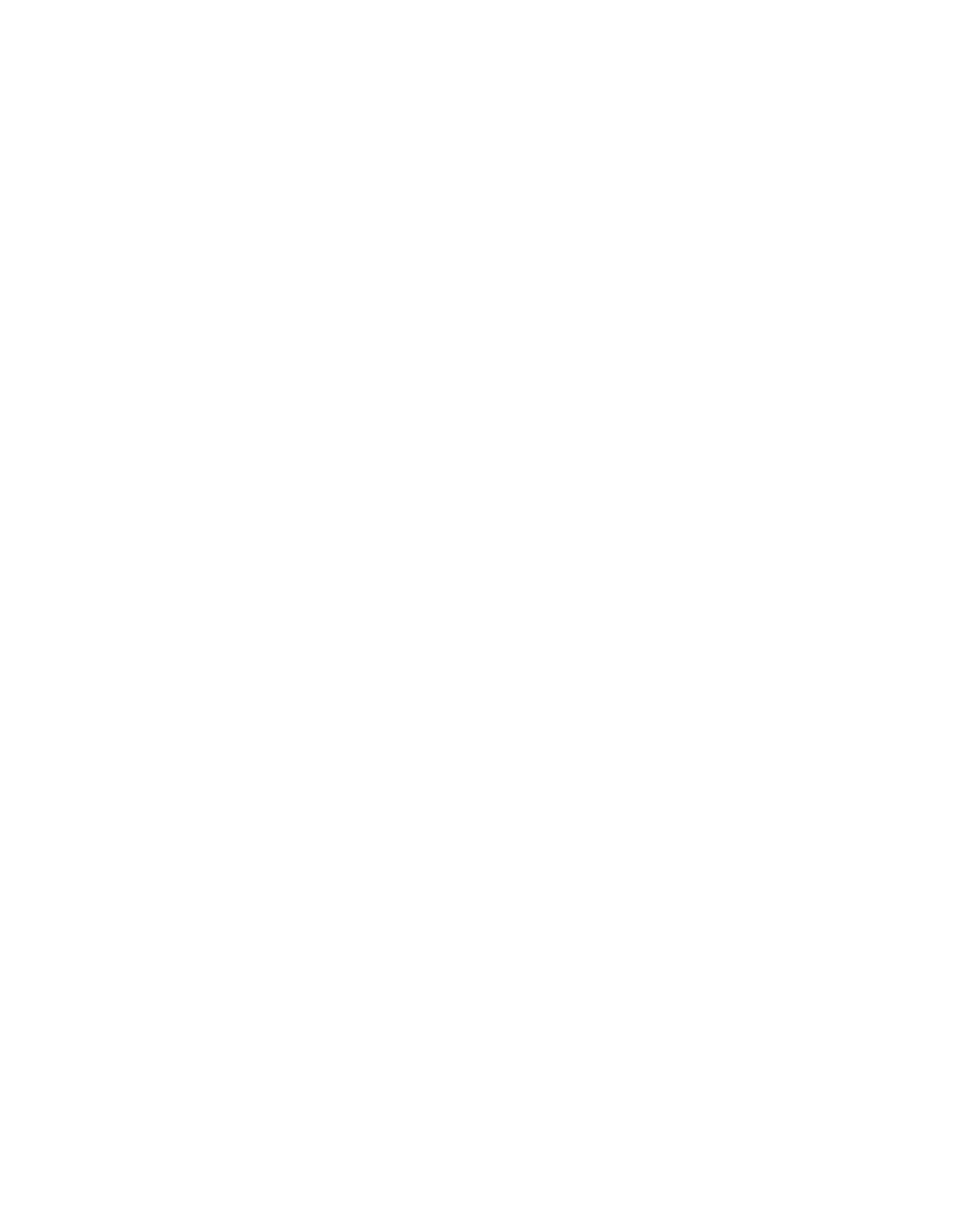# Union Success Stories

### California, Los Angeles Public Library (Public)

In late 2002, the Librarians' Guild (AFSCME Local 2626, Council 36) and the administration of the Los Angeles Public Library reached agreement on a contract that provides salary increases at the entry level and at advanced salary steps for existing employees.

This agreement came after a number of efforts by the Librarians' Guild to achieve better salaries. AFSCME's chief negotiator for the Guild had been instrumental in creating a Labor/Management Librarian Recruitment Taskforce to review hiring difficulties. After delays by the city, the Guild hired one of its members to research salaries across the country and state, which showed that LAPL's salaries lagged behind.

At the negotiating table, management first considered raising the salaries of new hires only and proposed to hire people without the MLS in a "bachelor's class" staffing level, with eventual promotion into librarian and supervisory positions. The Guild created a postcard and telephone campaign, asking for support to uphold professional standards and achieve adequate salaries. Approximately one thousand cards were delivered to the Mayor's office and City Councilors.

After a meeting between the Guild and management, the City Librarian called the city's Chief Administrative Officer to indicate support for librarian salary increases and opposition to the non-MLS concept. The bachelor's class proposal was pulled. A higher salary rate for new hires was established with an increase of about \$5,000 per year from the previous schedule. A 13 percent cost of living increase was achieved; plus "special" increases of 5 percent for Senior Librarians (branch/agency managers); 4.5 percent for Principal Librarian I, and 0.5 percent for Principal Librarian II. The total represented a compounded amount of 19 percent for some staff members. After the increase Librarian I positions started at \$45,518, with automatic steps to \$56,000 after forty-two months. Principal Librarian II positions started at \$74,000.

## California, Placer County Public Library (Public)

Placer County Public Library employees who are members of the Placer Public Employees Union have instituted a pay equity campaign for salary adjustments. Presentations were made to the library management and advisory board, the county personnel director, Civil Service Commission, Grand Jury, and CEO of Placer County. Since library jobs are under a county classification scheme, comparisons with other county jobs were made. For example, librarians require a master's degree but were at the same pay rate as environmental health trainees, requiring a bachelor's degree. Library assistants required a bachelor's degree and one year experience but were paid 35 percent less than assistant planner with the same education and experience levels. A senior librarian with five years experience made 12.5 percent less than an entry-level management and personnel analyst. The library staff also have cited state of California pay equity legislation to bolster its case.

The union representative supported library staff concerns during bargaining. Because of the State budget crisis, the union thought it was best to negotiate with Placer County to extend its contract. Ratified in January 2003, the extended contract included specific language about salary equity adjustments including Librarians and Library Assistants. The Memorandum of Understanding (MOU) stated that the County would begin a salary study of Librarians and Library Assistants and six other classifications.

The MOU also specifically stated that salary adjustments would be reviewed if classifications meet one or more of the following criteria: "Significant turnover, difficulty recruiting, range or salary compaction, internal misalignment with classification(s) with similar responsibilities or duties, external misalignment with classification(s) with similar responsibilities or duties, in the following counties: El Dorado, Nevada, Sacramento, San Luis Obispo, Santa Cruz, Sonoma, and Yolo."<sup>82</sup>

<sup>82.</sup> Chris Christman and Mary George, "Our Struggle with Fair Compensation in Placer County," *California Libraries* (Feb. 2003), www. cla-net.org/events/newsletter/feb00\_fair\_compensation.php.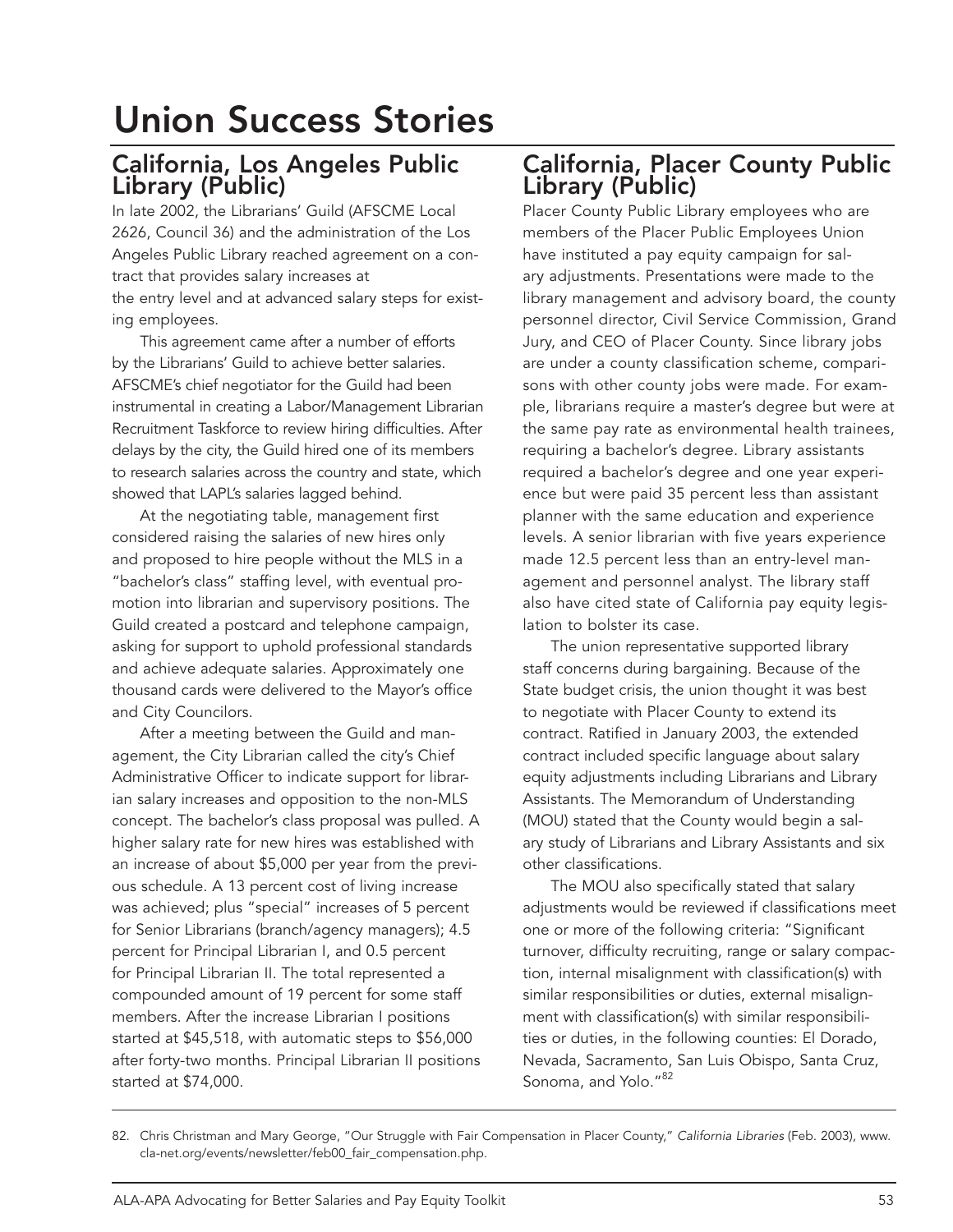## Florida, Orange County Library System (Public)

The librarians at the Orange County Library System (Orlando, FL) chose to organize and affiliate with the Service Employees International Union (SEIU).

The April 1999 vote was approved by a better than two-to-one margin. OCLS management spent more than \$100,000 in an effort to defeat the librarians' drive for a voice at work. As a result of bargaining, librarians received their first raises in nine years. They also received an extra floating holiday and a grievance procedure that mandates binding arbitration.

## Massachusetts, Boston Public Library (Public)

Years after their first proposal was put on the table for contract negotiations, AFSCME, Council 93, Local 1526—with approximately 300 members, including branch library assistants, clerical, and mechanical staff—won requested position upgrades as well as a 10 percent increase over a three-plus year period for everyone.

After the first package requesting upgrades was presented during contract negotiations for 1999–2001, the library and the union agreed to do a formal study of the positions involved. A committee that included two senior members of management and two members of the Local 1526 executive board created a study based on classification analysis using as criteria: knowledge, critical thinking, and impact. The seventy-seven-question survey was sent to a selection of employees whose positions were in the requested upgrade as well as to employees whose positions would be affected by the upgrade, using the latter positions as benchmarks. The study found that the benchmark positions had been properly upgraded and were clearly above the other positions, showing the need for the requested upgrades. The library then took the study to the budget committee for approval, and the union sent it to the mayor and city councilors. After various delays, with the backing of library management and help from its larger council, Local 1526 won its upgrades, with seventy-six higher positions, effective August 2006. In its next round of negotiations, Local 1526 presented other positions that were shown to need upgrades and pushed for those to be awarded.

According to Local 1526 President Elissa Cadillic, AFSCME represents more than 10,000 library workers; she feels that a larger union can best provide assistance and support for workplace changes. Local 1526 negotiates with BPL and with the city of Boston; while the local does its own negotiations, it's helpful to be able to work with other AFSCME Council 93 unions on common issues.<sup>83</sup>

### Washington, King County Library System (Public)

At the King County (WA) Library System, 550 librarians, library assistants and technicians voted on December 3, 2002, to join the Washington State Council of County and City Employees, AFSCME Council 2. The final vote was an overwhelming endorsement of union representation—298-157 with an 87 percent voter turnout.

Calling the election the largest public-sector union vote in memory, Council 2 President/Executive Director Chris Dugovich said the results showed that library workers "want to have a say in the workplace" and are seeking security in a period of cutbacks in tax dollars, rising layoffs and general economic instability. "We look forward to working with library staff, management, and the community to continue excellent library services in King County. In tough times like these, our public libraries are a critical resource for readers of all ages." The victory came as a result of a lot of hard work by the King County Library System employees who formed a strong organizing committee. Credit went to the volunteer member organizers, who focused on making oneon-one personal contacts throughout the organizing campaign. Employee volunteers and union staff put forth a tremendous effort, making home visits, running phone banks and visiting nearly all the forty-two

<sup>83.</sup> Gwyneth Mibeck and Elissa Cadillac, "Winners of the SirsiDynix ALA-APA Award Spread the Word about Salaries," *Library Worklife* 3 no. 5 (May 2006), www.ala-apa.org/newsletter/vol3no05/spotlight .htm#winners.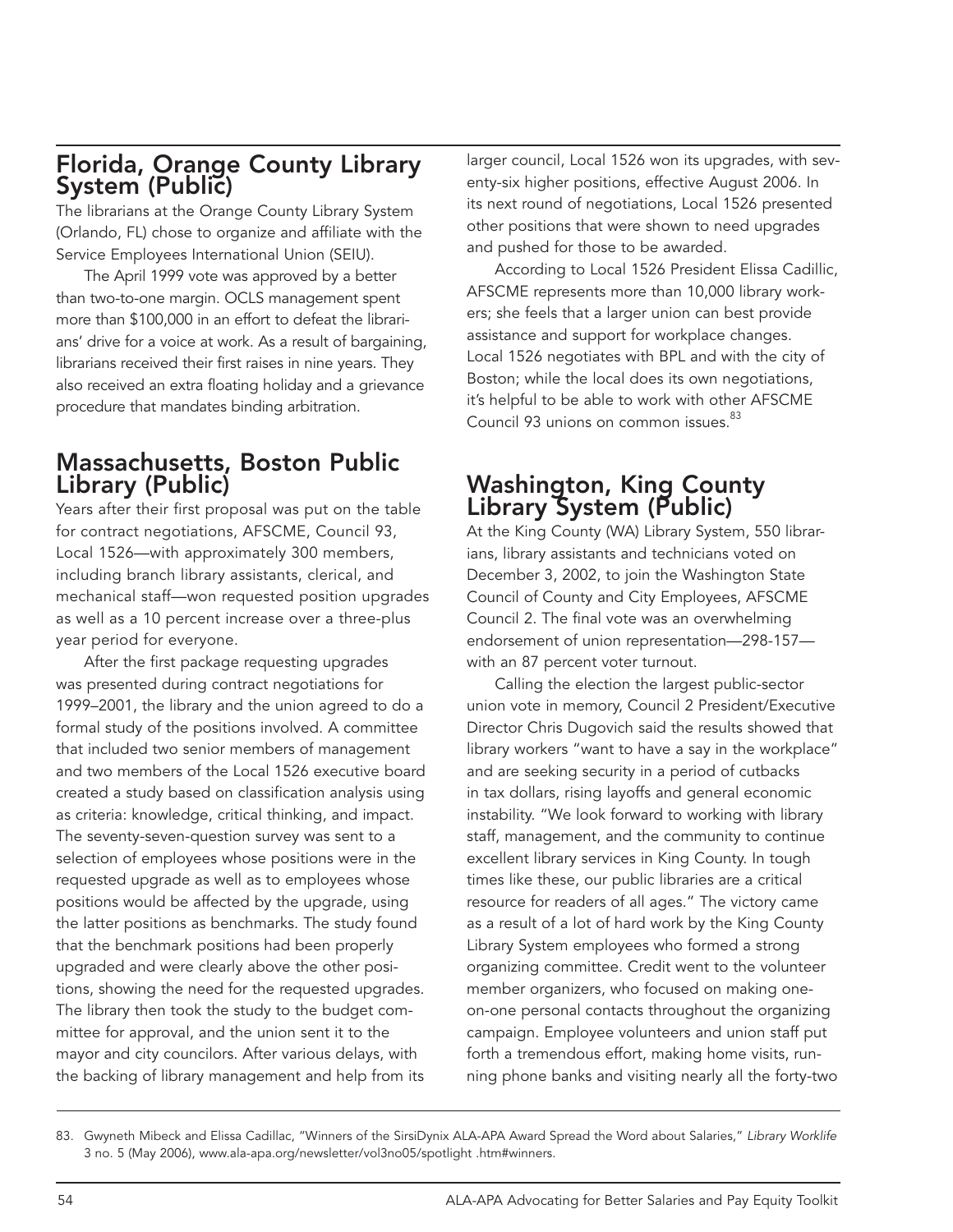library branches. King County Library employees took to heart the running campaign theme, "Make A Choice—Gain A Voice—Vote Union."

## Canada, Saskatoon Public Library (Public)

Saskatoon, Saskatchewan, Canada public libraries returned to regular hours November 28, 2002, after the Canadian Union of Public Employees (CUPE) Local 2669 accepted a tentative agreement, ending intermittent strikes over pay equity that began September 25. The library workers, who are predominately women, withdrew their services for a total of 21 days to back contract demands for pay equity. The CUPE members were then indefinitely locked out on November 19, when contract talks resumed.

The agreement gave library workers 4 percent increases for 2001 and 2002, and a 3 percent increase for 2003, surpassing the 3 percent yearly increases negotiated for other city workers. A further 2 percent of payroll was set aside for the implementation of an internal job evaluation plan. The new agreement included a commitment to undertake a joint study of wage disparities between the library and inside workers at the City of Saskatoon, using the pay equity concept of equal pay for work of equal value.

Although 70 percent of union members voted in favor of the agreement, some expressed disappointment in the terms covering library pages, the lowest-paid workers, who didn't receive many of the benefits given other union members.

Canadian Union of Public Employees Local 2669 President Gwen Thomson said, "We've achieved a

document that should get us closer to pay equity, but we're not there yet."

# More Stories

A variety of case studies have been documented in earlier ALA publications, which still can provide useful insights. For more information, see:

- American Library Association. Office for Library Personnel Resources. *Pay Equity: Issues and Strategies.* T.I.P. Kit #9. Chicago: ALA, 1987.
- American Library Association. Office for Library Personnel Resources. *Pay Equity Action Strategies and Case Summaries*. T.I.P. Kit #2. Chicago: ALA, 1982.
- Kenady, Carolyn. *Pay Equity: An Action Manual for Library Workers*. Chicago: ALA, 1989.
- See also examples in toolkit sections on "Unionizing" and "Faculty Status."

*"As a general rule, librarians are a kick in the pants socially, often full of good humor, progressive, and naturally, well read. They tend to be generalists who know so much about so many things that they are quite the opposite of the boring old poops they have been made out to be. Most of them are full of life, some even full of the devil."*

> —Bill Hall, editorial page editor, *Lewiston (Idaho) Tribune,* Sept. 9, 2001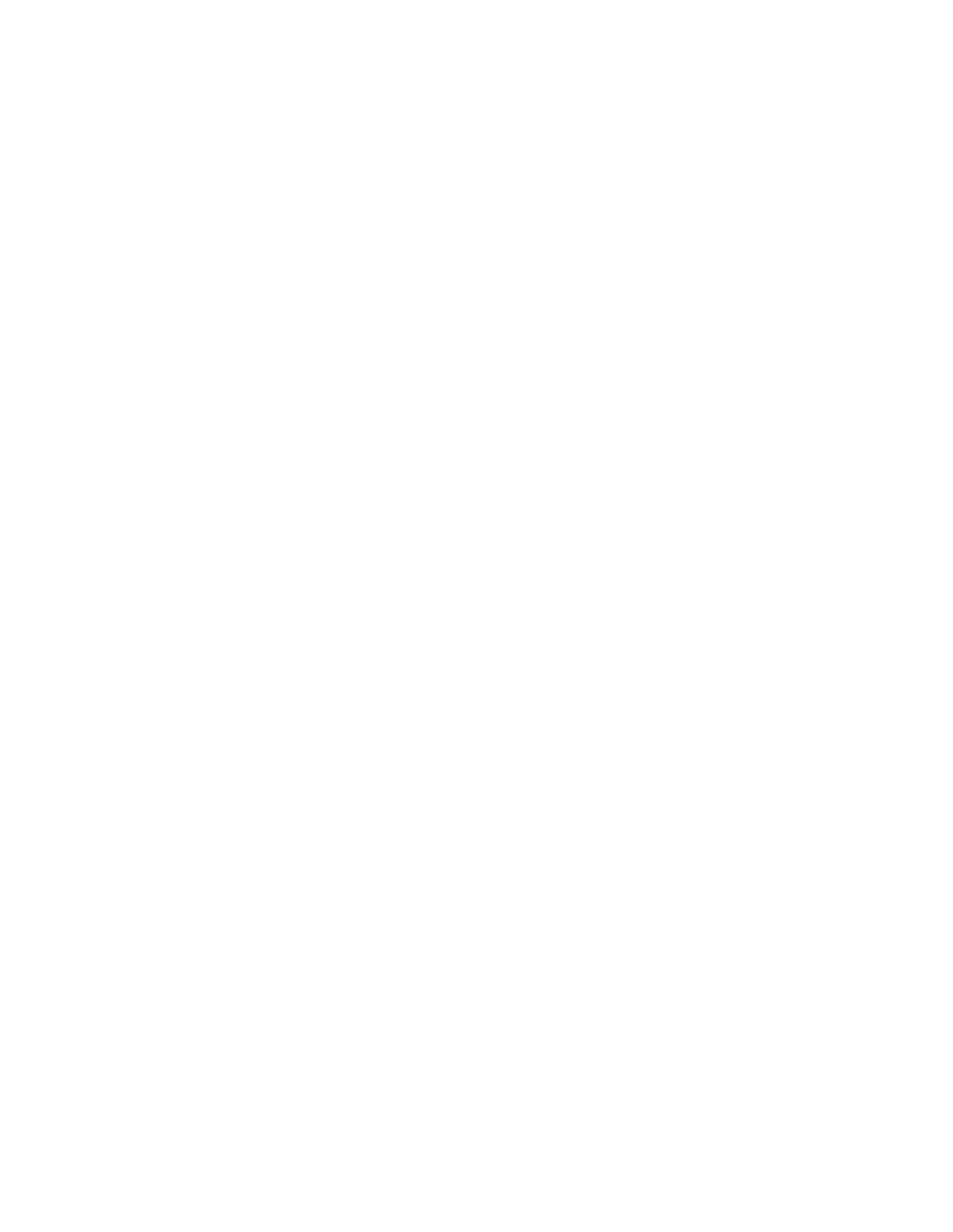# Appendix A. Introduction to ALA-APA

#### ALA-APA: the Organization for the Advancement of Library Employees

ALA-APA is a nonprofit professional organization established "to promote the mutual professional interests of librarians and other library workers." To that end, ALA-APA is focused on two broad areas:

Certification of individuals in specializations beyond the initial professional degree.

Direct support of comparable worth and pay equity initiatives, and other activities designed to improve the salaries and status of librarians and other library workers.

#### ALA-APA is a companion (service) organization to the American Library Association (ALA), an educational association established in 1876 to "promote library service and librarianship."

ALA-APA is governed by ALA-APA Council, which determines all policies of ALA-APA. The ALA-APA Council consists of those individuals who are concurrently serving as members of the ALA Council. The ALA-APA Board of Directors acts for ALA-APA Council in the administration of established policies and programs. The Board consists of those individuals who are concurrently serving as members of the ALA Executive Board. The Board is the body that manages, within this context, the affairs of ALA-APA.

# Activities and Products

*Library Worklife:* 

*HR E-News for Today's Leaders* ALA-APA publishes a monthly electronic newsletter, which informs readers about issues—career advancement, certification, human resources practice, pay equity, recruitment, research, work/life balance that concern all library workers. Subscriptions are included as a benefit of ALA organizational member-

# ship and are \$35 for ALA members.

#### **Certification**

ALA-APA manages the Certified Public Library Administrator (CPLA) program and is collaborating with library groups that are investigating a certification for support staff and librarian specialties.

### SirsiDynix–ALA-APA Award for Promoting

Salaries and Status for Library Workers Beginning in 2005, ALA-APA annually awards the SirsiDynix-ALA-APA Award for Outstanding Achievement in Promoting Salaries and Status for Library Workers. The award is given to an individual, group of individuals or institution that has made an outstanding contribution to improving the salary and status of library workers in a local, regional or national setting. The recipient receives \$5,000 and is recognized at ALA-APA Networking Breakfast at the ALA Annual Conference.

The recipient of the award does not have to be an ALA member or a current or past library staff member. The sole requirement is that the award recipient's achievement(s) has been notable.

## Advocacy Video—*working*

*@ your library®: for Love or Money* ALA-APA has produced a 10.5-minute video (closecaptioned DVD and VHS) featuring library workers describing the importance of their work in their communities and why it is important to advocate on our own behalf. The video is a gift with a \$25 donation to ALA-APA. Information is available on ALA-APA Web site at www.ala-apa.org/salaries/4loveormoney.html.

#### Salary Surveys

ALA-APA publishes the *Librarian Salary Survey* and *Non-MLS Salary Survey,* both of which are issued annually, as well as a database of library staff salaries.

### National Library Workers Day

The first Tuesday of each National Library Week is designated as National Library Workers Day, which was inaugurated on April 20, 2004. ALA-APA sponsors NLWD and provides resources for celebrations and media relations.

#### Outreach

ALA-APA conducts outreach campaigns to address name, mission and service recognition for ALA-APA within the library community.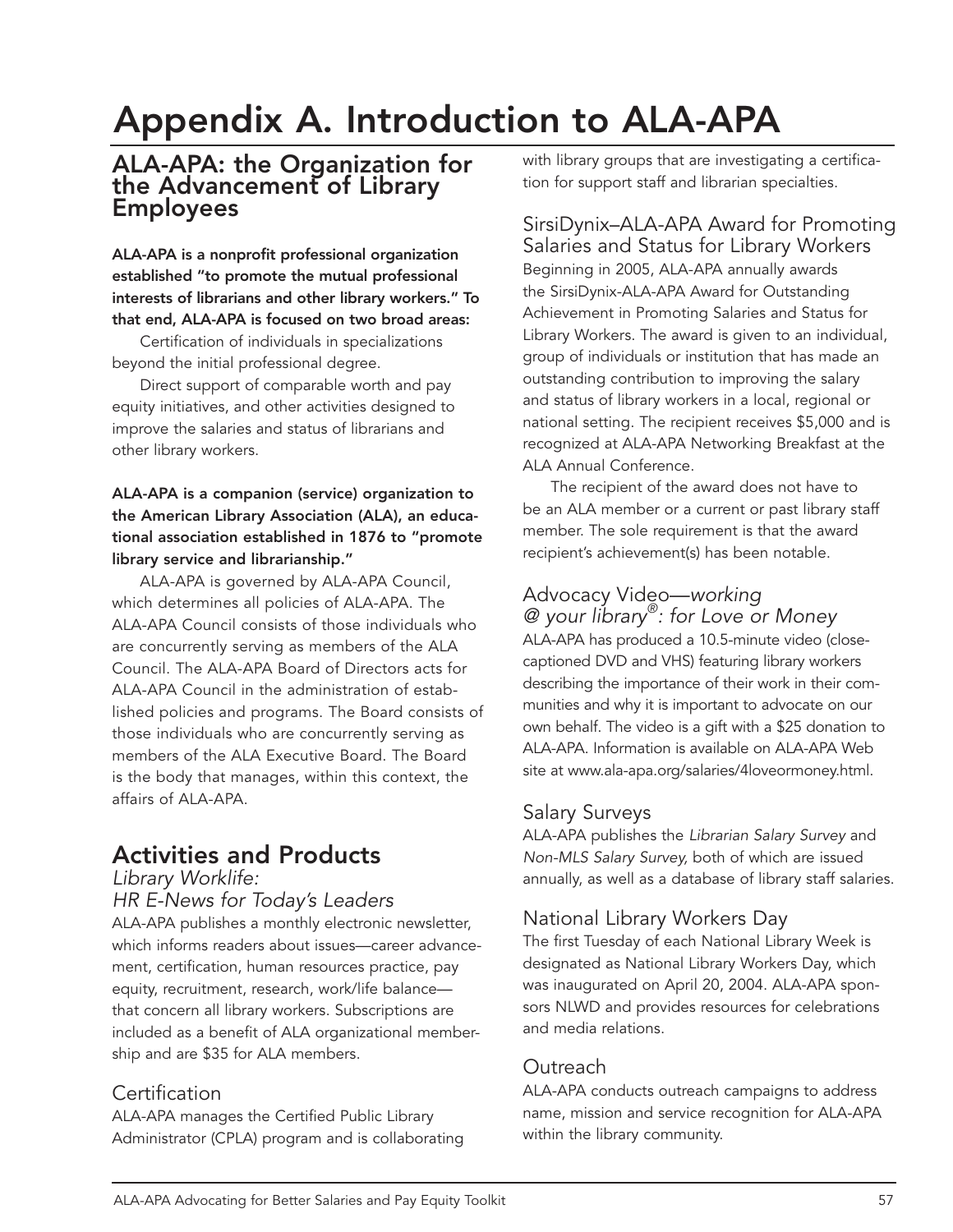#### Website

The ALA-APA Website (www.ala-apa.org) has relevant documents and information on certification, pay equity issues, professional concerns and other issues important to library workers.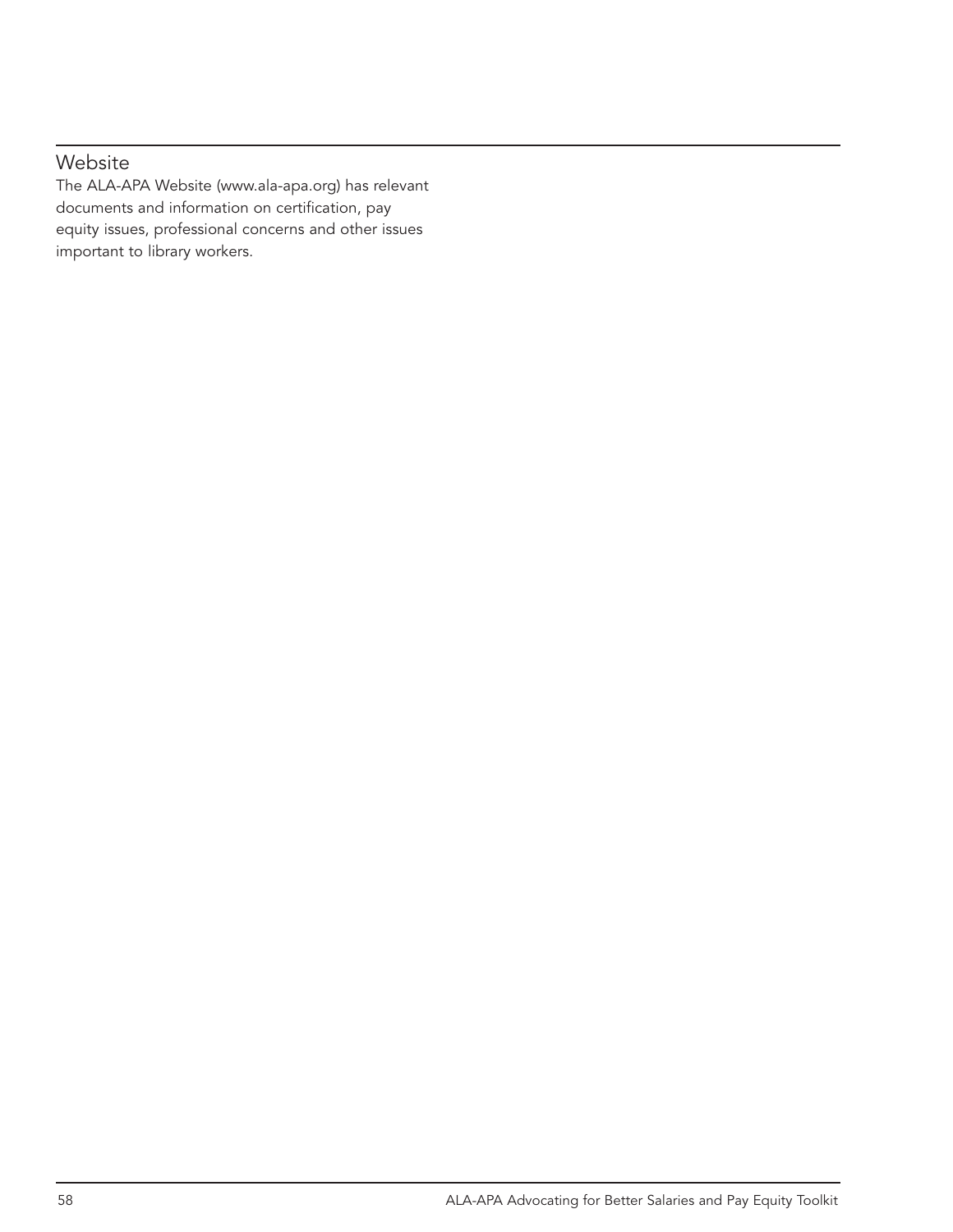# Appendix B. Compensation Surveys Providing Information

Most library salary surveys listed below are conducted on a regular schedule (annual or biennial) and on a regional or national basis. The library literature should be monitored for reports of one-time surveys by individual libraries or associations. Many state library agencies collect salary and benefits data as part of their ongoing statistical gathering efforts from libraries within their own state. There is wide variation, however, in what data are collected and how these are compiled and reported. Most collect only public library data. Academic and school library data may be collected by other state agencies.

In addition, some state and regional library associations collect salary data, issue recommended salary guidelines, set minimum salaries for professional positions, or publish reports in association journals or newsletters. As of August 2006, seventeen states had established recommended minimum salaries for public library positions. These include: Connecticut, Illinois, Indiana, Iowa, Louisiana, Maine, Massachusetts, New Jersey, North Carolina, Ohio, Pennsylvania, Rhode Island, South Carolina, South Dakota, Texas, Vermont, and Wisconsin. Specific dollar amounts are updated regularly by the associations. The latest figures can be found periodically in the classified section of *American Libraries* or *College & Research Libraries News*.

A list of state library agency addresses can be found in *The Bowker Annual: Library and Book Trade Almanac* or on the Internet at www.cosla.org under "Member Profiles." Library associations and ALA Chapters can be found in *The Bowker Annual: Library and Book Trade Almanac* or on the Internet at www. ala.org under "Our Association" then "Chapters" and "Other Groups and Organizations."

Individual libraries will sometimes conduct private surveys of institutions of comparable size or in the same geographical area, either through an outside consulting firm or by calling libraries informally. For the most part, these surveys are not published, although the initiating library will often share results with participating libraries. Some library workers are also conducting surveys that compare their salaries with other industries, professions and occupations within their jurisdiction in an effort to achieve pay equity with positions requiring comparable skills, effort, responsibilities and working conditions.

The American Library Association Policies related to salary issues may be found in the *ALA Handbook of Organization* at www.ala.org/ala/ourassociation/ governingdocs/policymanual/librarypersonnel.htm.

## Academic Libraries

Association of Research Libraries. *ARL Annual Salary Survey.* Washington, D.C.: ARL, 1973–.

The 2005–2006 compilation consists of detailed tables of salaries for more than 12,000 professional positions based on data collected from ARL member libraries (university and non-university) and analyzed by job category, years of experience, sex, minority status, size of library, and geographic region. Included in the publication are tables for medical, law, Canadian libraries and non-university research libraries. Information on this survey can be found at www.arl.org/stats/salary/index.html.

To order, use the online form at www.arl.org/ pubscat/order, or contact the ARL Publications Distribution Center, PO Box 531, Annapolis Junction, MD 20701-0531, 301-362-8196, (fax) 301-206- 9789, pubs@arl.org. The journal costs \$75 for ARL Members, \$145 for nonmembers.

#### College and University Professional Association for Human Resources. *2005–06 Administrative Compensation Survey.* Knoxville, Tenn.: CUPA-HR.

The survey includes data on 211 college and university administrative positions from more than 1,345 public and private institutions. The tables in the survey present the median salary according to institutional budget, enrollment, and classification.

The survey is available from CUPA-HR, Tyson Place, 2607 Kingston Pike, Suite 250, Knoxville, TN 37919, 865-637-7673, (fax) 865-637-7674. It is also available on-line at www.cupahr.org/surveys/salarysurvey05-06.html. The price ranges from \$150 to \$300.

#### College and University Professional Association for Human Resources. *2005–06 Mid-Level Administrative/Professional Salary Survey.* Knoxville, Tenn.: CUPA-HR.

This survey features median salary data on 163 positions, including reference specialist, cataloging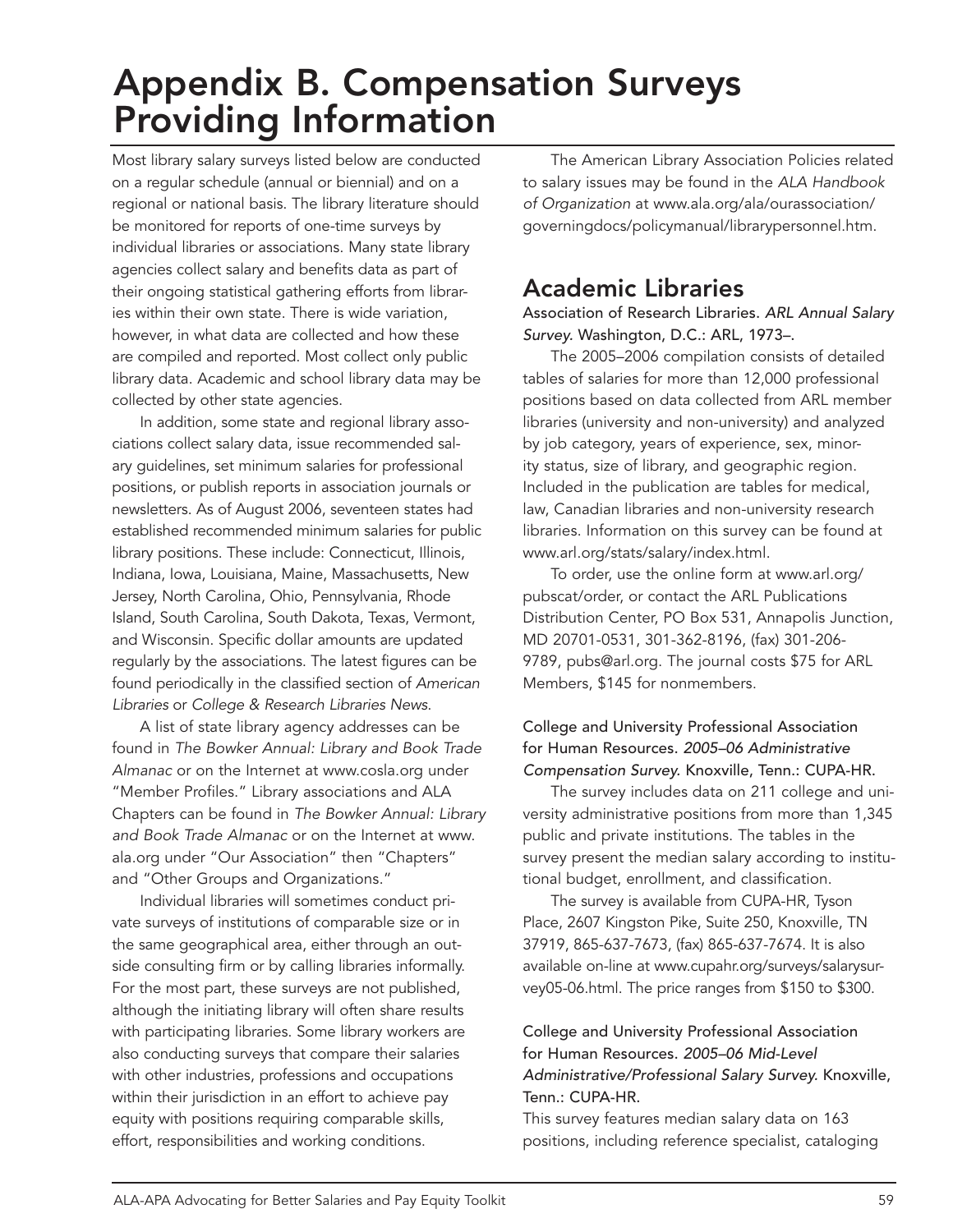specialist, Webmaster and other technology based positions. Data are organized by operating budget size and include regional comparisons. See contact information above.

## Public Libraries

Public Library Association. *Public Library Data Service Statistical Report 2006.* Chicago: ALA.

The current edition is designed to aid in and enhance the public library planning and evaluation process and help library managers identify top performing libraries, compare service levels and technology usage, and provide documentation for funding requests. Also included are the results of a special survey on public library finance.

Order from the ALA Order Department, 866- 746-7252. Price is \$80 with discounts for ALA and PLA members. For more information about the PLDS Statistical Report contact the PLA office at 800-545- 2433, ext. 5PLA or pla@ala.org.

#### Evelina R. Moulder. "Salaries of Municipal Officials, 2006" in *The Municipal Year Book, 2006.*  Washington, D.C.: International City/County Management Association.

Chief librarian salaries for local public libraries are included with earnings of other city department heads. These are reported by geographic region, population size, city type (for example, central, suburban, independent) and form of government. *The Municipal Year Book* is published in April of each year and includes salary data from the previous year. To order, call 800- 745-8780 or purchase online at bookstore.icma.org. The *Municipal Year Book* costs \$97.

#### Sandstedt, Carl R. *Salary Survey: West-North-Central States.* St. Peters, Mo.: St. Charles City-County Library.

This annual survey provides data for directors, assistant directors, department heads, starting MLS, and several support positions for public libraries in West-North-Central States (North Dakota, South Dakota, Nebraska, Kansas, Minnesota, Iowa, Missouri). Average salaries are presented by size of library budget. Also includes per FTE costs, per capita support and per capita materials budget.

St. Charles City-County Library District, 425 Spencer Rd., Box 529, St. Peters, MO 63376. Available for free online at www.win.org/library/ library\_office/reports/index.html.

## School Libraries

Educational Research Service. *National Survey of Salaries and Wages in Public Schools.* Arlington, Va.: ERS, 2005–2006.

ERS publishes an annual report of salaries for public school personnel, which includes data for school librarians and library clerks. The report covers scheduled salaries for professional personnel and actual salaries paid for professional and support personnel by enrollment group, per pupil expenditure, and geographic region. It also includes year-to-year, five-year, and ten-year information on trends in public school salaries and wages, with comparisons to the Consumer Price Index for each of these periods.

Available from ERS, 2000 Clarendon Blvd., Arlington, VA 22201, 800-791-9308, (fax) 703-243- 1985, www.ers.org/surveyresearch/index.html. The price ranges from \$200 to \$600.

Miller, Marilyn L., and Marilyn L. Shontz. "The SLJ Spending Survey." *School Library Journal* (10/1/03), New York, NY.

The 2003 survey is on spending, resources and services. Includes data and tables about library media specialists' years of experience and salaries.

*School Library Journal*, 360 Park Avenue South, New York, NY 10010, 646-746-6759, (fax) 646-746- 6689, slj@reedbusiness.com, www.schoollibraryjournal. com.

## Specialized Libraries

American Association of Law Libraries. *Biennial Salary Survey and Organizational Characteristics 2005.* Chicago: AALL.

The report summarizes salary information for law libraries with three sections that cover academic libraries, private firm/corporate libraries and state, court and county libraries. The 2005 edition features salary data for 3,065 individuals,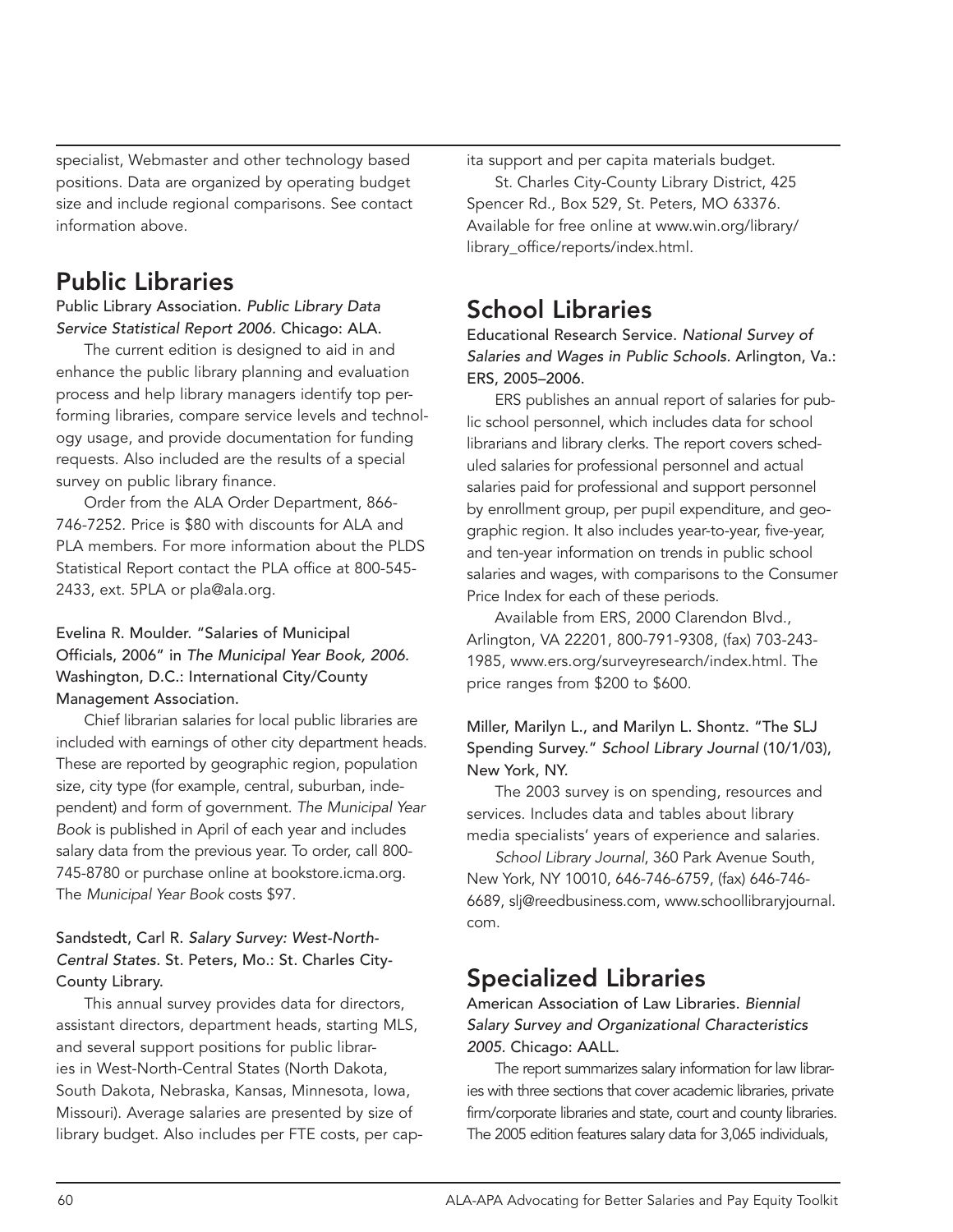provided by the 558 responding libraries. The data is broken out and crossed-tabbed by position, region, gender, education, years in current position and years of library experience and membership in AALL.

Contact AALL, 53 W. Jackson Blvd., Suite 940, Chicago, IL 60604, 312-939-4764 x12, (fax) 312-431- 1097, www.aallnet.org/products/pub\_salary\_survey. asp. AALL members may browse the online edition free of charge. The hardcopy is \$110 for AALL members, \$150 for nonmembers.

#### Association of Academic Health Sciences Libraries. *Annual Statistics of Medical School Libraries in the United States and Canada.* Seattle: AAHSLD.

Salaries are provided for director, deputy director, associate director, division head, department head, other librarians, and entry-level positions. Besides salary data, the survey asks the respondent for years of experience, gender, FTE supervised, ethnicity and race for each professional library staff member. Minimum, maximum and mean are provided for the positions and arranged by region.

It's available at no cost to members of AAHSL and \$250 for nonmembers. The current edition and previous editions may be ordered by contacting AAHSL, 2150 N. 107th St., #205, Seattle, WA 98133, 206-367-8704, (fax) 206-367-8777, www.aahsl.org.

#### Medical Library Association. *Hay Group/MLA 2005 Salary Survey.* Chicago: MLA, 2005.

More than 600 members provided data for the 2005 salary survey, available in summary format to MLA's members via the Association's Web site, www. mlanet.org. The summary offers detailed information by job title, geographical area, type of institution, and more.

Print and PDF versions are available from the MLANet store, www.mlanet.org/order/index.html. The print edition is \$50 for members, \$85 for nonmembers. The online edition is \$40 for members, \$75 for nonmembers. For more information, contact MLA, 65 E. Wacker Pl., Suite 1900, Chicago, IL 60601-7298, 312-419-9094.

Special Libraries Association. *SLA Annual Salary Survey.* Alexandria, Va.: SLA, 2005.

Salaries are reported at the 10th, 25th, 50th (median), 75th and 90th percentiles and contain breakdowns by industry, geographic region, administrative responsibility, sex, education level and experience. Data for the U.S. and Canada are presented in separate tables.

The salary survey is a comprehensive report containing the most accurate U.S. and Canadian salary information gathered by a member survey. A wide variety of variables are covered including industry type, geographical area, job title, budget range and years of experience.

The report is available to SLA members for \$55, \$125 non-members as a PDF download or a print version. Contact Special Libraries Association, 331 S. Patrick St., Alexandria, VA 22314, 703-647-4900, www.sla.org/content/resources/research/salarysurveys/salsur2005/index.cfm.

#### More Salary Surveys for Other Library Workers and Related Information Professionals

For salary data on other types of workers that may be employed in libraries, the following surveys might be useful:

Abbott, Langer and Associates, Inc., conducts annual or biennial salary surveys for the following fields: legal and related jobs in business and industry; industrial engineers; plant and facilities managers and engineers; consulting engineering firms; consulting firms; independent lab/testing/ inspection firms; geologists; human resources/personnel department; service department; nonprofit organizations; research and development; manufacturing; food and beverage processing; security/loss prevention dept.; MIS/data processing; accounting departments; accounting firms; advertising agencies; sales/marketing management; direct marketing; life sciences and telecommunications.

● *Compensation in Nonprofit Organizations* (2005). This report provides pay data on 126 benchmark jobs in 1,661 nonprofit organizations (including a Director of Information). It reports by type of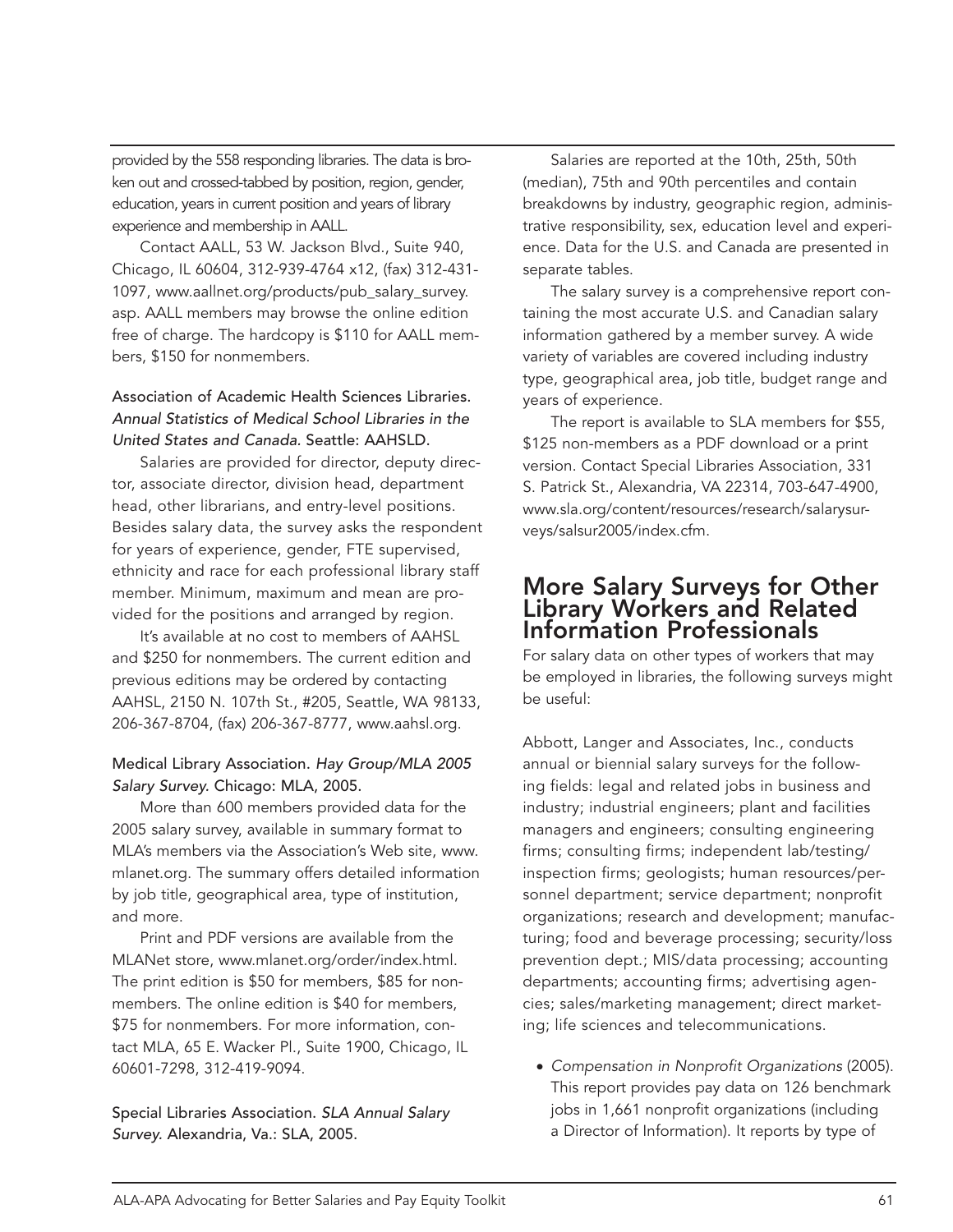organization, number of employees, fiscal size, geographic scope of service and location, and by type of organization vs. each other variable. The two parts together costs \$375. Part 1 is \$250; Part 2 is \$310.

● *Available Pay Survey Reports: An Annotated Bibliography* (4th ed.) by Dr. Steven Langer (1995) contains annotations of more than 1,200 pay survey reports, both domestic and foreign. Annotations are indexed by source, geographic area, type of employer, and job title/ function/college curricula. The U.S. surveys are \$450. The non-U.S. Surveys are \$160.

For more information, contact Abbott, Langer and Associates at 548 First St., Crete, IL 60417, 708- 672-4200, (fax) 708-672-4674, www.abbott-langer. com.

Grady, Jenifer, and Denise Davis. *ALA-APA Salary Survey: Non-MLS—Public and Academic*. Chicago: ALA-Allied Professional Association, 2006.

This survey is a gathering of information on 62 discrete positions within the library that do not require an MLS degree from an ALA-approved institution. The information is reported for both public and academic libraries. The two library universes are stratified by regions and states for analysis. This publication is \$100, \$90 to ALA members and is available from the ALA Online Store, 866-746-7252, www. alastore.ala.org. For more information about the Non-MLS Salary Survey, contact ALA-APA at info@ ala-apa.org or call 800-545-2433, ext. 2424.

*Library Mosaics* was a bi-monthly magazine for support staff in libraries, media and information centers. The last support staff salary survey published by *Library Mosaics* was the "2003 Salary Survey" by Raymond Roney and Charlie Fox in the July/August issue. The magazine collected and reported six support staff salary surveys between 1989 and 2003. It provides a general overview of support staff salaries, salary ceilings and pay equity. For past issues, contact *Library Mosaics*, Yenor, Inc., PO Box 5171, Culver City, CA 90231, 310-645-4998.

U.S. Department of Labor, Bureau of Labor Statistics, National Compensation Survey program produces information on wages by occupation for many metropolitan areas and also for the nation as a whole. It provides data on occupational earnings, employer costs for wages, salaries, and benefits, and details of employer-provided benefit and establishment practices. This umbrella program combines the Occupational Compensation Surveys, the Employment Cost Index, and the Employee Benefits Survey and is published annually. For more information, phone 202/691-6199, or visit stats.bls.gov/ncs.

## **Other**

Association for Library and Information Science Education. *ALISE Statistical Report and Database.*  Oak Ridge, Tenn.: ALISE, 1980–.

Average and median salaries for faculty and administrators in ALISE member schools are provided in this annual report by sex, rank and term of appointment.

Back issues (1981–) of the report are available from ALISE, 1009 Commerce Park Dr., #150, PO Box 4219, Oak Ridge, TN 37831-4219, 865-481-0155, (fax) 865-425-0155. The surveys from 1997 to 2005 are available for free from ils.unc.edu/ALISE. This annual report is published in the summer.

#### College and University Professional Association for Human Resources. *2005–06 National Faculty Salary Survey by Discipline and Rank in Four-Year Colleges and Universities.* Knoxville, Tenn.: CUPA-HR.

Annual surveys collect data for five faculty ranks in disciplines and major fields. Communications, Communication Technologies, Computer Information Sciences, and Library Sciences are included. The listings are for those who teach in library science programs, not those who hold faculty rank as academic librarians.

The cost for the print edition ranges from \$140 to \$280. Contact CUPA-HR, Tyson Place, 2607 Kingston Pike, Suite 250, Knoxville, TN 37919, 865-637-7673, (fax) 865-637-7674, www.cupahr. org/surveys/salarysurvey2005-06.html.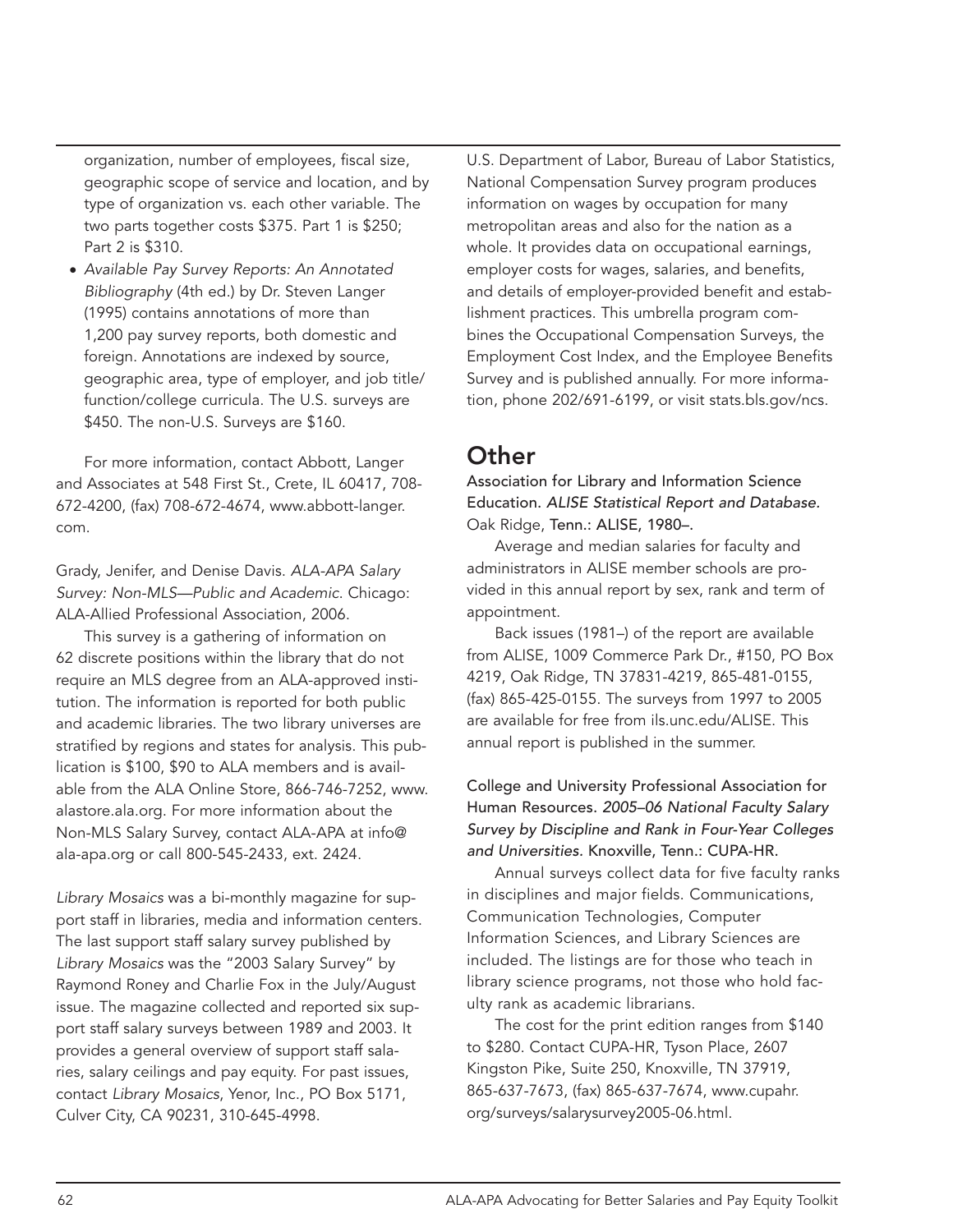#### Griffiths, José-Marie. *Future of Librarians in the Workforce.*

This two-year study (2005–2007) will identify the nature of anticipated labor shortages in the library and information science (LIS) field over the next decade; assess the number and types of library and information science jobs that will become available in the U.S. either through retirement or new job creation; determine the skills that will be required to fill such vacancies; and recommend effective approaches to recruiting and retaining workers to fill them. The study is led by Dr. José-Marie Griffiths, Dean of the School of Information and Library Science at the University of North Carolina at Chapel Hill and includes researchers from the University of Pittsburgh, Syracuse University, the Special Libraries Association (SLA), the Association of Research Libraries (ARL), and the American Society for Information Science & Technology (ASIS&T).

More information is available at libraryworkforce. org.

French, Jennifer. 2006. *Fast Facts: Salaries of Librarians and Other Professionals Working in Libraries.* ED3/110.10/No. 238. Denver: Library Research Service.

French documents the pay distinctions between librarians' salaries in Colorado and other professions' salaries in the state. As well, French compares all of the professional salaries in Colorado to national averages.

#### "Placements and Salaries 2005." *Library Journal.*

An annual survey since 1951 of ALA-accredited library and information studies education programs (usually published in the October 15th issue of *Library Journal* with data from previous calendar year). For each reporting school, the low, high, average and median salaries are reported for men, women, and total placements. This information is also provided for five regions of the U.S. An additional table shows the distribution of high, low, average and median salaries by type of library for men, women and total placements. www.libraryjournal.com.

## Employee Benefits

Although some states collect data on employee benefits, little information is collected on a regional or national level on a regular basis for library workers. The last report on Employee Benefits conducted by the American Library Association was in the Librarian Salary Survey supplemental questions from 2003. The report may be found on the ALA Office for Research and Statistics Web site at www.ala.org/ala/ ors/reports/employeebenefits.htm.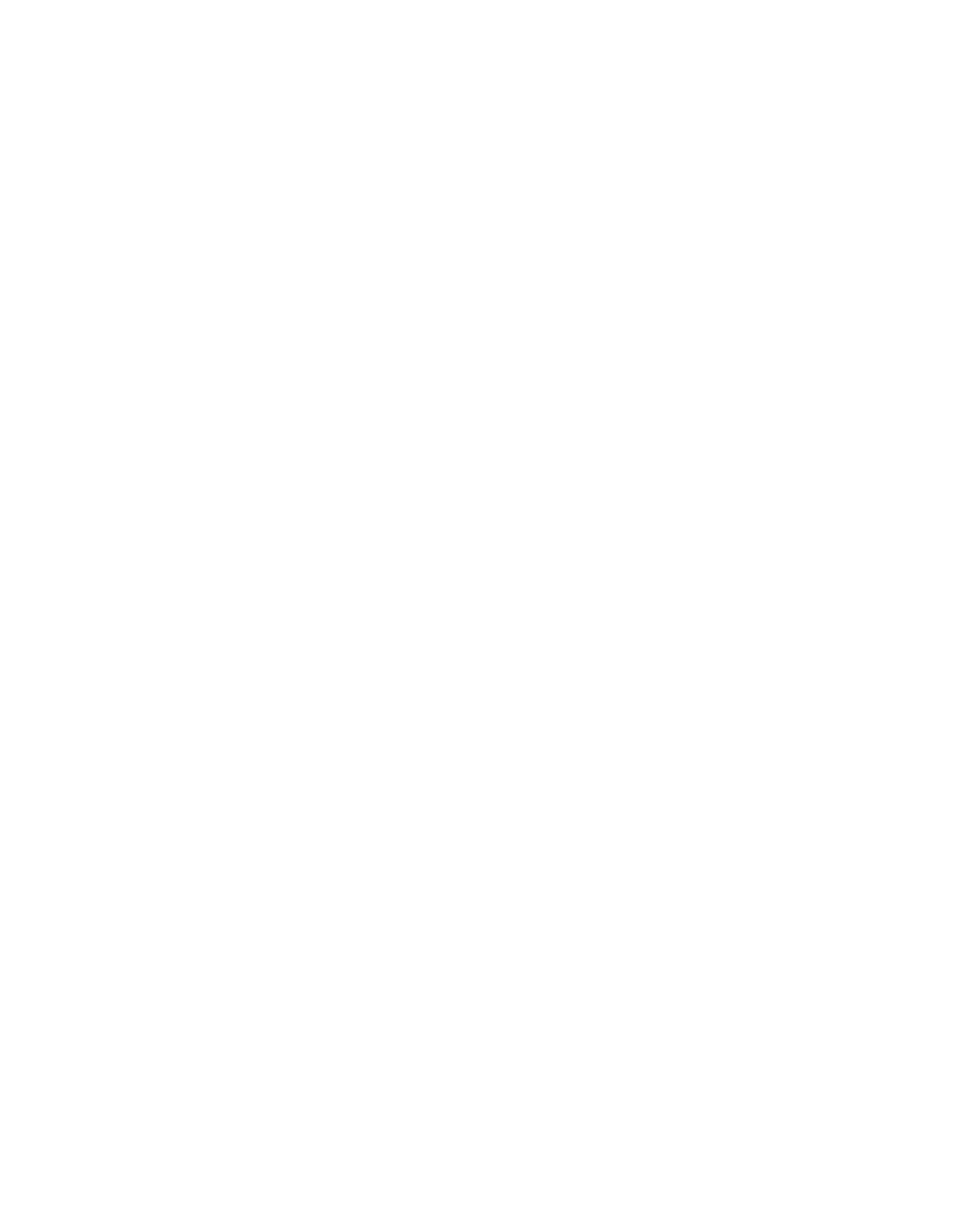# Appendix C. ALA Policy #54.10, "Equal Opportunities and Salaries"

The American Library Association supports and works for the achievement of equal salaries and opportunity for employment and promotion for men and women.

The Association fully supports the concept of comparable wages for comparable work that aims at levels of pay for female-oriented occupations equal to those of male-oriented occupations; ALA therefore supports all legal and legislative efforts to achieve wages for library workers commensurate with wages in other occupations with similar qualifications, training, and responsibilities.

ALA particularly supports the efforts of those library workers who have documented, and are legally challenging, the practice of discriminatory salaries, and whose success will benefit all library workers throughout the nation.

*Source: ALA Policy Manual*

*"We cannot have good libraries until we first have good librarians—properly educated, professionally recognized, and fairly rewarded."*

> —Herbert S. White, *Library Journal,* Nov. 15, 1999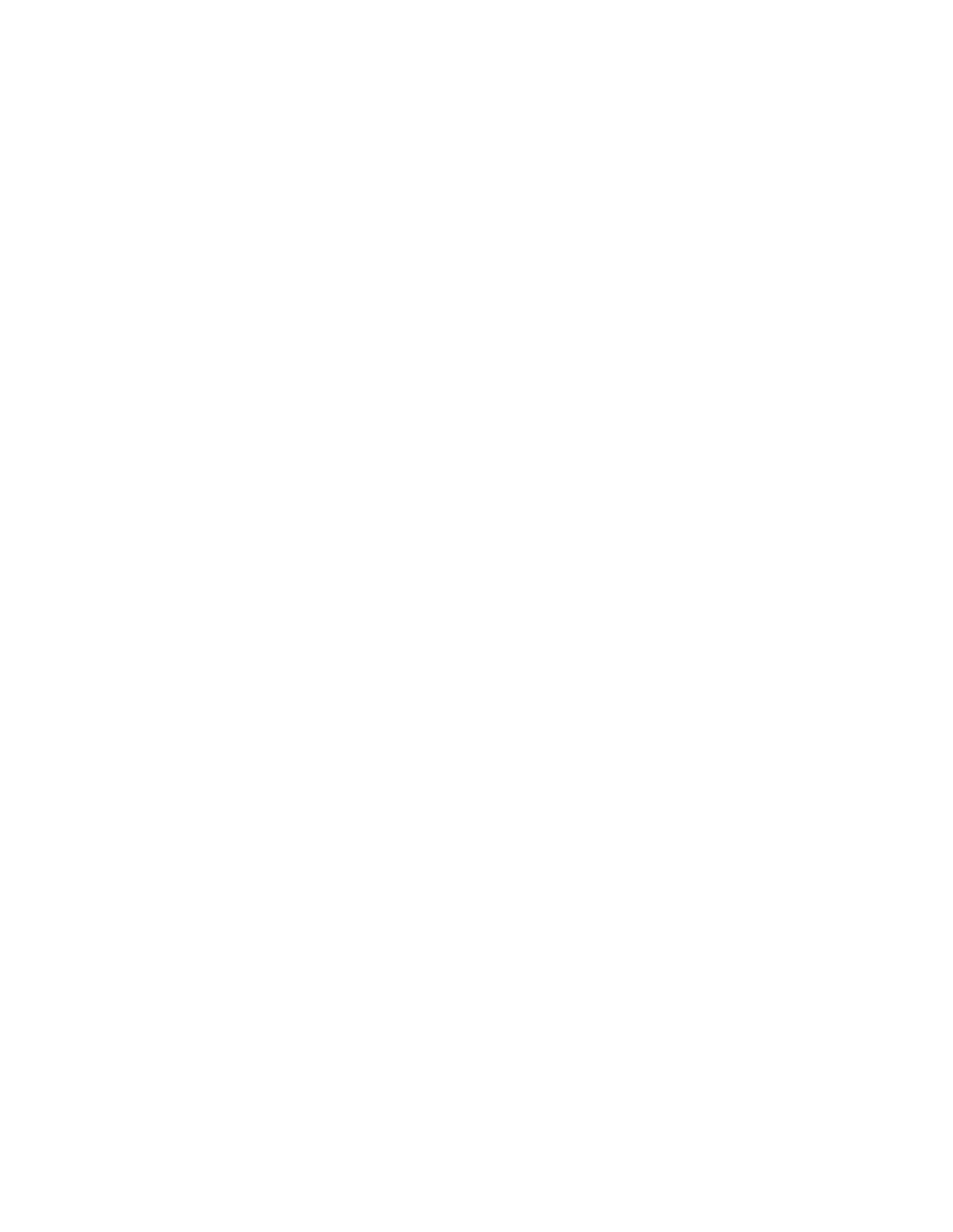# Appendix D. Job Evaluation Resources

You may also wish to refer to the Pay Equity Bibliography—www.ala-apa.org/salaries/payequitybib.html.

- Evans, G. Edward. *Performance Management and Appraisal*. New York: Neal-Schuman Publishers, 2004.
- Martin, Christine. "How to Prepare for a Performance Evaluation: Document Your Achievements." *Library Worklife: HR E-News for Today's Leaders* 2 no. 7 (2005). www.ala-apa.org/newsletter/2n7. html#career.
- Singer, Paula M. *Developing a Compensation Plan for Your Library*. Chicago: ALA, 2002.
- Todaro, Julie. "Evaluation Instruments: More than the Forms . . ." *Library Worklife: HR E-News for Today's Leaders* 3 no. 2 (2006). www.ala-apa.org/ newsletter/3n02.htm#hrpractice.

*During the internet age, we've forgotten that professional librarians know how to find information better than anyone—especially better than computer programmers. Though at the beginning of the Web era in 1993, librarians did not have the computer and Web development skills to show their muscles, they do now.*

> —John C. Dvorak, "Straw Poll Dept.," *PC Magazine,* Sept. 24, 2002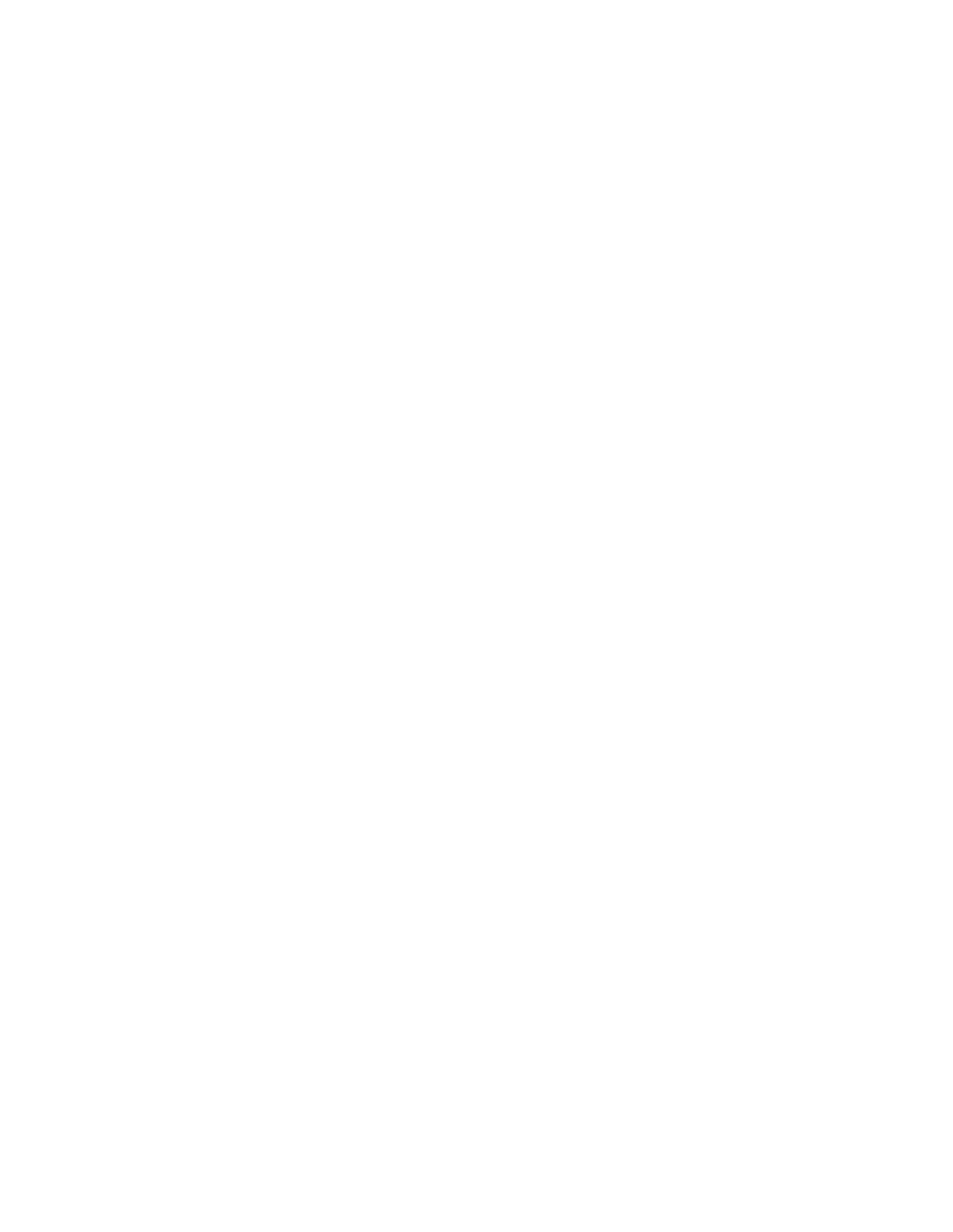# Appendix E. Resources for Compentencies and Roles of Staff

In addition to these sources, your state, local and regional associations, library system, academic campus, and city government may have developed competencies. You may also wish to refer to the Pay Equity Bibliography—www.ala-apa.org/salaries/ payequitybib.html

- American Association of Law Libraries.
- "Competencies of Law Librarianship." www.aallnet.org/prodev/competencies.asp.
- American Library Association. "Library and Information Studies and Human Resource Utilization." www.ala.org/ala/hrdr/educprofdev/ lepu.pdf.
- American Library Association, Task Force on Core Competencies."Penultimate Report" and "Draft Statement." www.ala.org/ala/hrdrbucket/ 1stcongressonpro/1stcongressprofessional.htm.
- American Library Association, Association for Library Services to Children. "Competencies for Librarians Serving Children in Public Libraries." www.ala.org/ala/alsc/alscresources/forlibrarians/ professionaldev/competencies.htm.
- American Library Association, Young Adult Services Association/Professional Development Center. "Young Adults Deserve the Best: Competencies for Librarians Serving Young Adults." www.ala. org/ala/yalsa/professsionaldev/youngadultsdeserve.htm.
- American Library Association-Allied Professional Association. "Certified Public Library Administrators Program Competencies/ Standards." www.ala-apa.org/certification/cplastandards.htm.
- Association of Research Libraries. *Changing Roles of Library Professionals,* SPEC Kit 256 (Washington, D.C.: ARL, 2000).
- Association of Southeastern Research Libraries. "Shaping the Future: ASERL's Competencies for Research Librarians." www.aserl.org/statements/ competencies/competencies.htm.
- California Library Association. "Core Competencies for California Librarians in the 21st Century." www.cla-net.org/resources/articles/r\_competencies.php.
	- -. "Technical Competencies for Librarians." www.cla-net.org/included/docs/tech\_core\_competencies.pdf.
- Crosby, Olivia. "Librarians: Information Experts in the Information Age." *Occupational Outlook Quarterly* 44, no. 4 (Winter 2000–2001), www.bls. gov/opub/ooq/2000/winter/art01.pdf. Primarily for career information, but provides information on what librarians do that might be useful in educating public officials, etc.; see also information from Occupational Outlook Handbook on "Librarians," www.bls.gov/oco/ocos068.htm, and "Library Technicians," www.bls.gov/oco/ocos113. htm.
- Lynch, Mary Jo. "Public Library Staff: How Many Is Enough?" *American Libraries* 34, no. 5 (May 2003): 58–59.
- Special Libraries Association. "Competencies for Special Librarians of the 21st Century." www. sla.org/content/SLA/professional/meaning/competency.cfm and www.sla.org/content/learn/ comp2003/index.cfm.
	- -. "Competencies for Information Professionals of the 21st Century." www.sla.org/content/learn/ comp2003/index.cfm.
- Western Council of State Libraries. "Library Practitioner Core Competencies." www.westernco.org/continuum/final.html. Adopted October 24, 2004. A library practitioner, regardless of the job title held by any individual, is defined for the purposes of the Continuum project as "An individual who is a library director or manager and has no library science degree and requires additional formal library training to improve job performance and to achieve certification."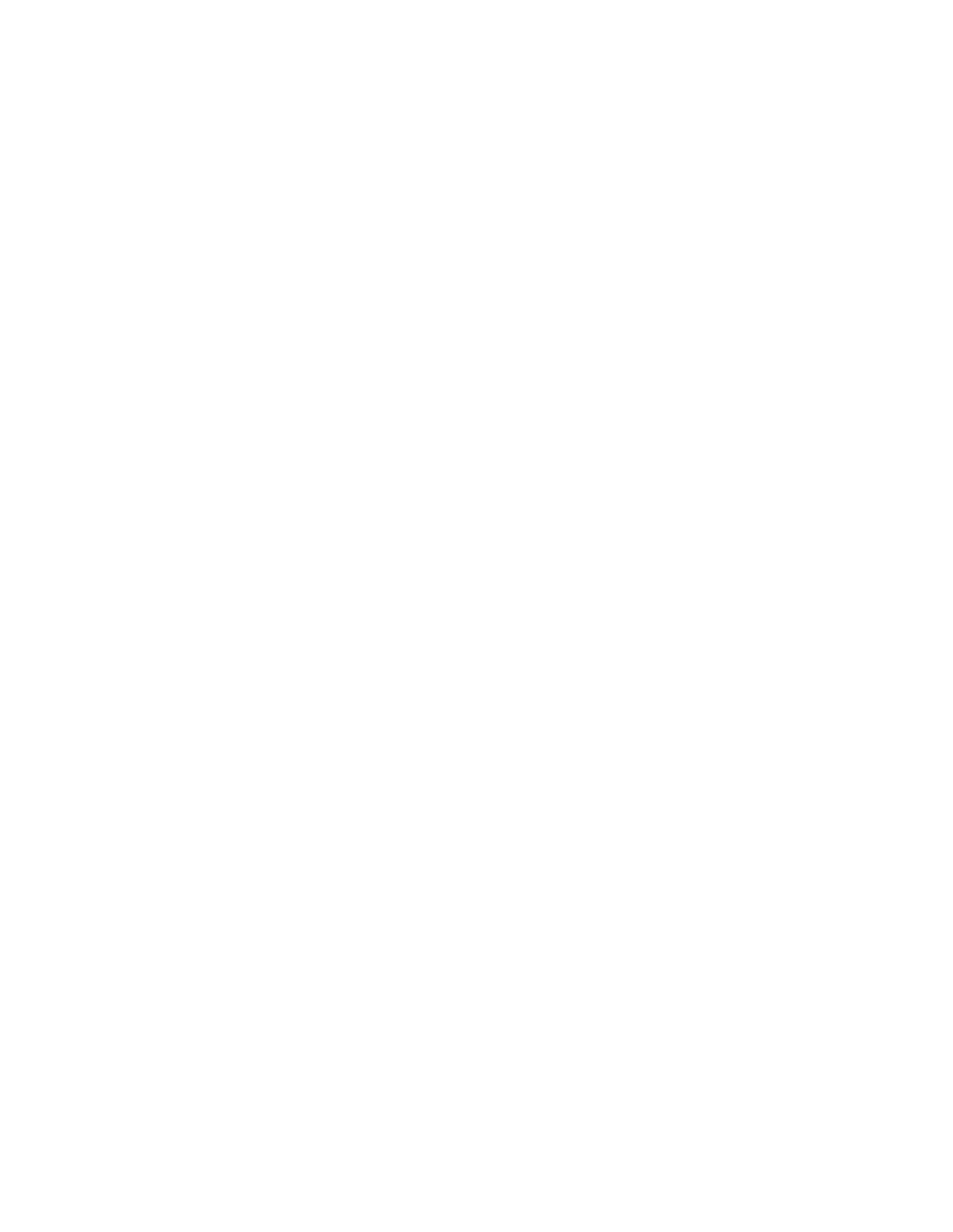# Appendix F. Neutrality Agreement Sample

#### Respect for Workers' Choices

Every working person in America has the right to form or join a union to improve his or her life. It is a decision that rightfully belongs to workers, not their employers, and one that workers are entitled to make freely and without fear of reprisals.

Respecting the freedom to form a union is essential to establishing a cooperative, mutually beneficial relationship between employers and their employees. It is the foundation of a partnership between employers and their employees. It is the foundation of a partnership that works to achieve common goals such as high productivity, quality work, safe working conditions, and decent living standards.

Therefore, the undersigned [employer's name] and the [name of union] hereby pledge to honor and respect the right of employees to decide for themselves whether to form a union free of intimidation, harassment or retribution by endorsing the following principles and code of conduct.

The employer will allow employees to express their opinions freely and openly, without taking any action to discipline, harass, humiliate or fire any employee for his or her pro-union views or activities. The employer will refrain from engaging in any activity, written or verbal, designed to interfere with an employee's free choice to join a union.

The employer will provide union supporters equal time at any meeting employees are required to attend and where unions are discussed. The employer will allow union supporters the same opportunity as the employer to distribute or post campaign material at the worksite.

The union and the employer shall present accurate information and will not make false or misleading statements designed to confuse or mislead employees. The employer will immediately grant recognition and begin negotiations for a union contract when a majority of employees demonstrates the desire for union representation, whether by signing cards or a petition or through an election.

| $\sim$<br>$\tilde{}$<br>$\sim$ |  |
|--------------------------------|--|

For the union: Signed\_\_\_\_\_\_\_\_\_\_\_\_\_\_\_\_\_\_\_\_\_\_\_\_\_\_\_\_\_\_\_\_\_\_\_\_\_\_Date\_\_\_\_\_\_\_\_\_\_\_\_\_\_\_\_\_\_\_

Source: Unions Working Group of the ALA Task Force for Better Salaries and Pay Equity for Library Workers.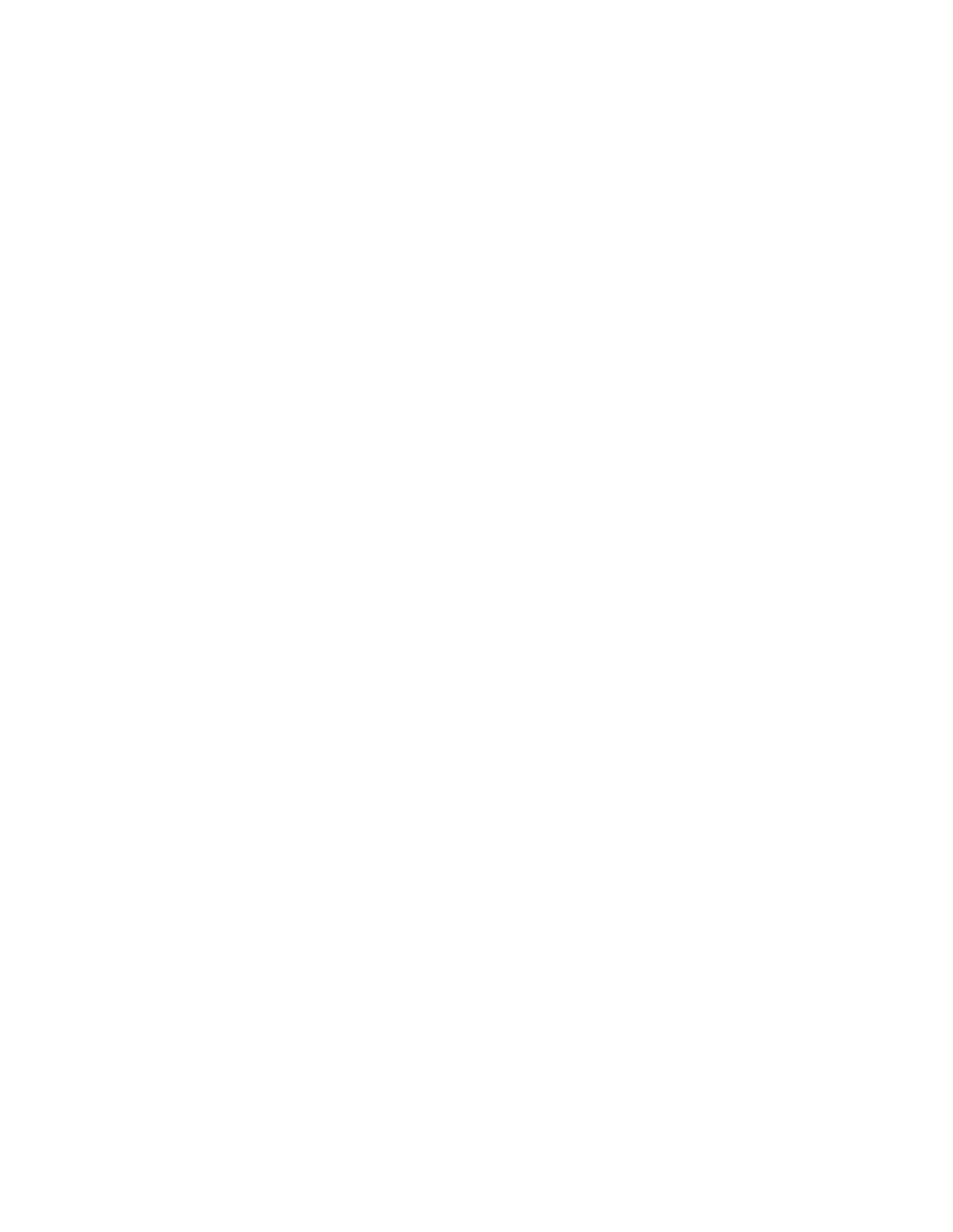## Appendix G. Resources for Negotiating Your Own Salary

You may also wish to refer to the Pay Equity Bibliography—www.ala-apa.org/salaries/payequitybib.html.

- Anonymous. "Salary Negotiation Success: Putting (New) Knowledge into Practice," *Library Worklife: HR E-News for Today's Leaders* 2, no. 8 (Aug. 2005). www.ala-apa.org/newsletter/2n8. html#salaries
- Burger, Vicki, and Valerie Stern. "Negotiating Isn't Just For "The Donald," *Library Worklife* 1, no. 4 (Apr. 2004). www.ala-apa.org/newsletter/vol1no4/ career.html.
- Kolb, Deborah M., and Ann C. Schaffner. "Negotiating What You're Worth," *Library Journal* 125 (Oct. 15, 2001): 52–53.
- McCarty, Jennifer E. "How to Get More Money: Tips on Salary Negotiations," *Footnotes* 21, no. 1 (Jan. 2002).
- Martin, Christine, "Tips That May Surprise You about Salary Negotiation," *Library Worklife* 1, no. 12 (Dec. 2004). www.ala-apa.org/newsletter/1n12. html#spotlight.
- "Negotiating Tips." www.careerjournal.com/salaryhiring/negotiate. Links to articles on refining negotiating skills.
- Pergander, Mary. "How to Get What You Are Worth," *Library Worklife* 2, no. 9 (Sep. 2005). www.alaapa.org/newsletter/2n9.html#salaries.
- Pinkley, Robin L. and Gregory Northcraft. *Get Paid What You're Worth* (New York: St. Martins, 2000).
- The Riley Guide. "Job Offers: Evaluating and Negotiating." www.rileyguide.com/offers.html. Links to articles and other materials on topic.
- "Salary Negotiation Strategies." jobstar.org/tools/salary/negostrt.htm. Lists selected Web sources and books on tips for negotiating salaries.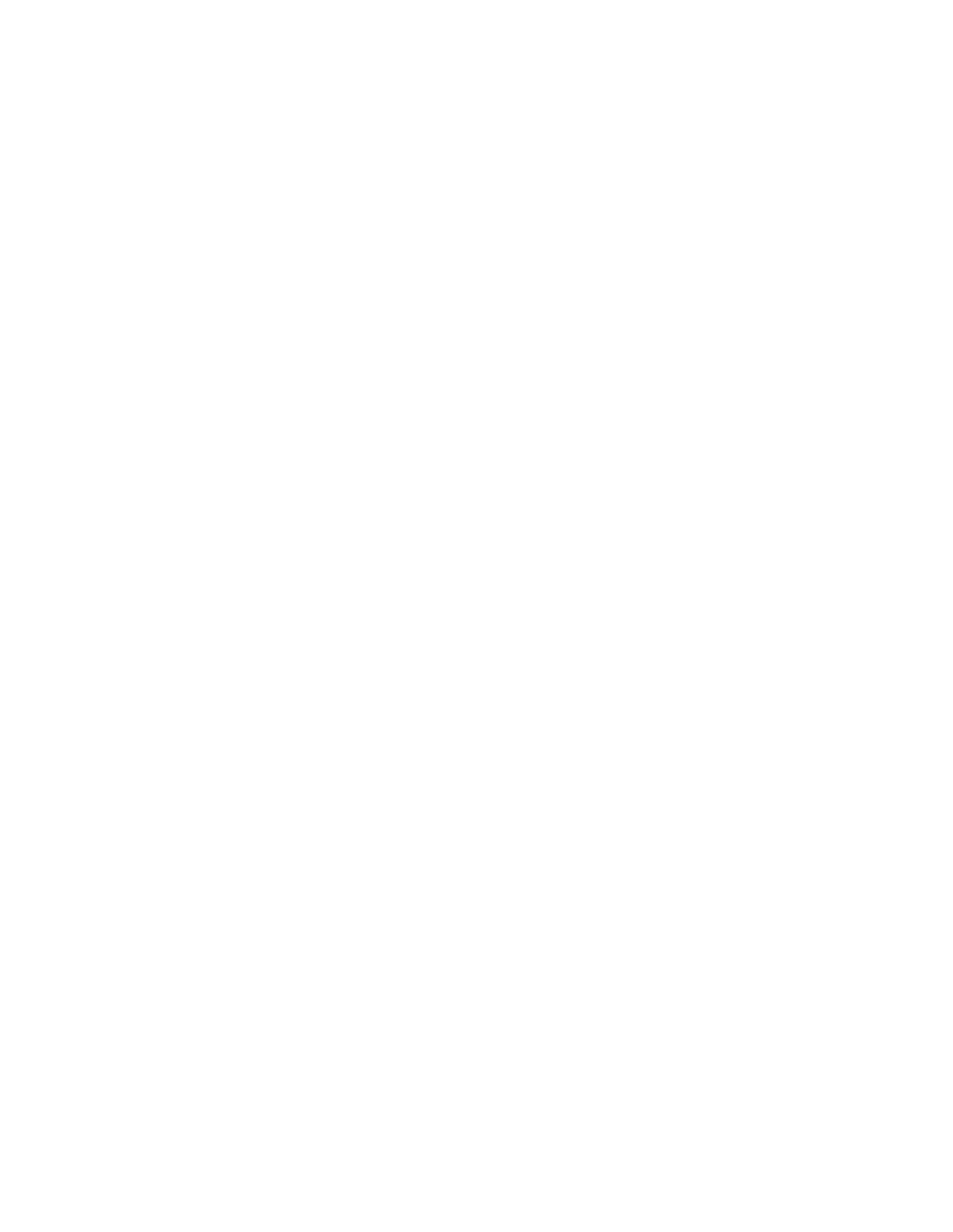## Appendix H. Resources for Demonstrating Value

You may also wish to refer to the Pay Equity Bibliography—www.ala-apa.org/salaries/payequitybib.html.

- American Library Association, Special Presidential Task Force, Recommendations, 2001. www.ala. org/ala/hrdr/libraryempresources/specialpresidential.htm.
- American Library Association. @your library<sup>®</sup>: Attitudes Toward Public Libraries. www.ala. org/ala/ors/reports/reports.htm; follow links to "Surveys and Research/2006 KRC @ your library Household Survey." National survey conducted by KRC Research & Consulting, 2006.
- American Library Association, Office for Research and Statistics. "Articles and Studies Related to Library Value (Return on Investment)." www.ala. org/ala/ors/reports/roi.htm
- Bromley, Marilyn. "Return on Investment." *Quantum2 Case Study*, March 4, 2002. quantum.dialog. com/q2\_resources/casestudies/roi.pdf. Provides a step-by-step description of how, at a special library, the value of the library's services was found to return at least \$1.26 to the firm for every dollar spent on the library.
- Colorado State Library, Library Research Service. "LRS School Library Media Impact Studies." www.lrs.org/impact.asp
- Jones, Patrick. "Why We Are Kids' Best Assets," *School Library Journal* 47, no. 11 (Nov. 2001): 44–47. How youth services librarians help youth engage in positive developmental behaviors.
- Kassel, Amelia. "Practical Tips to Help You Prove Your Value," *MLSMarketing-Library Services* 16, no. 4 (May/June 2002). www.infotoday.com/mls/ May02/kassel.htm.
- Lance, Keith Curry, Marcia J. Rodney and Christine Hamilton-Pennell. *How School Librarians Help Kids Achieve Standards: The Second Colorado Study* (Denver: Colorado State Library, 2000). www.lrs.org/documents/lmcstudies/CO/execsumm.pdf. See also "What Research Tells Us About the Importance of School Libraries" by Keith Curry Lance (www.imls.gov/news/events/ whitehouse\_2.shtm#kcl) and "Capitalizing on the School Library's Potential to Positively Affect

Student Achievement" by Dr. Gary Hartzell (www. laurabushfoundation.org/Handout.pdf)

- Marshall, Joanne. "The Impact of the Hospital Library on Clinical Decision-Making: The Rochester Study," *Bulletin of the Medical Library Association* 80 (Apr. 1992): 169–78. Value of information provided by the library.
- Marshall, Joanne. "Determining Our Worth, Communicating Our Value," *Library Journal* 125 (Nov. 15, 2000): 28–30.
- Matthews, Joseph R. *The Bottom Line: Determining and Communicating the Value of the Special Library* (Westport, Conn.: Libraries Unlimited, 2002).
- Portugal, Frank H. *Valuating Information Intangibles: Measuring the Bottom Line Contribution of Librarians and Information Professionals.* Washington: Special Libraries Association, 2000. Describes methodologies for measuring the intangible value of libraries and information resources, including return-on-investment, cost-benefit analysis, knowledge value-added, Internet team forums, and intellectual capital formation approaches.
- McClure, Charles R. et al. "Economic Benefits and Impacts from Public Libraries in the State of Florida," Tallahassee, FL: Florida State University Information Use Management and Policy Institute, 2001. Survey of library patrons about their perceptions of the economic benefits and impacts of public libraries. dlis.dos.state. fl.us/bld/finalreport/.
- Rodger, Eleanor Jo. "Value and Vision," *American Libraries,* v. 33 (Nov. 2002): 50–54.
- Shamei, Cynthia L. "Building a Brand: Got Librarian?" *Searcher* 10, no. 7 (July/Aug. 2002): 60–71. Presents a marketing plan process for promoting the value of librarians.
- Siess, Judith A. *The Visible Librarian: Asserting Your Value with Marketing and Advocacy.* Chicago: ALA, 2003.
- Silicon Valley Library System. "Millennium Library Survey," 2000. www.svls.lib.ca.us/godbe/report. pdf. Compares public attitudes and use of the Internet, bookstores and libraries. Special Libraries Association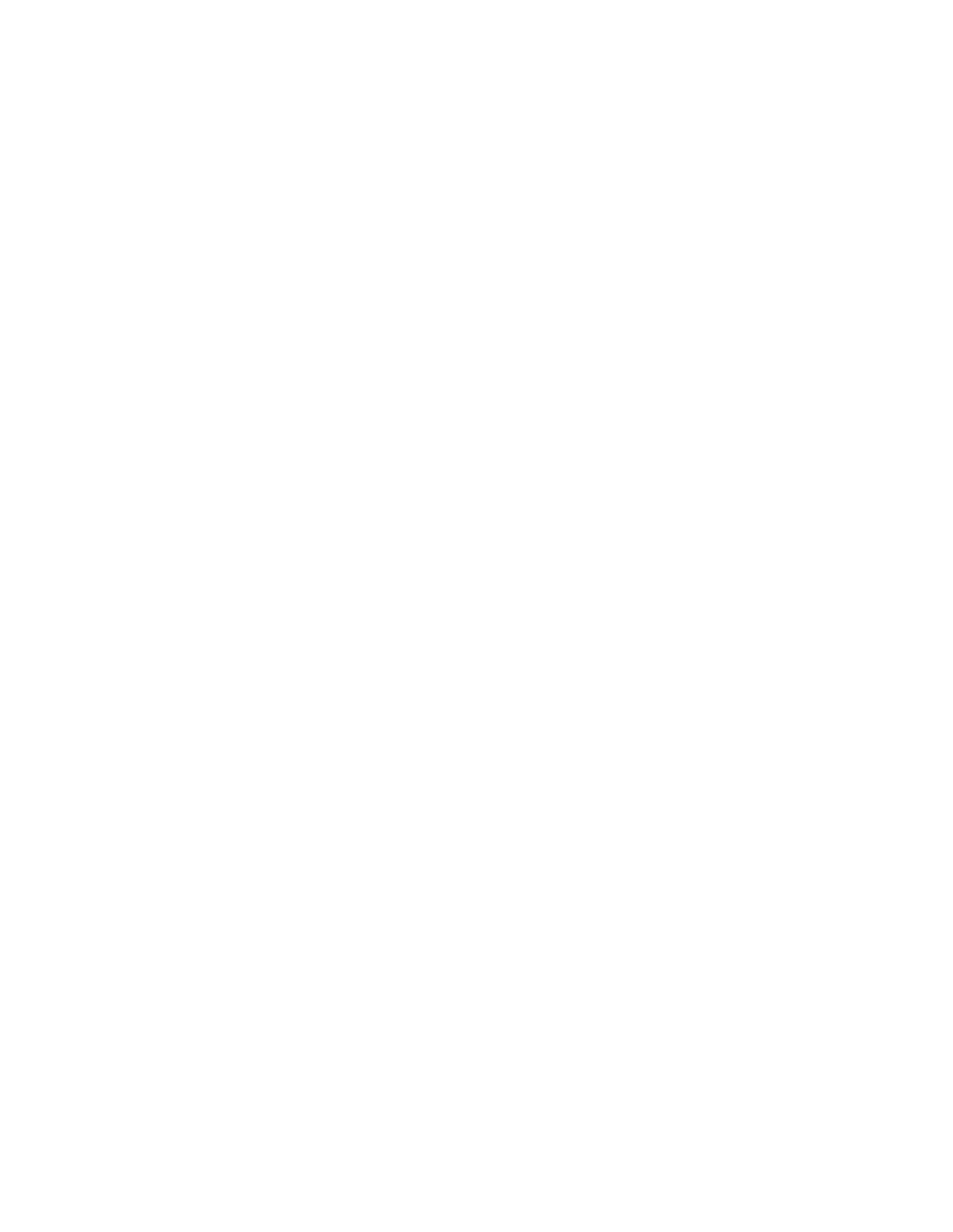# Appendix I. Resources for Unionizing

- ALA-APA Union Wiki. ala-apaunion.pbwiki.com Auld, Hampton (Skip), ed. "The Benefits and Deficiencies of Unions in Public Libraries," *Public Libraries* 41, no. 3 (May/June 2002): 135–42. Nine articles from various library managers and union representatives.
- "Can Unions Solve the Low-Pay Dilemma?" *American Libraries* 33, no.1 (Jan. 2002): 65–69.
- Feld, Paulette. "Unions: Negotiating Change," *Library Mosaics* 11, no. 4 (July/Aug. 2000): 16–17.
- Garcha, Rajinder and John C. Phillips. "U.S. Academic Librarians: Their Involvement in Union Activities," *Library Review* (Glasgow, Scotland) 50, no. 3 (2001): 122–27.
- Johnson, Cameron A. "Library Unions: Politics, Power, and the Care of the Library Worker." *Alki*  17, no. 3 (Dec. 2001): 16–19.
- Washington Library Association journal. *Unions/ Collective Bargaining.*
- AFL-CIO. Various fact sheets. www.aflcio.org. Examples of union efforts and tips for bargaining, some statistics.
- AFSCME. "We're Worth It!" (Washington, D.C., 2004). www.afscme.org/publications/1225.cfm. Practical strategies, information on job evaluation approaches, countering arguments, union activities.
- Buschman, John, Steve LaBash, and Dorothy Warner. "Ignored Too Long: The Benefits of Managing an Academic Library with a Union, Part I." *Library Worklife* 3, no. 12 (Dec. 2006), www.ala-apa. org/newsletter/3n12.html#spotlight; "Part II." *Library Worklife* 4, no. 1 (Jan. 2007), www.alaapa.org/newsletter/4n1.html#spotlight; "Part III." *Library Worklife* 4, no. 2 (2007), www.ala-apa.org/ newsletter/4n2.html#spotlight.
- Canadian Union of Public Employees. See www.cupe. ca, then click "campaigns" and "women" for bargaining strategies. See also www.cupe.bc.ca for British Columbia union, click "campaigns" and then "pay equity." Includes lengthy report, "Working through the Wage Gap" by the Task Force on Pay Equity; reviews sex-based wage disparities in Canada, legislative framework in Canada, general information on pay equity, and recommendations for reform.
- De la Peña McCook, Kathleen, "Unions in Libraries: A Running List." *Library Worklife* 3, no. 6 (2006). www.ala-apa.org/newsletter/3n06. htm#hrpractice.
- Haignere, Lois. *Paychecks: A Guide to Conducting Salary-Equity Studies for Higher Education Faculty,* 2d ed. (Washington, D.C.: American Association of University Professors, 2002). Joint project with United University Professions and AAUP to help understand gender and race bias and ways to remedy it.
- Hallock, Margaret. "Pay Equity: What Is the Best Union Strategy?" *Labor Studies Journal* 25, no. 1 (spring 2000): 27–44. Review of Oregon public employee union in 1980s, difficulties in job evaluation systems, suggests future emphasis on economic justice and policies to boost minimum wage, living wage, and entry level salaries. See also "Pay Equity: Did It Work?" www.uoregon. edu/~lerc/research/equity.pdf.
- Hawley, A.C. "A Few Easy Steps to Unionizing Libraries." *Library Worklife* 3, no. 12 (2006). www. ala-apa.org/newsletter/3n12.html#salaries.
- Hirsch, Barry T. and David A. MacPherson. *Union Membership and Earnings Data Book: Compilations from the Current Population Survey,*  annual edition (Washington, D.C.: Bureau of National Affairs). Variety of tables showing U.S. workers' union status. Includes several tables by industry and occupation, which include libraries and librarians.
- "Library Staff Covered by Collective Bargaining Agreements: A Report from the 2005 Survey of Librarian Salaries." *Library Worklife* 3, no 6 (2006). www.ala-apa.org/newsletter/3n06.htm#statistics.
- Schmidle, Deborah Joseph, ed. "Services to the Labor Community." *Library Trends* 51, no.1, summer 2002. Special issue with nine articles by librarians and representatives of organized labor.
- U.S. Bureau of Labor Statistics. "Median Weekly Earnings of Full Time Wage and Salary Workers by Union Affiliation, Occupation and Industry." www.bls.gov/news.release/union2.t04.htm
- "Union Frequently Asked Questions." *Library Worklife* 1, no. 5 (2004). www.ala-apa.org/newsletter/vol1no5/1n5.htm#support.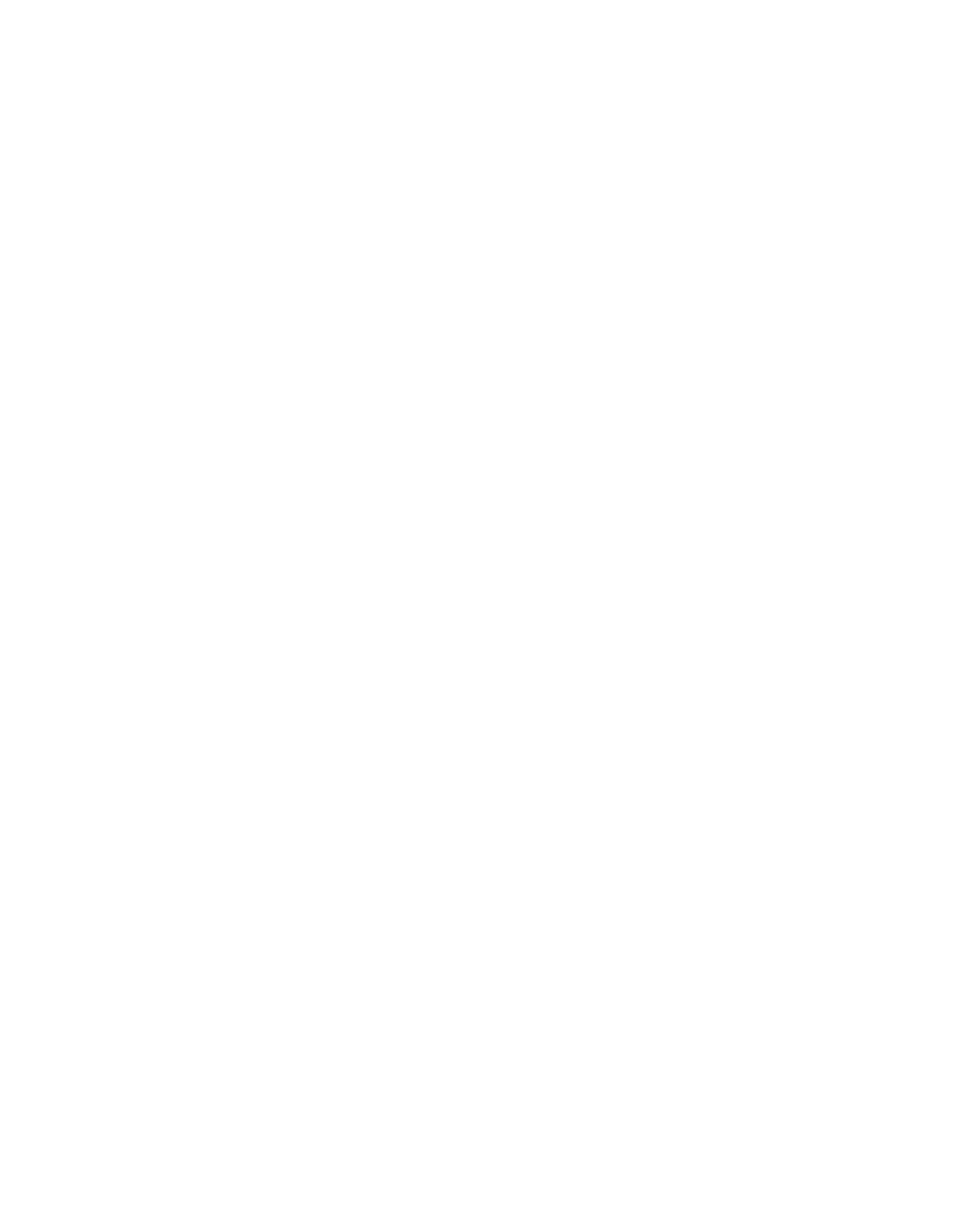## Appendix J. Resources for Faculty Status and Other Strategies for Library Workers

- American Association of University Professors. *Paychecks: A Guide to Conducting Salary-Equity Studies for Higher Education Faculty.* www.aaup. org
- American Association of University Professors. "Disparities in the Salaries and Appointments of Academic Women and Men." www.aaup.org
- Association of College and Research Libraries (ACRL). "Guidelines for Academic Status for College and University Librarians" 2002. www.ala.org/ala/acrl/ acrlstandards/guidelinesacademic.htm
- ACRL. "Joint Statement on Faculty Status of College and University Librarians." www.ala.org/ala/acrl/ acrlstandards/jointstatementfaculty.htm
- ACRL. "Statement on the Terminal Professional Degree for Academic Librarians." www.ala.org/ ala/acrl/acrlstandards/statementterminal.htm
- ACRL Committee on the Status of Academic Librarians. "Faculty Status and Collective Bargaining Statements Final Versions," *College & Research Libraries News* (March 2001): 304–06
- ACRL Committee on the Status of Academic Librarians. "Standards for Faculty Status for

College and University Librarians." www.ala.org/ ala/acrl/acrlstandards/standardsfaculty.htm Anderson, Gregory L. "[Letters] Proud to Be a

- Librarian," *Library Journal* (August 1, 2001): 8. Cary, Shannon. "Faculty Rank, Status, and Tenure for Librarians: Current Trends," *College & Research Libraries News* (May 2001): 510–11, 520.
- "California State University Librarians: Equal Pay/ Comparable Worth/Faculty Status," (historical record compiled by Judy Reynolds of efforts in the 1970s and 1980s to attain faculty status including pay, sabbaticals and a 10 month year). www2.sjsu.edu/leap/jr/compworth
- Hovekamp, Tima Maragou. "Work Values Among Professional Employees in Union and Nonunion Research Library Institutions," *Journal of Applied Psychology* 24, no. 11: 981–93.
- Monks, James. "Unionization and Faculty Salaries: New Evidence from the 1990s," *Journal of Labor Research* 21, no. 2 (spring 2002): 305.
- EEOC Equal Pay and Compensation Discrimination. www.eeoc.gov/types/epa.html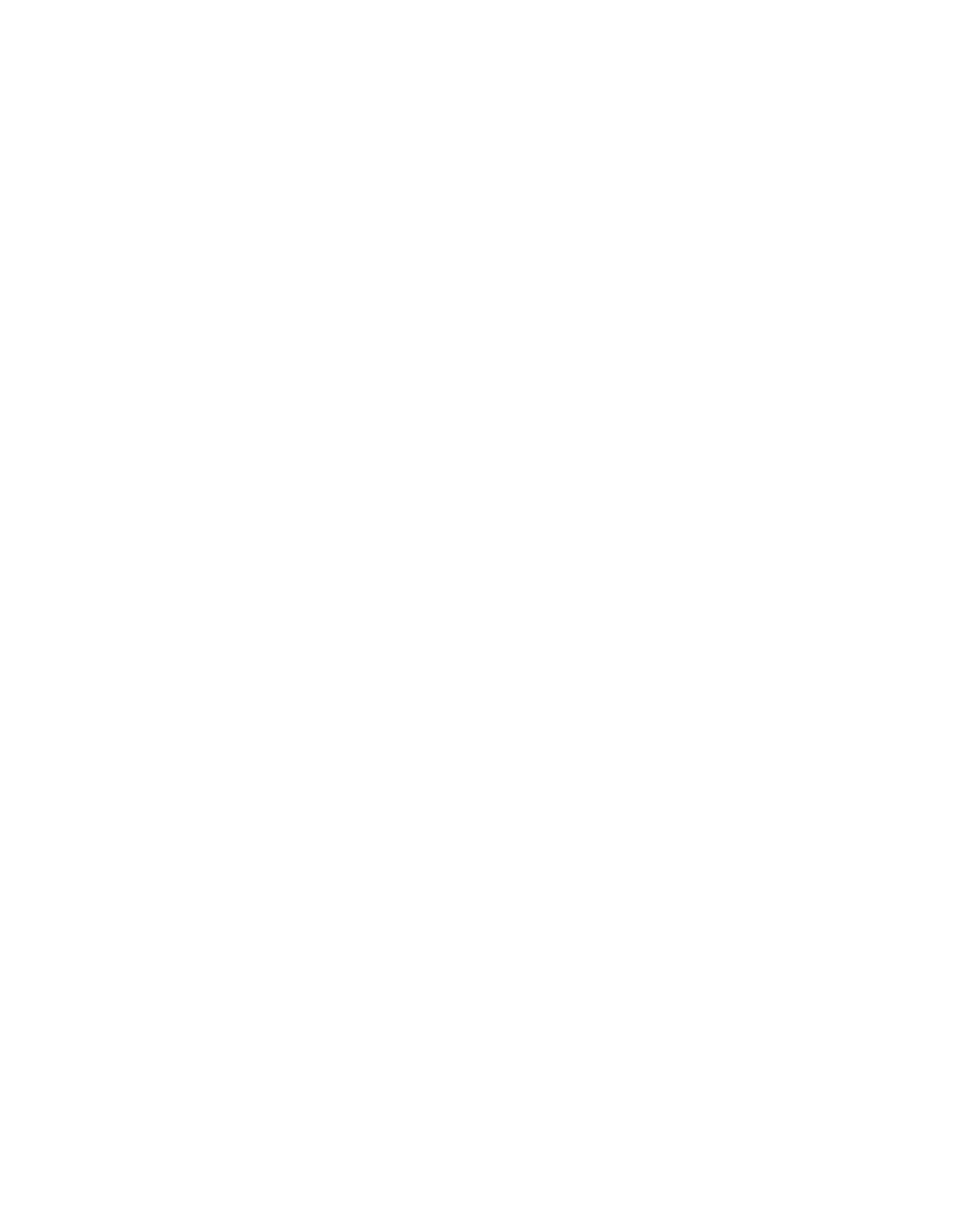### Appendix K. Sample Newspaper Opinion Piece

#### Other View: California's Librarians Are Long Overdue for a Raise

Maurice J. Freedman and Anne M. Turner—Special to the *Sacramento Bee* (Published November 25, 2002)

From this fall's paid family leave legislation and dating back to Proposition 13, California has long initiated policy changes that make the rest of the country take notice. We librarians know this because we preserve, catalog and circulate history. This year, we hope to make some history ourselves by focusing on raising our salaries.

Library workers from throughout the state gathered in Sacramento the other day to discuss our future. Each year, more than 35 million men, women and children visit California's public libraries. We public-sector librarians serve serious readers and hobbyists, toddlers and graduate students, medical researchers and entrepreneurs, immigrants and senior citizens—anyone who brings us their questions, problems and dreams.

Like most of the country's 136,000 librarians employed in public, academic, school or special (corporate, medical and legal) libraries in the public and private sector, California's have reinvented themselves as highly skilled search engines. We have mastered the sophisticated knowledge-management skills needed to keep up with the waves of information that wash over us daily. We provide equal access to a world of resources as we bridge the digital divide for those who don't have Internet access otherwise available.

But in seven years, nearly one in four librarians in the United States will reach retirement age. Who will take our place? It's hard to say when the skills we well-qualified candidates have mastered in the Internet age are hardly matched by our salaries.

According the American Library Association's 2002 salary survey of both the public and private sector, starting librarians—mostly women with master's degrees—earned just \$35,000, compared with starting systems analysts or database administrators, mostly men with master's degrees, whose starting salaries, at \$61,000, were nearly double.

The California Library Association uncovered a similar pattern in a statewide survey. At every level of service, the library workers earn less than employees in comparable public jobs, such as city planners or civil engineers. The disparity between average starting salaries for library and non-library public employees ranged from \$3,200 to \$12,500.

State library directors, with a required master's degree, are paid less than parks and recreation or child support services directors, where education beyond a bachelor's degree is not required. Perhaps that is because civil engineers and city planners are predominantly men, and their work is valued by most elected officials.

Californians cannot continue to claim they value libraries while underpaying the staff. Today, we serve more people than ever for less than the cost of one hardcover novel per capita—divide the state's library budgets by the number of people served and the answer is \$25. In a state with some of the nation's highest housing costs, California's library workers cannot continue to live on love alone—just ask our landlords.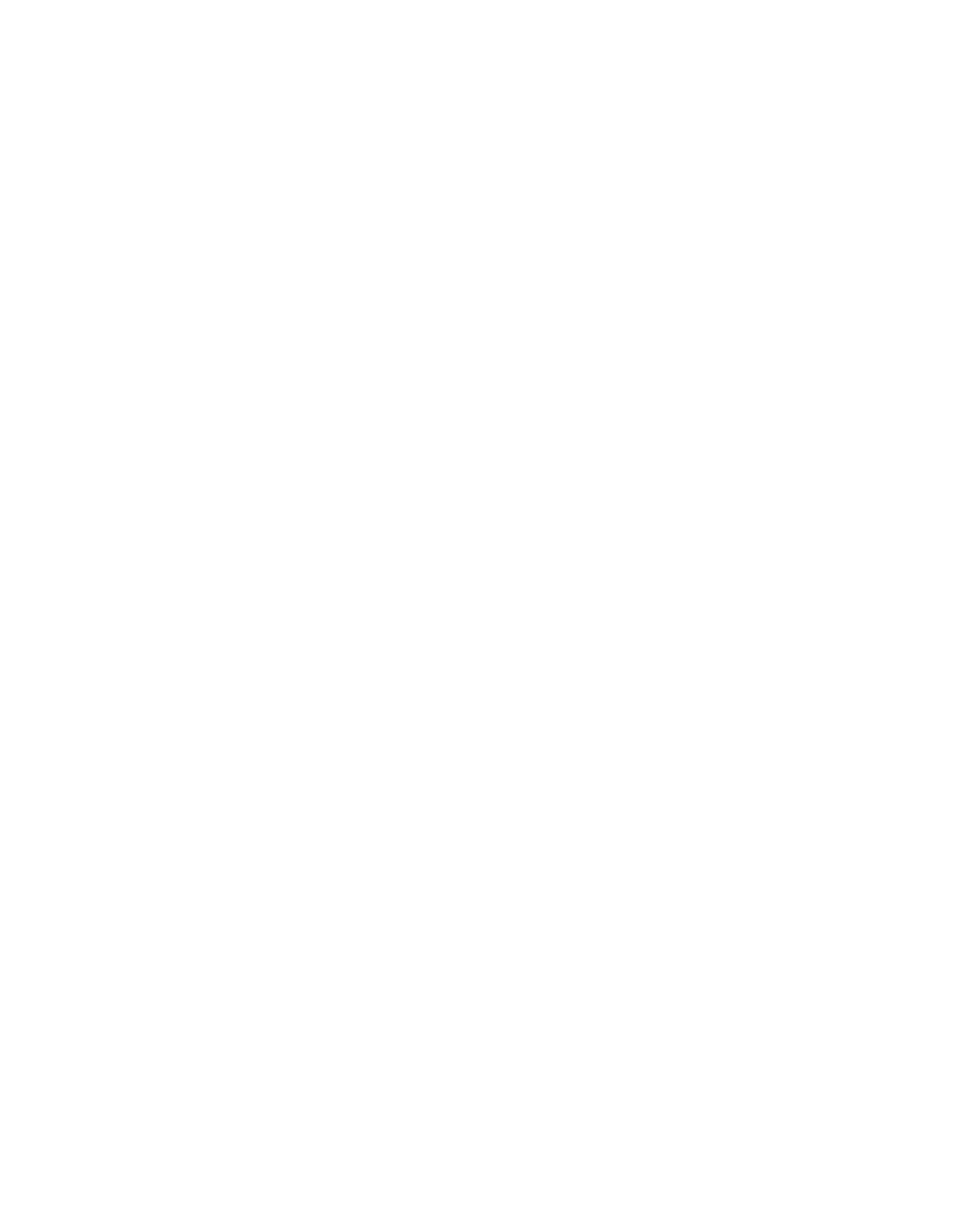## Appendix L. Messages by Maurice J. Freedman about ALA-APA and Salaries

Mr. Freedman was President of the American Library Association, 2002–2003. Better salaries was one of issues he focused on during his years of service.

#### Why Librarians?

Two Florida newspapers—the *Orlando Sentinel* and the *Orlando Weekly*—recently interviewed me about the Orange County Public Library's wish to replace librarians with people who can "train customers to use the Internet" (*American Libraries,* October 2002, p. 19). This was the third time the issue of deprofessionalization had arisen during my term as ALA president. The first two originated in relation to two urban public libraries that were accused of wanting to replace some of the librarians with non-librarians. There are two different cases here-one concerns library administrators and the other deals with the public.

An Associated Press reporter questioned me about a taxpayer group that wants a referendum to close the Stevens County Rural Library District in Loon Lake, Washington (*American Libraries,* October 2002, p. 24). The reporter said the group decided that the library is no longer needed. In addition to its other services, the library district provides the only means of access to the Internet for much of the county's population-one of the poorest in the state.

Why do libraries need librarians? Why couldn't a mother who's raised children do the job of a children's librarian? Why can't someone who's gone to college and likes to read a lot help people find books and information they need? And anyone can match an ISBN in a book with an ISBN in the OCLC database, so why do we need librarians to catalog? With the onslaught of the Internet and the ready availability of commercial full-text databases, the chorus decrying the need for and continued existence of professional librarians has grown like a disease. We know how important our work is. But we have to let the world know.

A children's librarian knows how to help both the child and the parent find material appropriate for the gifted child as well as the child with learning challenges. Knowing the appropriate sites on the Internet for each child and parent, maintaining working relations with teachers in local schools, and wisely selecting from the 5,000-plus children's titles published each year are just some of the responsibilities that demand a professional children's librarian. The reference interview demands the skill to determine what the patron wants even when the patron cannot articulate what nugget of information she or he really seeks. Reader's advisory helps the patron who is clear about what he or she wants to read, but doesn't know which authors or titles will satisfy that need.

And what about the great leveler—the librarian eliminator—the Internet? To whom does the helpless person appeal when confronted with thousands of hits on Google? Who knows what sites are legitimate, up-to-date, hoaxes, or appropriate for the needs of the user? Over two billion separate Web sites are out there, and metastasizing daily. The librarian can make sense of it all and proffer the lifesaver that will rescue the patron awash in the Web's inchoate and seemingly infinite sea.

I wasn't flippant when I told the Orlando Sentinel reporter that my 16-year-old son, Jesse, could teach someone how to search the Internet. So what? We need librarians because they will help the user evaluate and deal with what they retrieve. Jesse won't have a clue unless the query's about his favorite sports and music. The librarian will frame the query in a way that helps assure the success of the search. We also must recognize that in a declining economy the public library is more heavily used than at other times. Studies have revealed what public librarians have experienced since the dot-com bubble burst.

At an e-books conference in Washington last November, a publisher predicted the demise of the public library because of electronic publishing. One salient part of my response was, "Net Library—gone. Library library—still here." This is a cry for us to assert the value and need for the work we librarians do.

*Source: Maurice J. Freedman,* American Libraries *33, no. 9 (Oct. 2002): 7.*

#### Send That Stereotype to the Smithsonian

As we pack up our Halloween displays, many of us find ourselves haunted by ghosts of past budget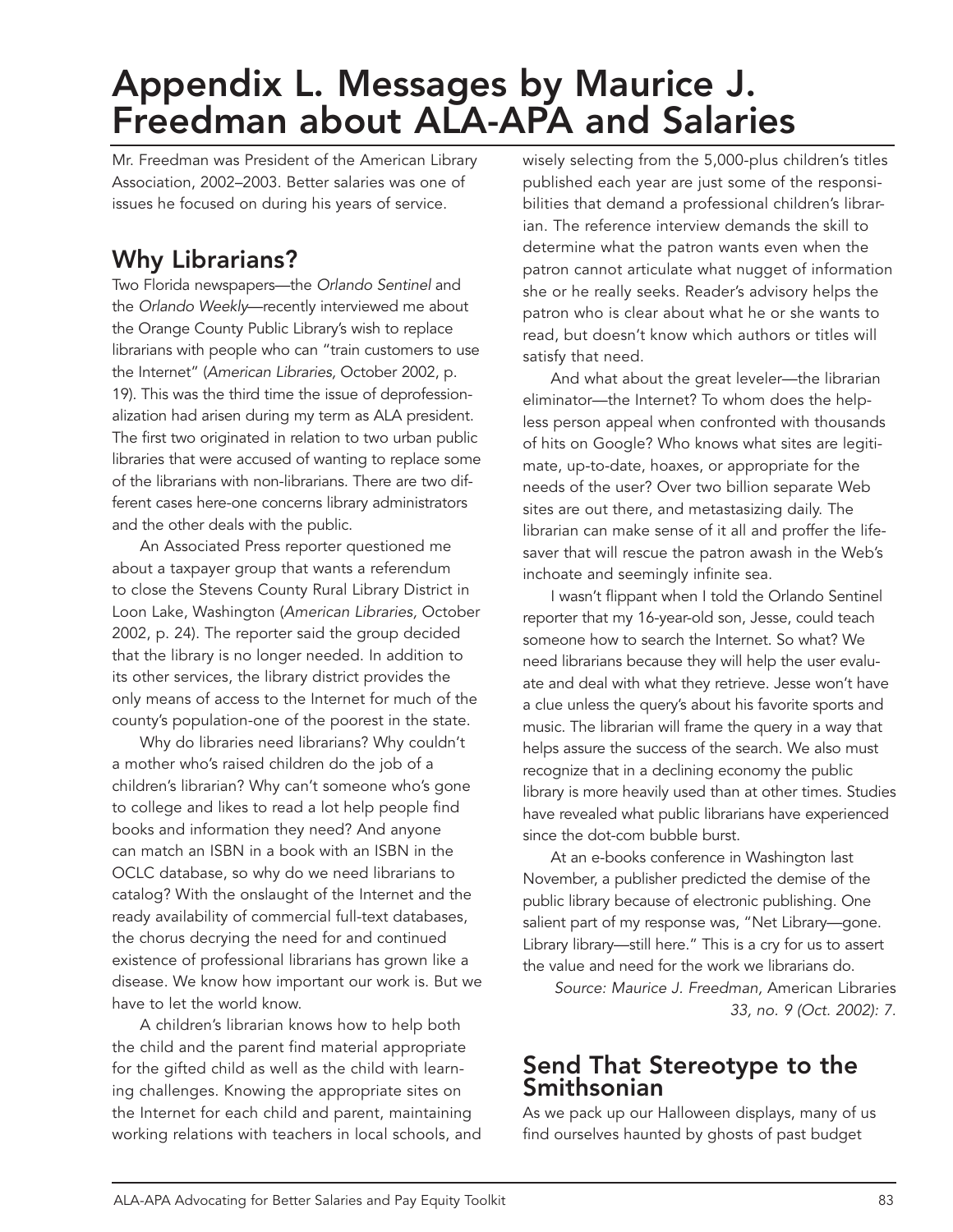battles. Hard times are back and we must show the communities we serve what it's worth to acquire a lifetime love of reading, to find that nugget of information that leads to a new job, green card, or medical breakthrough.

We are grateful to all who credit us for finding their first mortgage, long-lost relative, or college scholarship. Unfortunately, that doesn't pay our bills. We're considered invaluable. Our contributions are called countless and priceless. Then, we're forced to moonlight or take in boarders to stock our pantries and to make ends meet.

For the better part of the past decade, most of us have transformed ourselves into highly skilled human search engines. We've mastered sophisticated knowledge-management skills to help our patrons with the information tsunami that pounds us all daily—while honing our storytelling skills. What's that worth?

On average, households headed by someone with a bachelor's degree enjoy annual incomes of \$71,400. Yet, ALA's 2002 Salary Survey (*American Libraries,* Sept. 2002, p. 93) found that in medium and large public and academic libraries, overall starting salaries for librarians with master's degrees were a slim \$35,051. Even in a household where both wage earners had MLS degrees, the household would not earn a total of \$71,400. Compare \$35,051 with an average \$61,000 salary for those with master's degrees who start as database administrators or systems analysts. Why are we the exception to that rule? In the next 12 years, nearly half of America's 125,000 librarians will reach retirement age. At this rate, many won't be able to afford to step down. For those who can, who'll be able to afford to take their place?

Fortunately, the Campaign for America's Librarians is off to a strong start. From National Public Radio to the Wall Street Journal, from the op-ed pages of scores of major daily newspapers to a national newspaper column, we're beginning to get ink and airtime. Each time we make news in communities from Peoria, Illinois, to Rochester, New York, from Newark, New Jersey, to Atlanta, I get email messages from librarians who've gotten those stories into the hands of their community leaders and elected officials.

In Bedford Hills, New York, a library director showed the Labor Day pay-equity column, "Give Librarians the Credit—and Pay—They Deserve" (www.mjfreedman.org/creditandpay.html), to her board president, who enclosed it in the budget package to the town board. Librarians in West Virginia formed their own pay-equity task force. The California Library Association launched a three-year initiative to collect data about library salaries and to train members how to work for fair compensation. The New Jersey Library Association compiled a salary survey that could serve as a model.

If we're going to get fair compensation, the Campaign for America's Librarians will need every *American Librarie*s reader—and all our neighbors, inlaws, patrons, and elected officials—to keep talking. It's five months until the 2003 observance of National Library Week in April. Let's make it impossible this year to open a newspaper, turn on the radio, or watch TV without hearing about fair compensation for our invaluable contributions. I urge you to help make this happen. Use the Better Salaries Toolkit (www.ala-apa.org/toolkit.pdf), attend the Better Salaries Workshop during the 2003 ALA Midwinter Meeting in Philadelphia, and schedule one of our trainers to present a workshop at your chapter conference or local meeting.

I'd be honored to be remembered as the ALA president who retired the myth of the poor but proud librarian, and who sent that stereotype to the Smithsonian, where it belongs.

*Source: Maurice J. Freedman,* American Libraries *33, no. 10 (Nov. 2002): 7.*

#### Now Is the Time for Better Salaries

In his October editorial (p. 41), the *American Libraries*  magazine editor tried to sell the same tired argument that's been used to depress the salaries of library workers since time immemorial: Since library budgets are threatened and these are tough times, we must put aside our salary needs for the good of the library. But the editor also cited an Arkansas campaign that brought salaries up to \$35,000. Congratulations, Arkansas—a librarian would have to earn \$106,000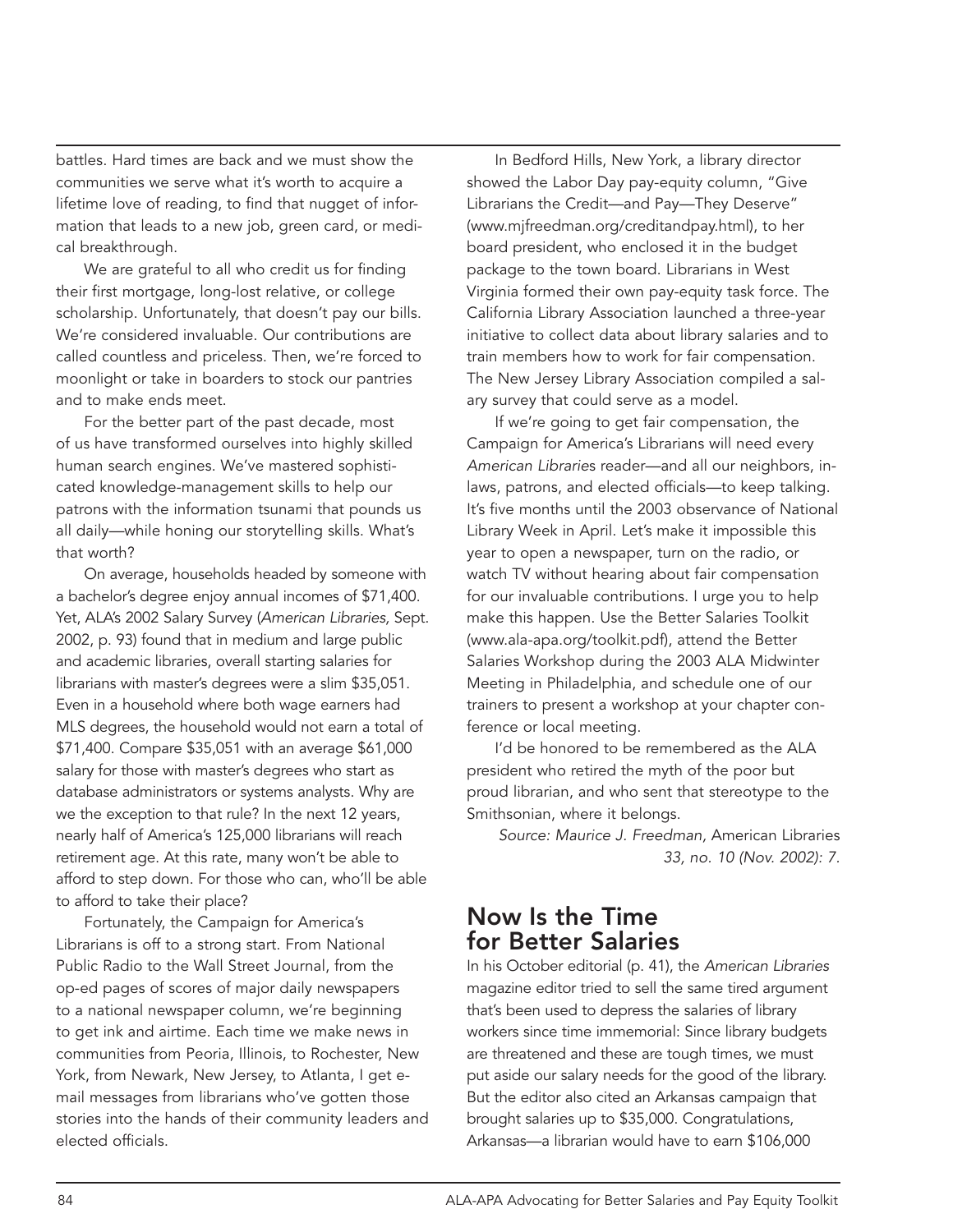to have your buying power in New York City. Let's not forget that depressed library salaries have been as purposeful as the recruitment of women to the profession. In 1877, Justin Winsor said: "In American libraries we set a high value on women's work. They soften our atmosphere, they lighten our labour, they are equal to our work, and for the money they cost . . . they are infinitely better than equivalent salaries will produce of the other sex. We can command our pick of the educated young women."

Everywhere I've spoken about better salaries and pay equity—at 13 state and regional association meetings, six library schools, and elsewhere-I have been asked if hard times are the wrong times to advocate for equitable pay. To all of those who myopically advocate self-sacrifice, Barbara Ehrenreich said it best, "Let's stop this involuntary philanthropy."

The Campaign for America's Librarians advocates three steps: 1) Every library must recognize that library workers have been discriminated against in their pay. There is, and always has been, a pay-equity problem for all predominantly female professions. It will cost the library nothing to adopt a pay-equity policy. It costs NOTHING to acknowledge the problem. 2) The library should commission a comparableworth study that will compare the compensation for library staff to that of local workers having similar education, experience, and qualifications. (If management won't do it, then the staff should.) This takes the issue from a national problem to the local reality. The Advocating for Better Salaries and Pay Equity Toolkit is being updated and will have additional information for libraries on how to conduct pay-equity studies. 3) Having established a payequity policy, and established the dimensions of the problem in the local setting, the library management, board, school, governmental, or campus authority should develop a plan that will address the inequity.

It is at this point, and ONLY at this point, that the library's finances are relevant. The library, using a methodology that will work best in its local context, should develop a plan to ameliorate-and eventually eradicate-the inequitable compensation of its staff, from the page to the director, as the data warrants. Whether it takes one, three, five, or more years, this plan should allocate specific sums of money, or

establish formulas that would reallocate money from the overall library budget. It is not new or unusual to shift funds to meet priorities—it's done all the time. How quickly the library can redress this wrong will have to be determined locally, but inequities must be corrected. We can tolerate no more excuses. Library workers at all levels have sacrificed their pay for the good of the library for far too long. We must say, "No more."

Individually, collectively, through unions, staff associations, or on your own, do what works best in your library. You don't have to continue donating your pay, or your time, labor, and energy, and sacrificing personal and family needs to keep your library afloat. We must fight to change that old formula for poverty and dump the old cliches. Better Salaries and Pay Equity NOW.

(This column is dedicated to Miriam Braverman, a great librarian, and a lifelong fighter for social justice, 1920–2002.)

*Source: Maurice J. Freedman,* American Libraries *33, no. 11 (Dec. 2002): 7.*

#### Let's Support Equal Pay Day

When I ran for ALA president, my pledge was to raise the awareness of inadequate library workers' salaries and to work for better salaries and pay equity. Even in tough fiscal times, we must improve library salaries in order to recruit and retain American libraries' greatest resources––their staffs. I have taken this message to countless media representatives and to library programs and conferences all over the country in an effort to reach both the public and the library community.

As ALA president-elect, I established the Task Force on Better Salaries and Pay Equity for Library Workers. This hard-working group has conducted advocacy training and produced a toolkit designed to help library workers in their fight to raise their salaries. Although librarianship is a profession dominated by women, almost all library employees suffer from a wage gap when compared with workers in predominately male occupations that require similar education, training, skills, and responsibilities. Lack of pay equity is a major element causing the gap